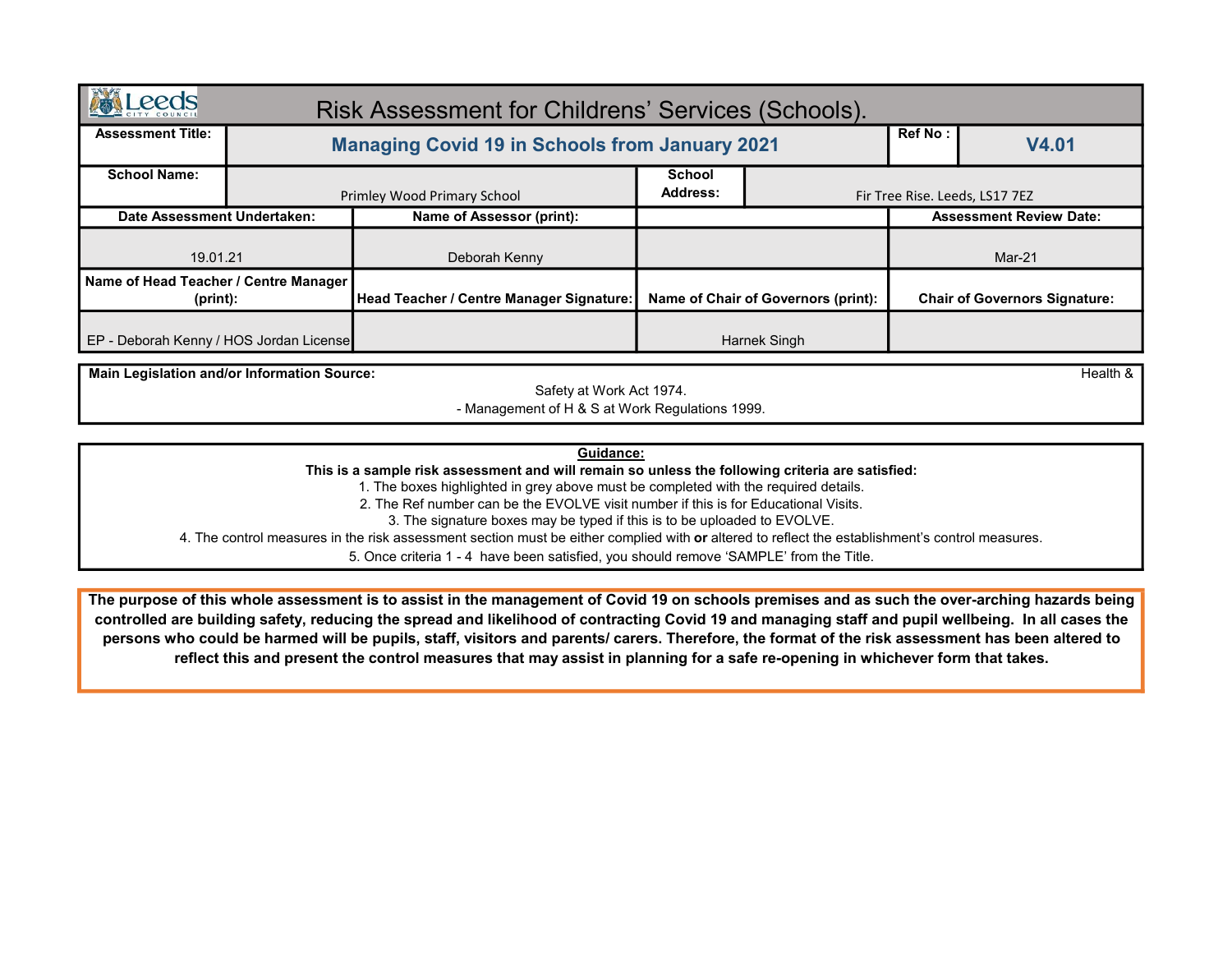| <b>Managing Covid 19 in Schools from January 2021</b><br><b>Assessment Content List</b>                                        | <b>Risk</b> |
|--------------------------------------------------------------------------------------------------------------------------------|-------------|
| Section 1 - pre-opening checks and assessments                                                                                 |             |
| 1. Building Management / readiness                                                                                             |             |
| 2. Assessing staff and pupil numbers to assist in plans for opening                                                            |             |
| 3. Updating pupil and staff details                                                                                            |             |
| 4. Assess activities / lessons which can take place                                                                            |             |
| 5. Information to pupils, staff, parents / carers, visitors and contractors.                                                   |             |
| Section 2 - Ongoing Procedures - subject to regular review and change                                                          |             |
| 6. Clinically extremely vulnerable and vulnerable staff and pupils                                                             |             |
| 7. Persons who are already displaying Coronavirus symptoms                                                                     |             |
| 8. Persons developing Coronavirus symptoms who have been on site previously or persons who develop symptoms whilst on site     |             |
| 9. Controlling access into the school for staff, pupils and members of the public.                                             |             |
| 10. Handwashing and hand sanitisers (N.B Regular and thorough hand cleaning is going to be needed for the foreseeable future.) |             |
| 11.Cleaning                                                                                                                    |             |
| 12. Bubbles / Social Distancing                                                                                                |             |
| 13. First Aid                                                                                                                  |             |
| 14. Biometrics, Lifts, electronic signing in / out systems and control panels / buttons. Shared IT.                            |             |
| 15. General controls                                                                                                           |             |
| <b>16.Educational Visits</b>                                                                                                   |             |
| 17. PPE for staff and pupils                                                                                                   |             |
| 18.Staff Wellbeing                                                                                                             |             |
| 19. Contractors visiting site                                                                                                  |             |
| 20.Lettings / Meetings / Visitors                                                                                              |             |
| 21. Pupil Wellbeing                                                                                                            |             |
| 22. Fire safety                                                                                                                |             |
| 23. Supervision at Lunchtimes                                                                                                  |             |
| 24. Catering                                                                                                                   |             |
| <b>25.Staff Training</b>                                                                                                       |             |
| 26. Drop off of Essential Items Forgotten by Pupils                                                                            |             |
| 27. Transport to School by My Bus or School Buses (not public transport buses)                                                 |             |
| 28. School Sites Shared with other Users e.g PFI Staff, Children's Centres                                                     |             |
| 29. Marking / Handling School Work                                                                                             |             |
| 30. Agency staff and volunteers                                                                                                |             |
| 31. Before and after school clubs                                                                                              |             |
| 32. Music and Performing Arts                                                                                                  |             |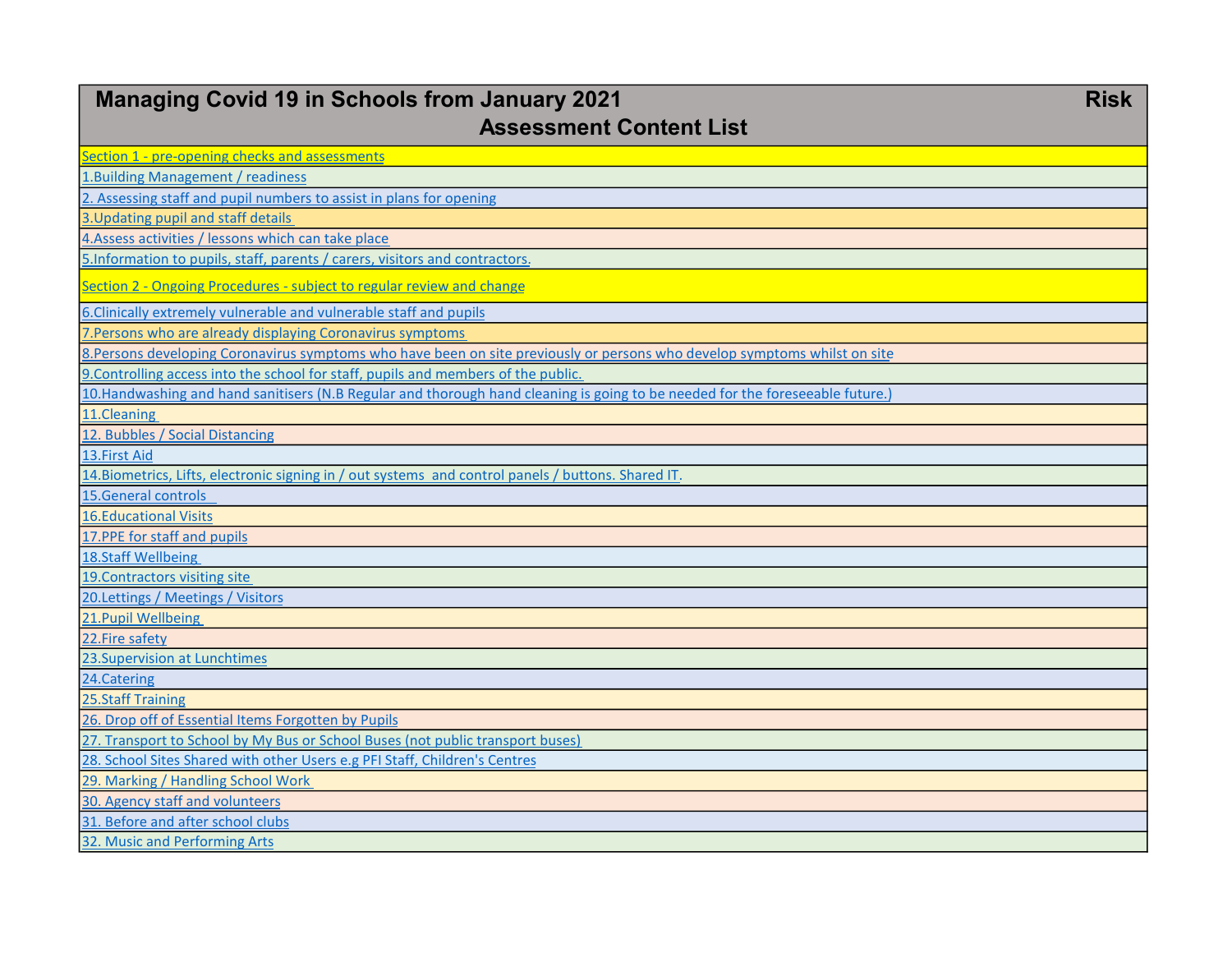33. PE / Sports including dance.

34. Science and D&T

35. Shared Resources

36. Record Keeping

37. Use of school minibuses / transport e.g for visits, transfer between settings, emergencies

38. Exams

Secton 3 - Mass and Serial Asymptomatic Testing - to be provided shortly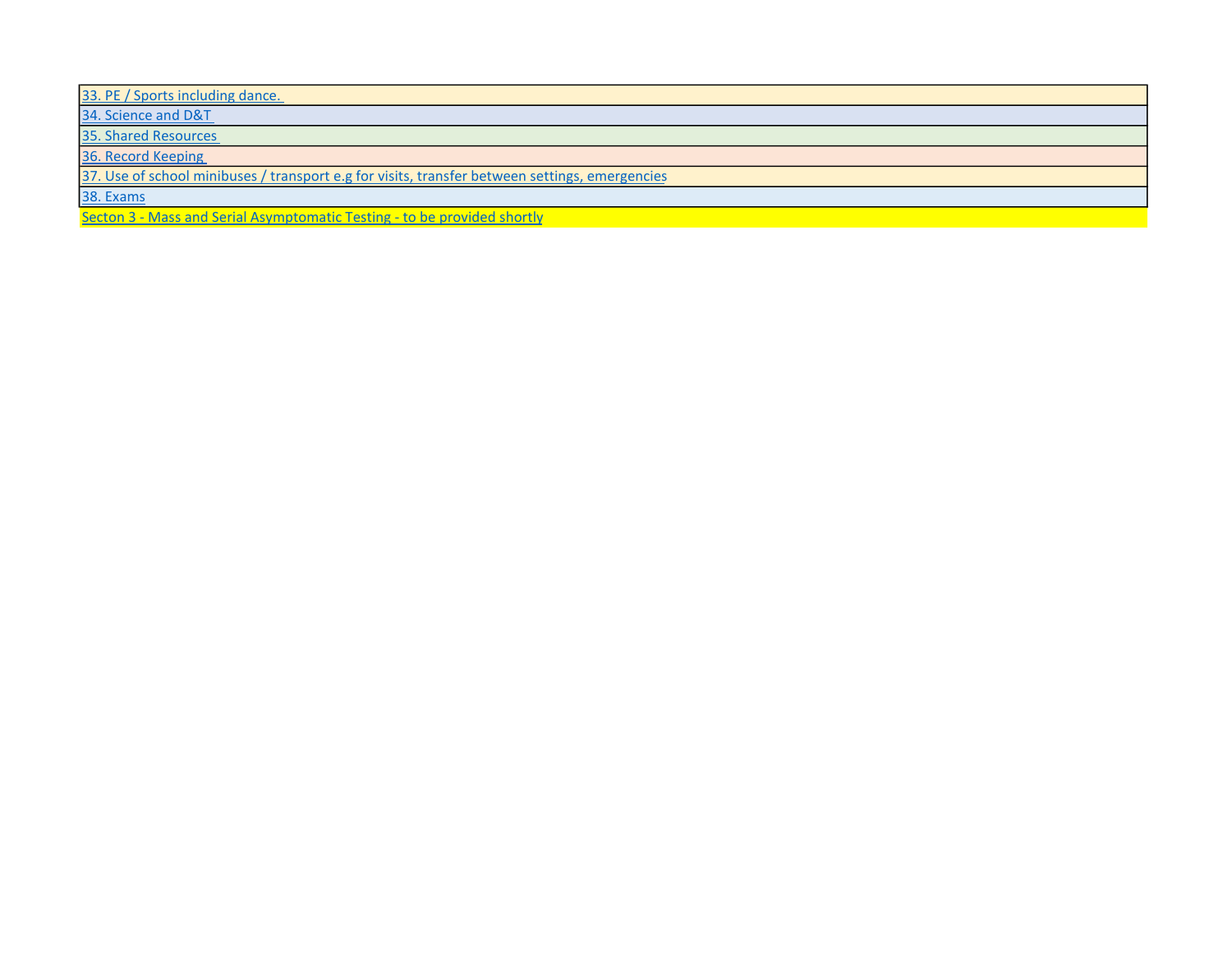

## Managing Covid 19 in Schools from January 2021 opening - Risk Assessment - Version 4.01 -

## Section 1 - Pre - opening checks and assessments

| Area of control                    |        | <b>Control Measures</b>                                                                                                                                                                             | Additional / altered measures / notes | Implemented by : Initial                                   | <b>Date Completed</b> |
|------------------------------------|--------|-----------------------------------------------------------------------------------------------------------------------------------------------------------------------------------------------------|---------------------------------------|------------------------------------------------------------|-----------------------|
|                                    | 1.1    | If your site has been closed over the christmas break inspect the site for :                                                                                                                        | Amended                               |                                                            |                       |
|                                    | 1.1.1  | Damage to asbestos containing materials e.g these may have been damaged by rodent<br>activity during the closure                                                                                    |                                       | All below - VI and AC as listed Ongoing<br>in the PPM file |                       |
|                                    | 1.1.2  | Damage to the building and fixtures and fittings                                                                                                                                                    |                                       |                                                            |                       |
|                                    | 1.1.3  | Damage to grounds, playgrounds, outdoor play equipment, fencing, trees etc                                                                                                                          |                                       |                                                            |                       |
|                                    | 1.1.4  | Rodent activity and/or infestations - commissioning of pest control may be required                                                                                                                 |                                       |                                                            |                       |
|                                    | 1.2    | Operational checks (to ensure good working order) to be carried out on :                                                                                                                            |                                       |                                                            |                       |
|                                    | 1.2.1  | Fire alarms/smoke alarms/refuge alert systems/ panic and accessible-toilet alarms.                                                                                                                  |                                       |                                                            |                       |
|                                    | 1.2.2  | Fire-door mechanisms, smoke exhaust systems and smoke curtains to ensure they<br>function.                                                                                                          |                                       |                                                            |                       |
|                                    | 1.2.3  | <b>Emergency lighting</b>                                                                                                                                                                           |                                       |                                                            |                       |
|                                    | 1.2.4  | Gas supplies including science laboratories and kitchens                                                                                                                                            |                                       |                                                            |                       |
|                                    | 1.2.5  | Kitchen equipment                                                                                                                                                                                   |                                       |                                                            |                       |
|                                    | 1.2.6  | Ventilation systems including LEV in kitchens, science labs and store rooms and<br>classrooms                                                                                                       |                                       |                                                            |                       |
|                                    | 1.2.7  | Water systems including flushing through and disinfection in accordance with your<br>legionella risk assessment and policy                                                                          |                                       |                                                            |                       |
|                                    | 1.2.8  | Water systems to look for leaks and ensure there is provision of hot water                                                                                                                          |                                       |                                                            |                       |
|                                    | 1.2.9  | Windows, doors and gates including electronic gates and doors                                                                                                                                       |                                       |                                                            |                       |
|                                    | 1.2.10 | Any D&T equipment is checked, and ensuring any PPE is available as required by risk<br>assessments.                                                                                                 |                                       |                                                            |                       |
|                                    | 1.2.11 | Equipment used on site e.g floor cleaners, photocopiers, whiteboards (servicing should be<br>in line with the manufacturer's/provider's requirements).                                              |                                       |                                                            |                       |
|                                    | 1.3    | Ensure Statutory Inspections are up to date for :                                                                                                                                                   |                                       |                                                            |                       |
|                                    | 1.3.1  | Lifts and Lifting Equipment (if the scheduled inspections have not taken place in the<br>last six months);                                                                                          |                                       |                                                            |                       |
|                                    | 1.3.2  | Pressure systems (if the scheduled inspections have not taken place in the last 12<br>months);                                                                                                      |                                       |                                                            |                       |
|                                    | 1.3.3  | <b>LEV</b> (if the scheduled inspections have not taken place in the last 14 months);                                                                                                               |                                       |                                                            |                       |
|                                    | 1.3.4  | Gas Appliances (if the scheduled inspections have not taken place in the last 12 months);                                                                                                           |                                       |                                                            |                       |
| 1. Building Management / readiness | 1.3.5  | Fixed wiring (if the scheduled tests required by the regulations have not taken place in<br>the last 5 years);                                                                                      |                                       |                                                            |                       |
|                                    | 1.3.6  | <b>PAT</b> (if the scheduled tests required by the regulations have not taken place in line with<br>your individual deadlines)                                                                      |                                       |                                                            |                       |
|                                    | 1.3.7  | Asbestos Management Plan (if the plan has not be re-assessed in the last 12 months);                                                                                                                |                                       |                                                            |                       |
|                                    | 1.3.8  | Sports Equipment (if the scheduled inspections have not taken place in the last 12<br>months);                                                                                                      |                                       |                                                            |                       |
|                                    | 1.3.9  | Fixed Outdoor Play Equipment (if the scheduled inspections have not taken place in the<br>last 12 months);                                                                                          |                                       |                                                            |                       |
|                                    | 1.3.10 | Tree surveys (if the scheduled inspections have not taken place in the last 12 months);                                                                                                             |                                       |                                                            |                       |
|                                    |        | <b>Fire Safety</b> : contractor testing of the fire alarm (if this has not taken place in the last 6<br>months), fire extinguisher maintenance (if this has not taken place in the last 12 months), |                                       |                                                            |                       |
|                                    |        | emergency lighting (if this has not taken place in the last 12 months), sprinkler systems                                                                                                           |                                       |                                                            |                       |
|                                    | 1.3.11 | (school weekly test & contractor 12 monthly tests), smoke exhaust and smoke curtains                                                                                                                |                                       |                                                            |                       |
|                                    |        | (contractor testing if it has not taken place in the last 12 months or in line with                                                                                                                 |                                       |                                                            |                       |
|                                    |        | manufacturer's guidance on testing).                                                                                                                                                                |                                       |                                                            |                       |
|                                    | 1.4    | <b>Cleaning of the premises</b>                                                                                                                                                                     |                                       |                                                            |                       |
|                                    |        | Thorough cleaning is not required if no-one has been into the premises during the Amended                                                                                                           |                                       |                                                            |                       |
|                                    | 1.4.1  | christmas break. However, if someone goes into the premises within 3 days before the<br>date of reopening, any areas accessed by that person must have a thorough clean of                          |                                       |                                                            |                       |
|                                    |        | touch surfaces.                                                                                                                                                                                     |                                       |                                                            |                       |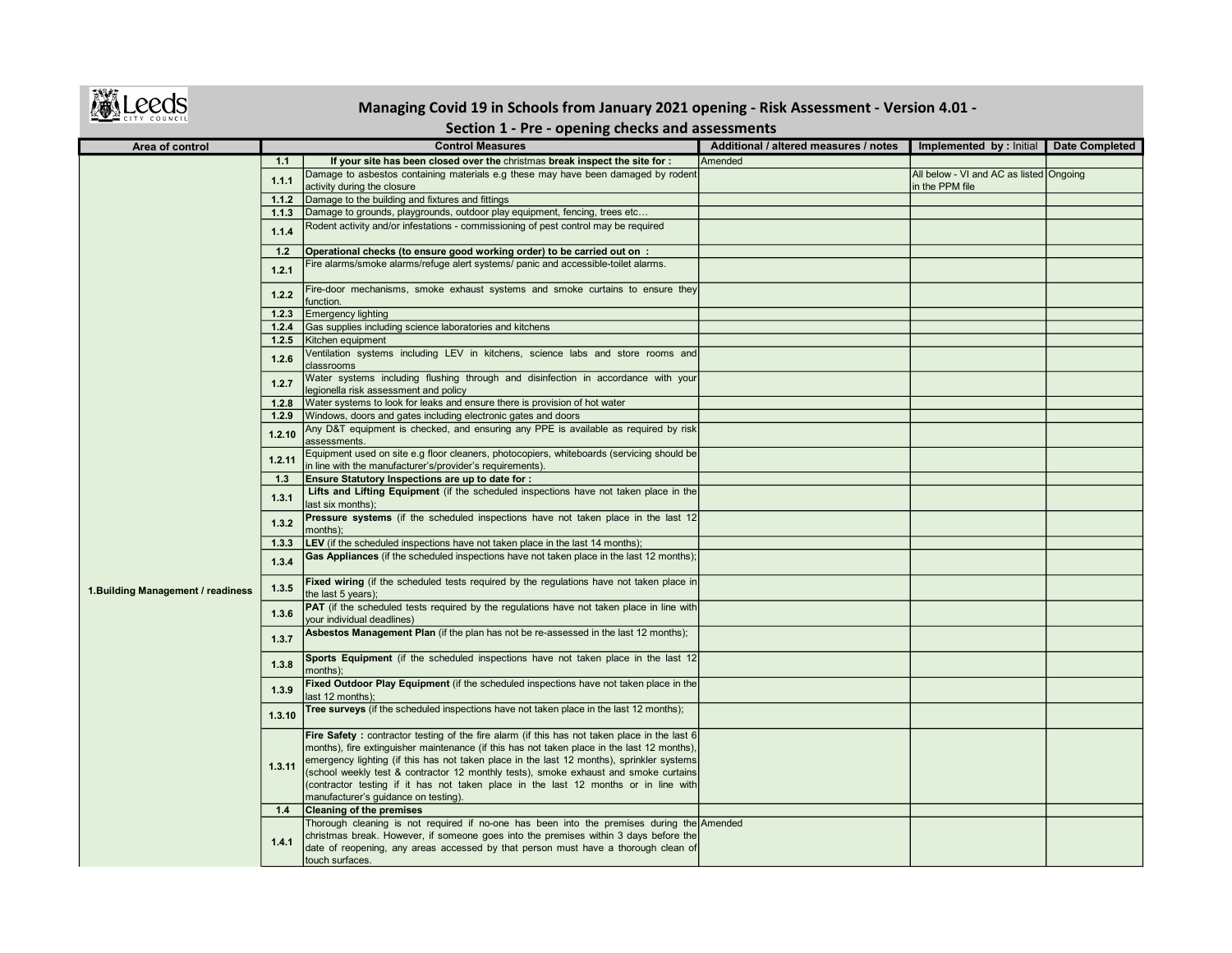|  | 1.4.2<br>1.5<br>1.5.1 | If the school has been partially opened, then a full deep clean of the premises should<br>not be necessary unless it has been required by Public Health Authorities. However,<br>all touch surfaces should be given priority for cleaning, as should have been the case<br>during the partial opening.<br>Supplies<br>Ensuring you have adequate supplies of hand sanitiser, soap and hand towels / drying Amended<br>facilities in kitchens, toilets and at sinks to allow for the numbers of students and staff on                                                                                                                                                                                                                                                                                   |         | Admin team / SLT | Ongoing                     |
|--|-----------------------|--------------------------------------------------------------------------------------------------------------------------------------------------------------------------------------------------------------------------------------------------------------------------------------------------------------------------------------------------------------------------------------------------------------------------------------------------------------------------------------------------------------------------------------------------------------------------------------------------------------------------------------------------------------------------------------------------------------------------------------------------------------------------------------------------------|---------|------------------|-----------------------------|
|  | 1.5.2<br>1.5.3        | site and the increased amounts of cleaning required.<br>Ensuring you have adequate supplies of cleaning materials and any identified PPE to allow<br>for increased cleaning and staff needs.<br>Identify if you have enough hand washing or hand sanitiser 'stations' available so that all<br>pupils and staff can clean their hands regularly and action where necessary.                                                                                                                                                                                                                                                                                                                                                                                                                            |         |                  |                             |
|  | 2.1                   | Consider phasing the re-opening of the school to allow plans and procedures to be<br>assessed, staff to be trained and levels of supplies actually needed to be fully ascertained.<br>Allowing time to review plans and carrying out regular review means that schools can<br>judge how pupils and staff can safely return to school. Consider starting with a<br>manageable / sustainable plan and building from there rather than removing or having to<br>revise provision and plans several times. This is particularly important as many pupils and<br>staff may have to adapt to revised systems.                                                                                                                                                                                                | Amended | Islt.            | All in place by<br>06.01.21 |
|  | 2.2                   | Contact parents / carers of pupils and staff to ascertain if there are any changes to / new<br>medical or SEND needs or to ascertain if they consider themselves a critical worker and<br>their child will be so that rotas, ratios, medical, SEN and first aid needs etc can be<br>assessed. This will include assessing any staff or pupil needs / issues already identified on<br>an individual staff or pupil risk assessment that may affect their ability to return or require<br>further adjustments to be made.                                                                                                                                                                                                                                                                                |         | Islt             | Mar-20                      |
|  | 2.3                   | Where a child or young person routinely attends more than one setting on a part time<br>basis, for example because they are dual registered at a mainstream school and a special<br>setting, the settings should work through the system of controls collaboratively, enabling<br>them to address any risks identified and allowing them to jointly deliver the curriculum for<br>the child or young person. It is recommended pupils attend only one setting to reduce<br>potential transmission risks. Settings should work together with the pupil and parents /<br>carers to ascertain which setting can best support the pupils needs. While some<br>adjustment to arrangements may be required, pupils in this situation should not be isolated<br>as a solution to the risk of greater contact. | Amended | <b>INA</b>       |                             |
|  | 2.4                   | Consider if it is possible to have all eligible pupils in school at all times dependant on<br>sufficient space and staffing to maintain social distancing and adequately supervise pupils.<br>This will include assessing whether pupils can safely be in school for full days, full weeks<br>or consecutive days. Consider that if there is a positive case in school that staff and pupil<br>numbers may be affected. Communicate with parents / carers that the school will require<br>adequate notice if a pupil who has not been in school is to start attending school. This is to<br>avoid additional pupils turning up without prior notice as this may affect staff ratios,<br>occupancy rates, first aid and medical needs, catering, fire safety, My Bus transport etc                      | Amended | <b>SLT</b>       | <b>Jan-21</b>               |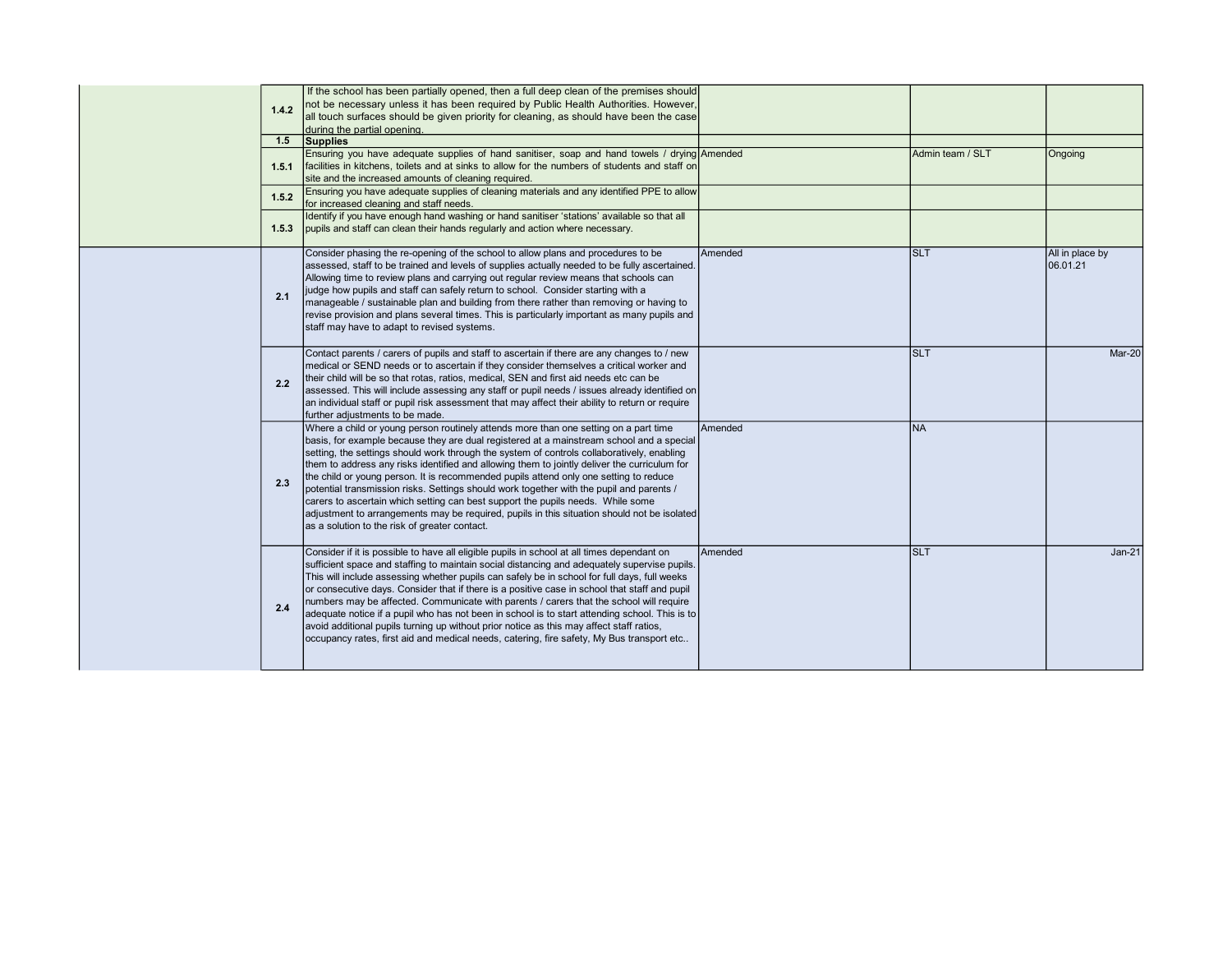|                                        |     | It is recommended schools limit the number of pupils and staff on site at any one time as       | <b>New</b> | <b>SLT</b>       | 05.01.21            |
|----------------------------------------|-----|-------------------------------------------------------------------------------------------------|------------|------------------|---------------------|
|                                        |     | far as possible in keeping with the overarching principle of minimising contacts and            |            |                  |                     |
| 2. Assessing staff and pupil numbers   |     | working from home where reasonable to do so. The number of pupils that can safely be            |            |                  |                     |
| to assist in plans for partial opening |     | accommodated on site at any one time will depend on a number of factors and these               |            |                  |                     |
|                                        |     | should form the basis of your risk assessment on safe occupancy and operation of the            |            |                  |                     |
|                                        |     | school:<br>1. The availability of staff to come                                                 |            |                  |                     |
|                                        |     | into the workplace including taking into account that CEV staff and pregnant staff over 28      |            |                  |                     |
|                                        |     | weeks gestation or with underlying health conditions should be working from home, and           |            |                  |                     |
|                                        |     | additional control measures that may be required for CV staff and staff at higher risk e.g.     |            |                  |                     |
|                                        |     | travelling at non peak times if on public transport, working with lower risks groups,           |            |                  |                     |
|                                        |     | working with smaller group sizes, wearing face shields in classrooms etc,                       |            |                  |                     |
|                                        |     | 2. The number of pupils who are eligible to attend (and whose parents wish them to              |            |                  |                     |
|                                        |     | attend) who have supervisory or support needs resulting in the need for dedicated staff as      |            |                  |                     |
|                                        |     | those staff are unlikely to be included in your calculations of available staff for supervising |            |                  |                     |
|                                        | 2.5 | other pupils,<br>3. The experience                                                              |            |                  |                     |
|                                        |     |                                                                                                 |            |                  |                     |
|                                        |     | and skill sets of available staff, particularly those essential to meeting the emotional,       |            |                  |                     |
|                                        |     | behavioural and educational needs of pupils who may be eligible to attend,                      |            |                  |                     |
|                                        |     | 4. The availability of staff critical to maintaining certain safety functions e.g. SLT,         |            |                  |                     |
|                                        |     | administering medical procedures / medication, first aiders, site staff, cleaners ,             |            |                  |                     |
|                                        |     | 5. Availability of suitable, well ventilated and adequately sized spaces to keep bubbles of     |            |                  |                     |
|                                        |     | pupils and staff separate, maintaining 2m social distancing where possible, and that            |            |                  |                     |
|                                        |     | layouts of classrooms should be forward facing with dedicated desks where possible, 6.          |            |                  |                     |
|                                        |     | The increased requirements and expectations of the remote learning offer and support for        |            |                  |                     |
|                                        |     | pupils at home compared to the previous lockdowns. This is likely to require dedicated          |            |                  |                     |
|                                        |     | staff delivering the learning and support who will not then be available to supervise and / or  |            |                  |                     |
|                                        |     | teach pupils attending school,<br>7. The availability of staff to                               |            |                  |                     |
|                                        |     | supervise pupils at break and lunchtimes also taking into account that staff will need          |            |                  |                     |
|                                        |     | breaks too.<br>8. In settings carrying out mass                                                 |            |                  |                     |
|                                        |     | testing / serial testing of asymptomatic staff and pupils there are likely to be school staff   |            |                  |                     |
|                                        |     | Consider that staff will be supporting remote learning of pupils and that additional PPA        | <b>New</b> | <b>SLT</b>       | Ongoing             |
|                                        |     | time may be needed on staffing rotas to support this or support amended learning plans.         |            |                  |                     |
|                                        |     | The members of staff supporting the bubbles in school do not need to be that year groups        |            |                  |                     |
|                                        |     | usual teachers / TAs. Where staffing allows it may be more appropriate for specific year        |            |                  |                     |
|                                        | 2.6 | group teaching staff to work remotely to deliver the online learning that can then be           |            |                  |                     |
|                                        |     | delivered in class by alternative staff e.g a teacher from a different year group with TA       |            |                  |                     |
|                                        |     | support. It may be possible to do this on a 2 weekly rota ending with a weekend break if        |            |                  |                     |
|                                        |     | bubbles contain pupils from different year groups.                                              |            |                  |                     |
|                                        |     |                                                                                                 |            |                  |                     |
|                                        |     | Ongoing                                                                                         |            |                  |                     |
|                                        | 2.7 | Review ratios, rotas, medical and first aid needs on an ongoing basis.                          |            | Admin team / SLT | Ongoing             |
|                                        | 3.1 | Obtain up to date medical, allergy and emergency contact details from pupils and staff          |            | All below - SLT  | Always in place     |
|                                        |     | prior to coming back on site wherever possible.                                                 |            |                  |                     |
|                                        |     | Re-assess if IPRAs or PBSPs are needed or need to be altered given the altered nature           |            |                  |                     |
|                                        |     | of the school use, day, timetable, staffing, medical needs, SEN adaptations etcControl          |            |                  |                     |
|                                        | 3.2 | measures and risk ratings in those IPRAs / PBSPs may need to be altered to reflect the          |            |                  |                     |
|                                        |     | current situation.                                                                              |            |                  |                     |
| 3. Updating pupil and staff details    |     | Staff should be made aware of any / reminded of medical conditions / needs of the pupils        |            |                  |                     |
|                                        |     | they are caring for e.g. allergies, asthma etc. and devices such as epi pins and inhalers       |            |                  |                     |
|                                        | 3.3 | should be available wherever the pupil is. Ensure staff are trained in their use.               |            |                  |                     |
|                                        |     |                                                                                                 |            |                  |                     |
|                                        |     | Food allergies / intolerances information should be shared with catering staff for staff and    |            |                  |                     |
|                                        | 3.4 | children they may not already be aware of.                                                      |            |                  |                     |
|                                        |     | There is activity / subject specific and shared resources quidance in sections 31 to 35 on      | Amended    | All below SLT    | From March 20       |
|                                        | 4.1 | the following tab - Section 2.                                                                  |            |                  | onwards - regularly |
|                                        |     |                                                                                                 |            |                  | reviewed            |
|                                        |     | It is still recommended that children and young people limit the amount of equipment they       |            |                  |                     |
|                                        | 4.2 | bring into the setting each day, to essentials such as lunch boxes, hats, coats, books,         |            |                  |                     |
|                                        |     | stationery and mobile phones. Bags are allowed.                                                 |            |                  |                     |
| 4. Assess activities / lessons which   |     | Amend / stagger timetables for activities using halls or classrooms where activities cannot     |            |                  |                     |
| can take place                         | 4.3 | be done elsewhere e.g D&T, practical science, art, so that groups of pupils can move            |            |                  |                     |
|                                        |     | around safely.                                                                                  |            |                  |                     |
|                                        |     |                                                                                                 |            |                  |                     |
|                                        |     |                                                                                                 |            |                  |                     |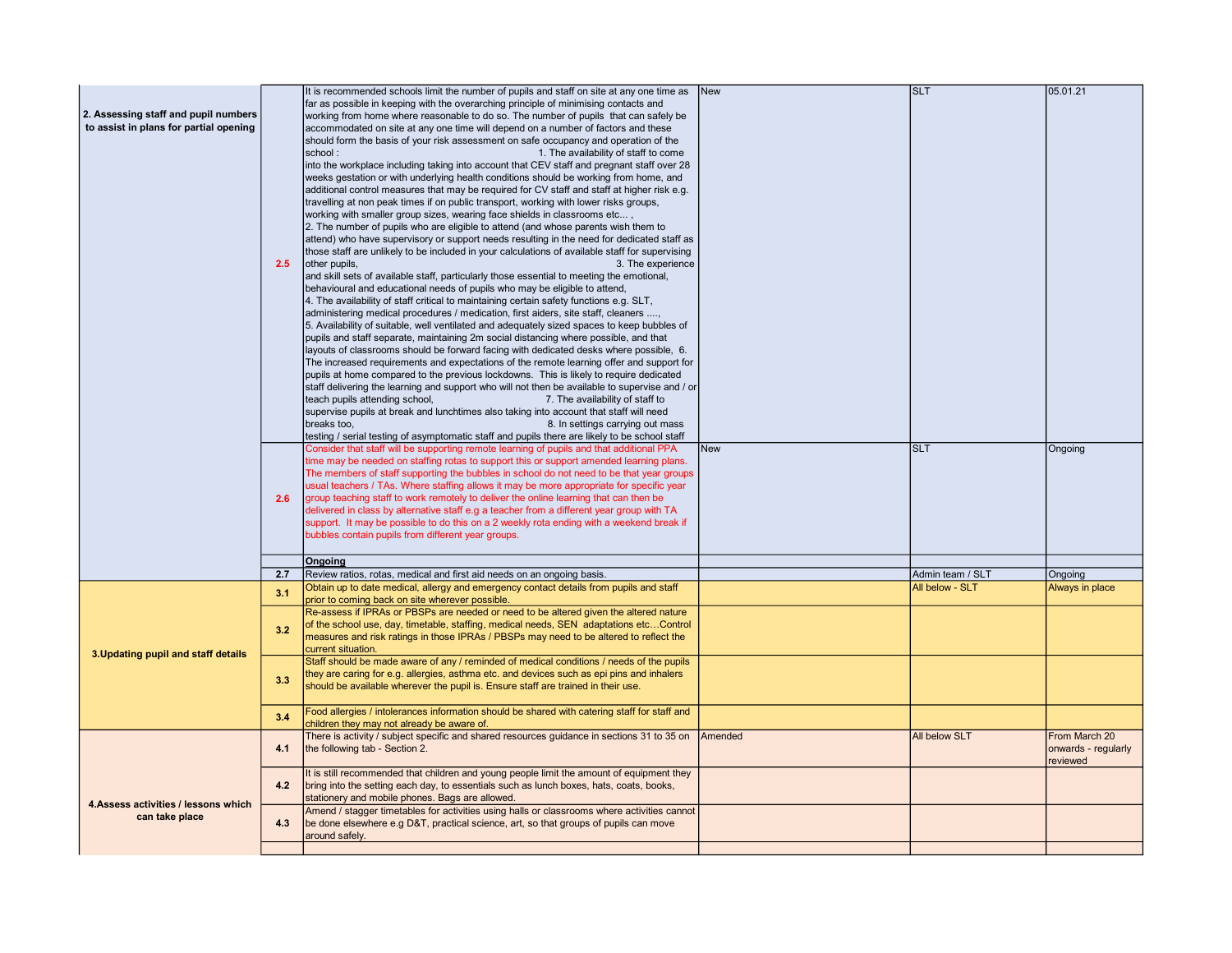|                                                                               |     | <b>Ongoing</b>                                                                                                                                                                                                                                                                                                                                                                                                                                                                                                                                                                                                                                                             |      |                                                                                       |
|-------------------------------------------------------------------------------|-----|----------------------------------------------------------------------------------------------------------------------------------------------------------------------------------------------------------------------------------------------------------------------------------------------------------------------------------------------------------------------------------------------------------------------------------------------------------------------------------------------------------------------------------------------------------------------------------------------------------------------------------------------------------------------------|------|---------------------------------------------------------------------------------------|
|                                                                               | 4.4 | Review how pupils and staff are interacting, numbers on site, how equipment is being<br>used and cease or re-instate activities / equipment as necessary.                                                                                                                                                                                                                                                                                                                                                                                                                                                                                                                  |      |                                                                                       |
|                                                                               | 5.1 | Clear communication with parents / carers is essential from the school and the LA so they<br>understand what schools can offer safely to their children. This should include informing<br>parents / carers who are critical workers that they should keep their children at home if<br>they can. It may also be of value to inform those parents / carers if your learning provided<br>is the same for both pupils in and out of school to help re-inforce the message to keep<br>their children at home if they can.                                                                                                                                                      | Is∟т | <b>Weekly information</b><br>sent from school and<br>more regularly when<br>required. |
| 5. Information to pupils, staff, parents<br>carers, visitors and contractors. | 5.2 | All persons likely to come onto the school grounds must be informed they must not attend<br>if they are displaying any symptoms of Coronavirus, or if they are self isolating following<br>Government Guidance for households with family members displaying symptoms.                                                                                                                                                                                                                                                                                                                                                                                                     | Isl1 | Mar-20                                                                                |
|                                                                               | 5.3 | This may be by newsletters, letters, emails, signs etc                                                                                                                                                                                                                                                                                                                                                                                                                                                                                                                                                                                                                     |      |                                                                                       |
|                                                                               | 5.4 | Update behaviour and staff policies to reflect the new rules and routines necessary to<br>reduce risk in your setting and agree how to communicate this to staff, pupils and parents.<br>The behaviour policy should include steps to be taken if pupils fail to follow the new rules<br>and routines or deliberately put themselves or others at risk e.g deliberately coughing or<br>spitting on another person. Both staff and pupil policies may include the steps that could<br>be taken if government guidance on social distancing and self isolating outside of the<br>school is not being followed and this places other persons in the school at increased risk. | IsL1 | <b>Mar-20</b>                                                                         |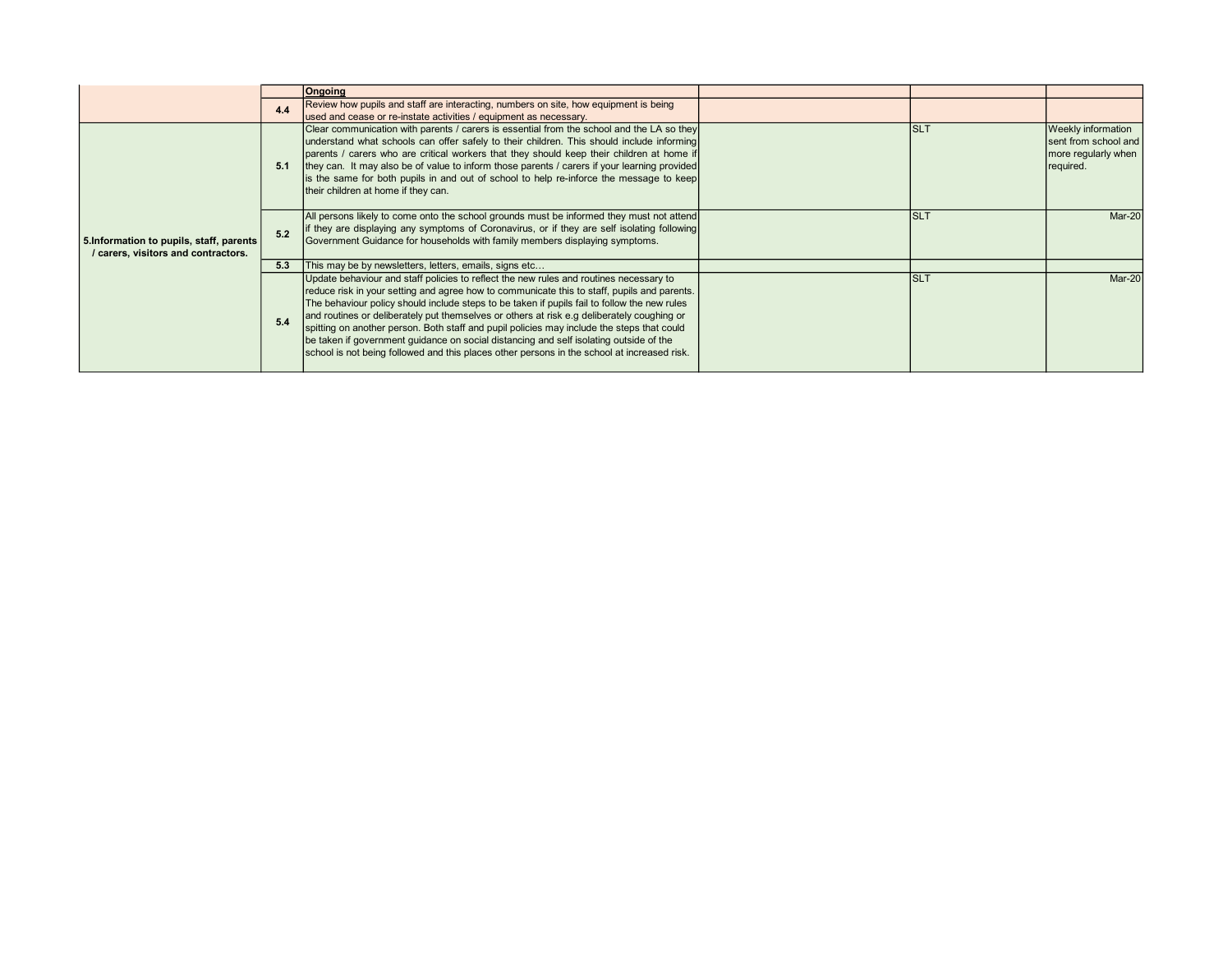| ALeeds                                                                |       | Managing Covid 19 in Schools from January 2021 opening - Risk Assessment - Version 4.02 -                                                                                                                                                                                                                                                                                                                                                                                                                                                                                                                                                                                                                                                                                                                                                                                                                                                                                                                                                                                                                                                                                                                                                                                                                                                                                                                                                                                                                                                                                                                                                                                                                                                                                                                                                                                                                                                                                                                                                                                                                                                                                                                                                                                                                                                               |                                       |                          |                       |
|-----------------------------------------------------------------------|-------|---------------------------------------------------------------------------------------------------------------------------------------------------------------------------------------------------------------------------------------------------------------------------------------------------------------------------------------------------------------------------------------------------------------------------------------------------------------------------------------------------------------------------------------------------------------------------------------------------------------------------------------------------------------------------------------------------------------------------------------------------------------------------------------------------------------------------------------------------------------------------------------------------------------------------------------------------------------------------------------------------------------------------------------------------------------------------------------------------------------------------------------------------------------------------------------------------------------------------------------------------------------------------------------------------------------------------------------------------------------------------------------------------------------------------------------------------------------------------------------------------------------------------------------------------------------------------------------------------------------------------------------------------------------------------------------------------------------------------------------------------------------------------------------------------------------------------------------------------------------------------------------------------------------------------------------------------------------------------------------------------------------------------------------------------------------------------------------------------------------------------------------------------------------------------------------------------------------------------------------------------------------------------------------------------------------------------------------------------------|---------------------------------------|--------------------------|-----------------------|
|                                                                       |       | Section 2 Ongoing procedures and practices subject to regular review and change                                                                                                                                                                                                                                                                                                                                                                                                                                                                                                                                                                                                                                                                                                                                                                                                                                                                                                                                                                                                                                                                                                                                                                                                                                                                                                                                                                                                                                                                                                                                                                                                                                                                                                                                                                                                                                                                                                                                                                                                                                                                                                                                                                                                                                                                         |                                       |                          |                       |
| Area of control                                                       |       | <b>Control Measures</b>                                                                                                                                                                                                                                                                                                                                                                                                                                                                                                                                                                                                                                                                                                                                                                                                                                                                                                                                                                                                                                                                                                                                                                                                                                                                                                                                                                                                                                                                                                                                                                                                                                                                                                                                                                                                                                                                                                                                                                                                                                                                                                                                                                                                                                                                                                                                 | Additional / altered measures / notes | Implemented by : Initial | <b>Date Completed</b> |
|                                                                       | 6.1   | Clinically Extremely Vulnerable persons, Clinically Vulnerable persons, and staff at higher risk<br>(BAME, staff over 60, persons living with CEV / CV people).                                                                                                                                                                                                                                                                                                                                                                                                                                                                                                                                                                                                                                                                                                                                                                                                                                                                                                                                                                                                                                                                                                                                                                                                                                                                                                                                                                                                                                                                                                                                                                                                                                                                                                                                                                                                                                                                                                                                                                                                                                                                                                                                                                                         |                                       |                          |                       |
| 6. Clinically extremely vulnerable<br>and vulnerable staff and pupils | 6.1.1 | Staff - CEV staff should now shield again and should not come into a workplace and should work from Amended<br>home. If employees who are CEV wish to attend the workplace, regardless of the government advice to<br>shield, because they believe that working from home may have a serious impact on their wellbeing, then<br>they can make a request to their manager. This request would only be approved if it is supported by<br>their GP/specialist and all mitigation measures to reduce the likelihood of contracting Covid are<br>identified through an individual risk assessment e.g WASP conducted by their manager and should have<br>input from Occupational Health.<br>The request to be in a workplace during the current lockdown can be withdrawn at any point by the<br>employee or manager and there is absolutely no pressure for CEV people to be in the workplace at this<br>time.<br>All other staff should work from home where reasonably possible. If it is not reasonably possible for CV<br>and staff at higher risk to work from home their employee risk assessment e.g WASPs must be reviewed<br>to see if there are additional control measures that could be put in place e.g staggered start and finish<br>times to avoid rush hour, working in lower risk roles / with lower risk year groups, additional PPE,<br>working with smaller group sizes than full classes. Pupils - pupils who are classed as CEV should not<br>come into school and should be educated remotely at home.<br>IPRAs and employee risk assessments e.g WASPs and IPRAs must be reviewed for all CV and higher<br>risk staff and pupils before they return to ensure it is as safe as possible. OH can assist with medical<br>advice for staff. Pregnant staff and pupils - More guidance and advice on coronavirus (COVID-19) and<br>pregnancy is available from the Royal College of Gynaecologists. Pregnant staff and pupils over 28<br>weeks gestation and those with underlying health conditions which place them at higher risk should work<br>from home if strict social distancing cannot be adhered to or in roles where this is possible and all<br>pregnant staff and pupils should take particular care to practise frequent, thorough hand washing, and<br>cleaning of frequently touched areas in their home or workspace. |                                       | <b>SLT</b>               | 05.01.21              |
|                                                                       | 6.1.2 | Some pupils or staff who are no longer required to shield, but are still generally under the care of a Amended<br>specialist health professional may need to discuss their care with their health professional before<br>returning to school in January (usually at their next planned clinical appointment). Any advice must be<br>considered in an IPRA or WASP. OH can assist with medical advice for staff.                                                                                                                                                                                                                                                                                                                                                                                                                                                                                                                                                                                                                                                                                                                                                                                                                                                                                                                                                                                                                                                                                                                                                                                                                                                                                                                                                                                                                                                                                                                                                                                                                                                                                                                                                                                                                                                                                                                                         |                                       | <b>SLT</b>               | 09.01.21              |
|                                                                       | 6.1.3 | Government advice is that all persons should work from home unless it is unreasonable to do so. Some Amended<br>roles, such as some administrative roles, may be conducive to home working, and school leaders should<br>consider what is feasible and appropriate. All staff should follow the measures set out in the system of<br>controls in this risk assessment to minimise the risks of transmission. This includes continuing to<br>observe good hand and respiratory hygiene and maintaining social distancing. CV and staff at higher<br>risk should take particular care to practise frequent, thorough hand washing, and cleaning of frequently<br>touched areas in their home and/or workspace. This includes taking particular care to observe good<br>hand and respiratory hygiene, minimising contact and maintaining social distancing where possible.<br>Ideally, adults should maintain 2 metre distance from others, and where this is not possible avoid close<br>face to face contact and minimise time spent within 1 metre of others. Adults should continue to take<br>care to socially distance from other adults including older children/adolescents. Schools should be as<br>flexible as possible in how members of staff in these categories are deployed to enable them to work<br>remotely where possible, in roles in settings where it is more possible to maintain social distancing or<br>with the use of additional PPE.                                                                                                                                                                                                                                                                                                                                                                                                                                                                                                                                                                                                                                                                                                                                                                                                                                                                                           |                                       | <b>SLT</b>               | 05.01.21              |
|                                                                       | 6.1.4 | Staff (and children who are eligible to attend school) who live with someone who is clinically extremely Amended<br>vulnerable or clinically vulnerable but who are not clinically extremely vulnerable or clinically vulnerable<br>themselves, can still attend school if it is unreasonable for them to work from home or they have been<br>advised otherwise by an individual letter from the NHS or a specialist doctor. People who live with those<br>who may have comparatively increased risk from coronavirus (COVID-19) can attend the workplace.<br>People who live with CEV or CV persons should have their COVID risk assessment reviewed to see if<br>additional control measures such as staggered start and finish times to avoid rush hour, working in lower<br>risk roles / with lower risk year groups, additional PPE, working with smaller group sizes than full<br>classes, changing clothes / showering on return home could be put in place.                                                                                                                                                                                                                                                                                                                                                                                                                                                                                                                                                                                                                                                                                                                                                                                                                                                                                                                                                                                                                                                                                                                                                                                                                                                                                                                                                                                     |                                       | <b>SLT</b>               | Ongoing               |
| 7. Persons who are already<br>disnlaving Coronavirus                  | 7.1   | All persons who are displaying symptoms must not come into school and should follow Government<br>guidance on self isolating including test and trace.                                                                                                                                                                                                                                                                                                                                                                                                                                                                                                                                                                                                                                                                                                                                                                                                                                                                                                                                                                                                                                                                                                                                                                                                                                                                                                                                                                                                                                                                                                                                                                                                                                                                                                                                                                                                                                                                                                                                                                                                                                                                                                                                                                                                  |                                       | <b>SLT / Admin Team</b>  | Already in place      |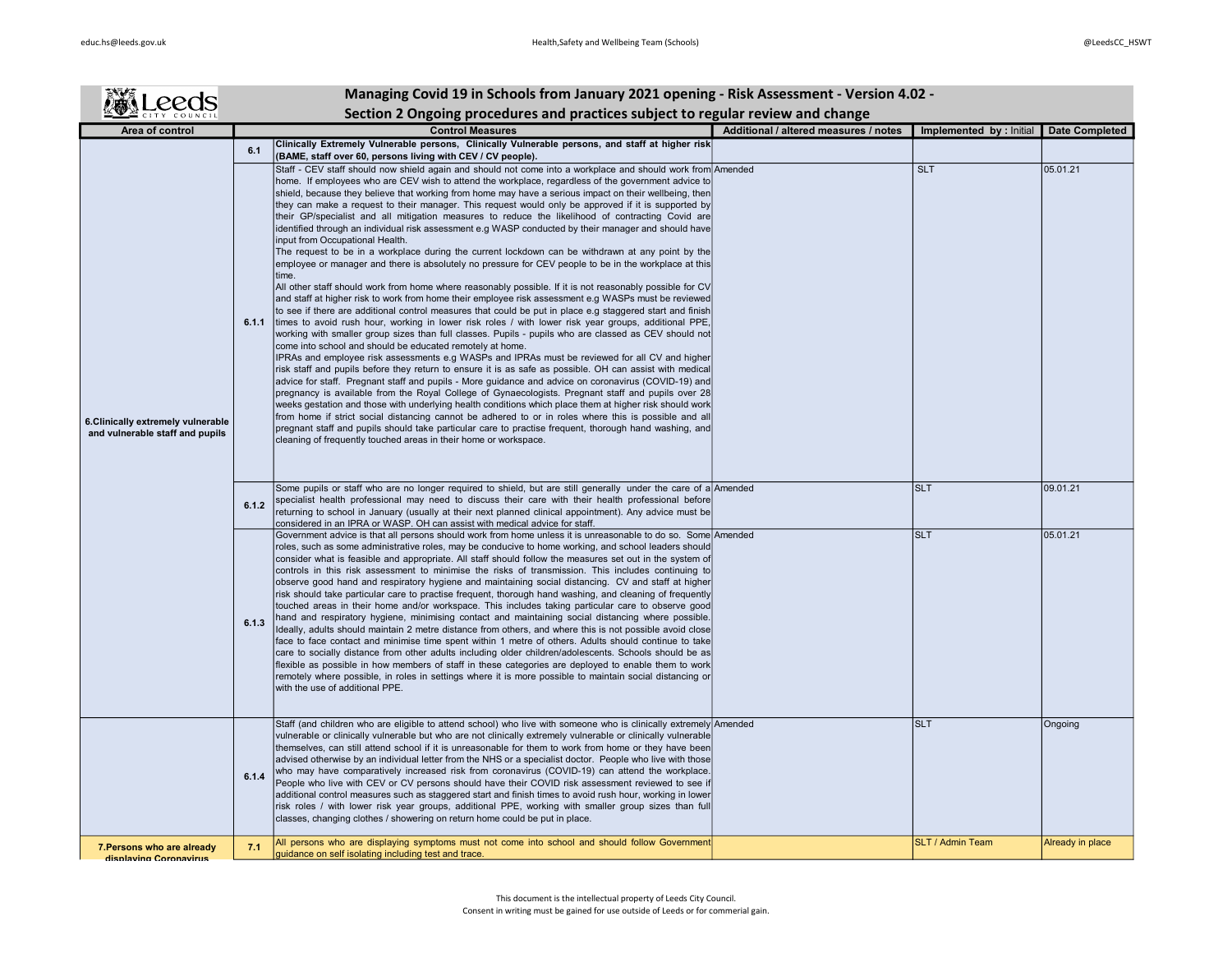| uispiaying wurunavirus<br>symptoms                                                                            | 7.2  | Persons whose family members are displaying symptoms of Coronavirus must follow Government<br>quidance regarding self isolating including test and trace.                                                                                                                                                                                                                                                                                                                                                                                                                                                                                                                                                                                                                                                                                                                                                                                                                                                                                                                                                                                  | As above             | As above         |
|---------------------------------------------------------------------------------------------------------------|------|--------------------------------------------------------------------------------------------------------------------------------------------------------------------------------------------------------------------------------------------------------------------------------------------------------------------------------------------------------------------------------------------------------------------------------------------------------------------------------------------------------------------------------------------------------------------------------------------------------------------------------------------------------------------------------------------------------------------------------------------------------------------------------------------------------------------------------------------------------------------------------------------------------------------------------------------------------------------------------------------------------------------------------------------------------------------------------------------------------------------------------------------|----------------------|------------------|
|                                                                                                               | 8.1  | All persons who develop Coronavirus symptoms in between attendance times or whilst on site, should<br>follow government guidance on self-isolating (including isolating for at least 10 days) and including test<br>and trace. Staff or pupils on site when they develop symptoms should be sent home as soon as<br>possible. All staff and pupils who are attending an education or childcare setting will have access to a<br>test if they display symptoms of coronavirus. Settings have been provided with a small number of home<br>testing kits that they can give directly to parents/carers collecting a pupil or to staff members who have<br>developed symptoms at their setting where they think providing one will significantly increase the<br>likelihood of them getting tested. Advice will be provided alongside these kits.                                                                                                                                                                                                                                                                                              | As above             | As above         |
|                                                                                                               | 8.2  | Whilst awaiting pick up persons should be isolated in a separate area with a closed door (and preferably<br>an open window). Pupils will need to be supervised whilst this takes place. Consider if you can set<br>aside a separate room to be available for potential isolation of staff and pupils. If it is not possible to<br>isolate them, move them to an area which is at least 2 metres away from other people.                                                                                                                                                                                                                                                                                                                                                                                                                                                                                                                                                                                                                                                                                                                    | As above             | As above         |
|                                                                                                               | 8.3  | An IIR face mask should be worn by the supervising adult if a distance of 2 metres cannot be<br>maintained. If contact with the child or young person is necessary, then gloves, an apron and a IIR face<br>mask should be worn by the supervising adult. If a risk assessment determines that there is a risk of<br>splashing to the eyes, for example from coughing, spitting, or vomiting, then eye protection should also<br>be worn.                                                                                                                                                                                                                                                                                                                                                                                                                                                                                                                                                                                                                                                                                                  | As above             | As above         |
|                                                                                                               | 8.4  | Where the initial child, young person or staff member with symptoms tests negative, they can return to<br>their setting and the fellow household members can end their self-isolation.<br>Where a contact traced child, young person, or staff member tests negative following the development<br>of symptoms they will need to continue self-isolating until 10 days after symptoms have started. Fellow<br>household members can end their self-isolation.                                                                                                                                                                                                                                                                                                                                                                                                                                                                                                                                                                                                                                                                               | As above             | As above         |
| 8. Persons developing                                                                                         | 8.5  | Where a child, young person or staff member tests positive, or there is an overall rise in sickness<br>absence where coronavirus (COVID-19) is suspected, you can contact the DfE helpline for advice<br>around which bubble(s) should be collapsed and staff and pupils sent home and advised to self-isolate<br>for 10 days. The other household members of that wider class or group do not need to self-isolate<br>unless the child, young person or staff member they live with in that group subsequently develops<br>symptoms. Inform DCS Alert using form PCIF 01.                                                                                                                                                                                                                                                                                                                                                                                                                                                                                                                                                                 | As above             | As above         |
| Coronavirus symptoms who have<br>been on site previously or<br>persons who develop symptoms<br>whilst on site | 8.6  | If settings have 2 or more confirmed cases in connected groups within 14 days they may have an<br>outbreak, and should contact the PHE helpline. In some cases, health protection teams may recommend<br>that a larger number of other pupils self-isolate at home as a precautionary measure - perhaps the whole<br>site or year group. If settings are implementing controls from this list, addressing the risks they have<br>identified and therefore reducing transmission risks, whole setting closure based on cases within the<br>setting will not generally be necessary, and should not be considered except on the advice of health<br>protection teams. In consultation with the local Director of Public Health, where an outbreak in a setting<br>is confirmed, a mobile testing unit may be dispatched to test others who may have been in contact with<br>the person who has tested positive. Testing will first focus on the person's class, followed by their year<br>group, then the whole setting if necessary, in line with routine publish health outbreak control practice.<br>Inform DCS Alert using form PCIF 01. | As above             | As above         |
|                                                                                                               | 8.7  | If a member of staff has helped someone who was unwell with a new, continuous cough or a high<br>temperature, they do not need to go home unless they develop symptoms themselves or the pupil or<br>staff member subsequently tests positive. They should wash their hands thoroughly for 20 seconds after<br>any contact with someone who is unwell.                                                                                                                                                                                                                                                                                                                                                                                                                                                                                                                                                                                                                                                                                                                                                                                     | As above             | As above         |
|                                                                                                               | 8.8  | Clean core areas those staff or pupils have been in with standard cleaners / disinfectants.                                                                                                                                                                                                                                                                                                                                                                                                                                                                                                                                                                                                                                                                                                                                                                                                                                                                                                                                                                                                                                                | <b>Cleaning Team</b> | As above         |
|                                                                                                               | 8.9  | A separate sanitary facility should be provided for individuals who display symptoms. These should be<br>cleaned and disinfected using standard cleaning products before being used by anyone else as should<br>any areas they are isolated in.                                                                                                                                                                                                                                                                                                                                                                                                                                                                                                                                                                                                                                                                                                                                                                                                                                                                                            | SLT / Admin Team     | As above         |
|                                                                                                               | 8.10 | Consider if possible the provision of an additional sterile classroom/space which could be used to move<br>a group to where a member of that group has displayed symptoms. This may enable cleaning and<br>disinfection of the potentially contaminated area.                                                                                                                                                                                                                                                                                                                                                                                                                                                                                                                                                                                                                                                                                                                                                                                                                                                                              | <b>SLT</b>           | Ongoing          |
|                                                                                                               | 8.11 | Public Health England is clear that routinely taking the temperature of pupils is not recommended as this<br>is an unreliable method for identifying coronavirus (COVID-19).                                                                                                                                                                                                                                                                                                                                                                                                                                                                                                                                                                                                                                                                                                                                                                                                                                                                                                                                                               | <b>SLT</b>           | Ongoing          |
|                                                                                                               |      | Follow the quidance in Bulletin 12 - COVID 19 and CF50 if you have reasonable grounds to suspect a<br>member of staff or pupil has contracted Coronavirus through attendance at school.                                                                                                                                                                                                                                                                                                                                                                                                                                                                                                                                                                                                                                                                                                                                                                                                                                                                                                                                                    | <b>SLT</b>           | Ongoing          |
|                                                                                                               |      | Follow the guidance in the local PHE guidance on Test and Trace, Government / NHS Flow chart<br>and the simple flowchart for cases - these are all available on Leeds For Learning.                                                                                                                                                                                                                                                                                                                                                                                                                                                                                                                                                                                                                                                                                                                                                                                                                                                                                                                                                        | <b>SLT</b>           | Already in place |
|                                                                                                               |      | Useful information on self isolating                                                                                                                                                                                                                                                                                                                                                                                                                                                                                                                                                                                                                                                                                                                                                                                                                                                                                                                                                                                                                                                                                                       |                      |                  |
|                                                                                                               |      | https://www.gov.uk/qovernment/publications/covid-19-stay-at-home-quidance/stay-at-home-quidance-for-<br>households-with-possible-coronavirus-covid-19-infection                                                                                                                                                                                                                                                                                                                                                                                                                                                                                                                                                                                                                                                                                                                                                                                                                                                                                                                                                                            |                      |                  |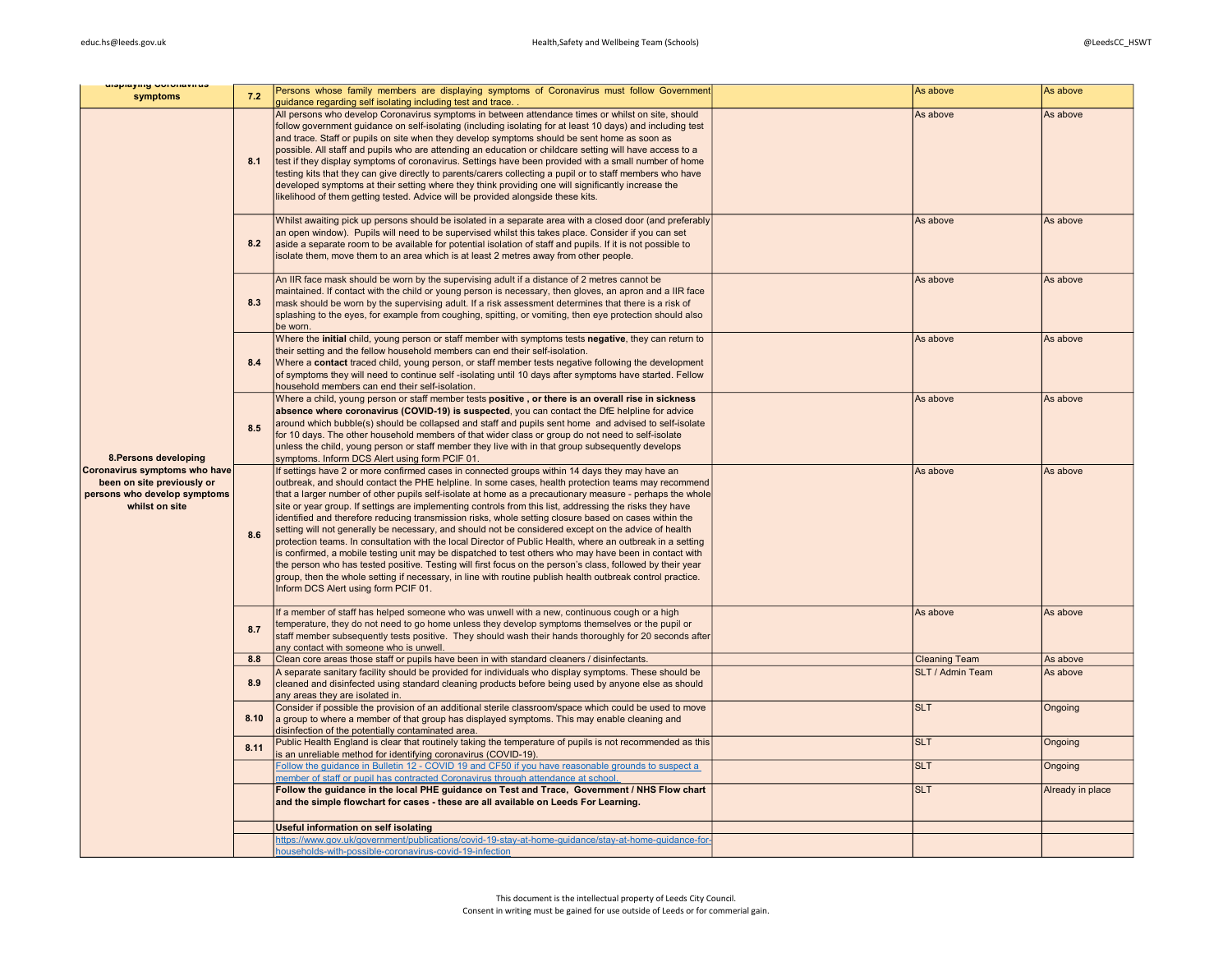|                                                        | 9.1    | Travel patterns differ greatly between settings. If those patterns allow, settings should consider<br>staggered starts or adjusting start and finish times to keep groups apart as they arrive and leave.                  |         | <b>SLT</b>                 | $Jun-20$      |
|--------------------------------------------------------|--------|----------------------------------------------------------------------------------------------------------------------------------------------------------------------------------------------------------------------------|---------|----------------------------|---------------|
|                                                        |        | Staggered start and finish times should not reduce the amount of overall teaching time.                                                                                                                                    |         |                            |               |
|                                                        |        | Open as many access points into the school grounds during drop off and pick up as possible to assist                                                                                                                       | Amended | <b>SLT</b>                 | <b>Jun-20</b> |
|                                                        | 9.2    | with social distancing and enabling ease of access for pupils.                                                                                                                                                             |         |                            |               |
|                                                        |        | Where possible have separate access and exit points into the building for different groups of pupils and                                                                                                                   |         | <b>SLT</b>                 | <b>Jun-20</b> |
|                                                        | 9.3    | staff as close as possible to their designated classroom / work areas. Rooms / work areas should be                                                                                                                        |         |                            |               |
|                                                        |        | accessed directly from outside where possible.                                                                                                                                                                             |         |                            |               |
|                                                        |        | Where possible, at drop off and pick up times to avoid the contamination of door handles doors should                                                                                                                      |         | <b>SLT / Cleaning team</b> | <b>Jun-20</b> |
|                                                        |        | be kept open or only opened / closed by the member of staff responsible for that area and regularly                                                                                                                        |         |                            |               |
|                                                        | 9.4    | cleaned / sanitised. Safeguarding and health and safety must be assessed to see if this is appropriate,<br>especially for younger children and pupils with SEN needs and fire procedures will need to be altered to        |         |                            |               |
|                                                        |        | ensure those doors are closed should the fire alarm sound.                                                                                                                                                                 |         |                            |               |
| 9. Controlling access into the                         |        |                                                                                                                                                                                                                            |         |                            |               |
| school for staff, pupils and                           |        | Parents and carers should be advised not to congregate in playgrounds / outside school and to observe                                                                                                                      |         | All staff                  | <b>Jun-20</b> |
| members of the public.                                 |        | social distancing. If possible areas outside drop off / pick up points could be marked with social distance                                                                                                                |         |                            |               |
|                                                        | 9.5    | markers to help. Heads have the discretion to ask parents / carers to wear face coverings when on the                                                                                                                      |         |                            |               |
|                                                        |        | school grounds where social distancing of 2m is difficult to achieve or not being adhered to.                                                                                                                              |         |                            |               |
|                                                        |        |                                                                                                                                                                                                                            |         |                            |               |
|                                                        | 9.6    | Parents and carers should be advised that where possible only one adult at a time should accompany<br>their child to / from school.                                                                                        |         | <b>SLT</b>                 | Mar-20        |
|                                                        |        | Parents and carers should be informed they should only come into the school building via the office                                                                                                                        |         | <b>SLT</b>                 | Mar-20        |
|                                                        | 9.7    | reception area and by prior arrangement where possible.                                                                                                                                                                    |         |                            |               |
|                                                        | 9.8    | Staff should access and exit through the closest entrance to the area they will be based in.                                                                                                                               |         | <b>SLT</b>                 | Mar-20        |
|                                                        | 9.9    | Inform suppliers, contractors, visitors as far as possible of the times the school is open and the                                                                                                                         |         | <b>SLT</b>                 | Mar-20        |
|                                                        |        | procedures for accessing the site if these have changed.                                                                                                                                                                   |         |                            |               |
|                                                        | 9.10   | Building plans can be utilised to plan and mark on any entry or exit routes to provide a visual document                                                                                                                   |         | <b>SLT</b>                 | March 20 and  |
|                                                        |        | for staff, pupils and parents / carers.                                                                                                                                                                                    |         |                            | updated later |
|                                                        |        | Ensure that staff working in the reception area / office are protected from face to face contact e.g via the Amended                                                                                                       |         | <b>SLT</b>                 | $Jan-21$      |
|                                                        | 9.11   | use of screens. Staff in open reception areas may require face coverings (and face shields) if screens                                                                                                                     |         |                            |               |
|                                                        |        | cannot be provided.<br>Have hand wash stations or hand sanitisers at entrance points to the building and get staff, visitors and                                                                                           |         | <b>SLT</b>                 | Mar-20        |
|                                                        | 10.1   | pupils to use them on entry.                                                                                                                                                                                               |         |                            |               |
|                                                        |        | Pupils and staff should wash their hands with soap and running water for at least 20 seconds on                                                                                                                            |         | All staff                  | $Mar-20$      |
|                                                        |        | entering their allocated area and at regular intervals throughout the day, particularly after going to the                                                                                                                 |         |                            |               |
|                                                        |        | toilet, touching faces, coughing or sneezing, learning outside and before and after eating. Paper towels                                                                                                                   |         |                            |               |
|                                                        |        | should be available for drying hands. Hand sanitiser could be utilised where handwashing is not                                                                                                                            |         |                            |               |
|                                                        | 10.2   | practicable or possible. Staff working with children and young people who spit uncontrollably may want                                                                                                                     |         |                            |               |
|                                                        |        | more opportunities to wash their hands than other staff, or, children and young people who use saliva as<br>a sensory stimulant or who struggle with 'catch it, bin it, kill it' may need more opportunities to wash their |         |                            |               |
|                                                        |        | hands than children and young people who do not.                                                                                                                                                                           |         |                            |               |
|                                                        |        |                                                                                                                                                                                                                            |         |                            |               |
|                                                        |        | If sinks are not available close to or in classrooms / work areas then hand sanitiser must be provided.                                                                                                                    |         | VI and AC                  | Mar-20        |
| 10.Handwashing and hand<br>sanitisers (N.B Regular and | 10.3   |                                                                                                                                                                                                                            |         |                            |               |
| thorough hand cleaning is going to                     | 10.4   | All persons should wash their hands or use hand sanitiser before leaving the premises or changing work                                                                                                                     |         | All staff                  | Mar-20        |
| be needed for the foreseeable                          |        | areas.                                                                                                                                                                                                                     |         |                            |               |
| future.)                                               | 10.5   | Tissues should be available in all group areas and should be single use only and binned after use.                                                                                                                         |         | VI / AC                    | Mar-20        |
|                                                        |        | Any waste products used by staff or pupils that start to show symptoms whilst in school should be                                                                                                                          |         | VI/AC                      | $Mar-20$      |
|                                                        |        | double bagged and kept (securely) for 72 hours before being disposed of via the usual waste route. NB                                                                                                                      |         |                            |               |
|                                                        | 10.6   | the virus cannot survive on a surface for more than 72 hours according to current guidance.                                                                                                                                |         |                            |               |
|                                                        |        |                                                                                                                                                                                                                            |         |                            |               |
|                                                        | 10.7   | In addition staff are to wash hands or use hand sanitiser on entry to staff rooms, before and after                                                                                                                        |         | All staff                  | Mar-20        |
|                                                        |        | preparing food and drinks, and before leaving.                                                                                                                                                                             |         |                            |               |
|                                                        |        | Identify if supervision of hand sanitiser use is necessary given the risks around ingestion. Small children                                                                                                                |         | All staff                  | Mar-20        |
|                                                        | 10.8   | and pupils with complex needs should continue to be helped to clean their hands properly. Skin friendly                                                                                                                    |         |                            |               |
|                                                        |        | skin cleaning wipes can be used as an alternative.                                                                                                                                                                         |         |                            |               |
|                                                        | 10.9   | Sanitising products should be non alcohol based in areas where there may be sparks or naked flames<br>e.g science labs, kitchens and some D&T rooms.                                                                       |         | VI / AC                    | Mar-20        |
|                                                        | 11.1   | <b>General Cleaning</b>                                                                                                                                                                                                    |         |                            |               |
|                                                        |        | Cleaning should be carried out using standard cleaning chemicals/disinfectant and / or anti-viral wipes                                                                                                                    |         | As above                   | As above      |
|                                                        |        | and sprays. Guidance is available in https://www.gov.uk/government/publications/covid-19-                                                                                                                                  |         |                            |               |
|                                                        | 11.1.1 | decontamination-in-non-healthcare-settings                                                                                                                                                                                 |         |                            |               |
|                                                        |        |                                                                                                                                                                                                                            |         |                            |               |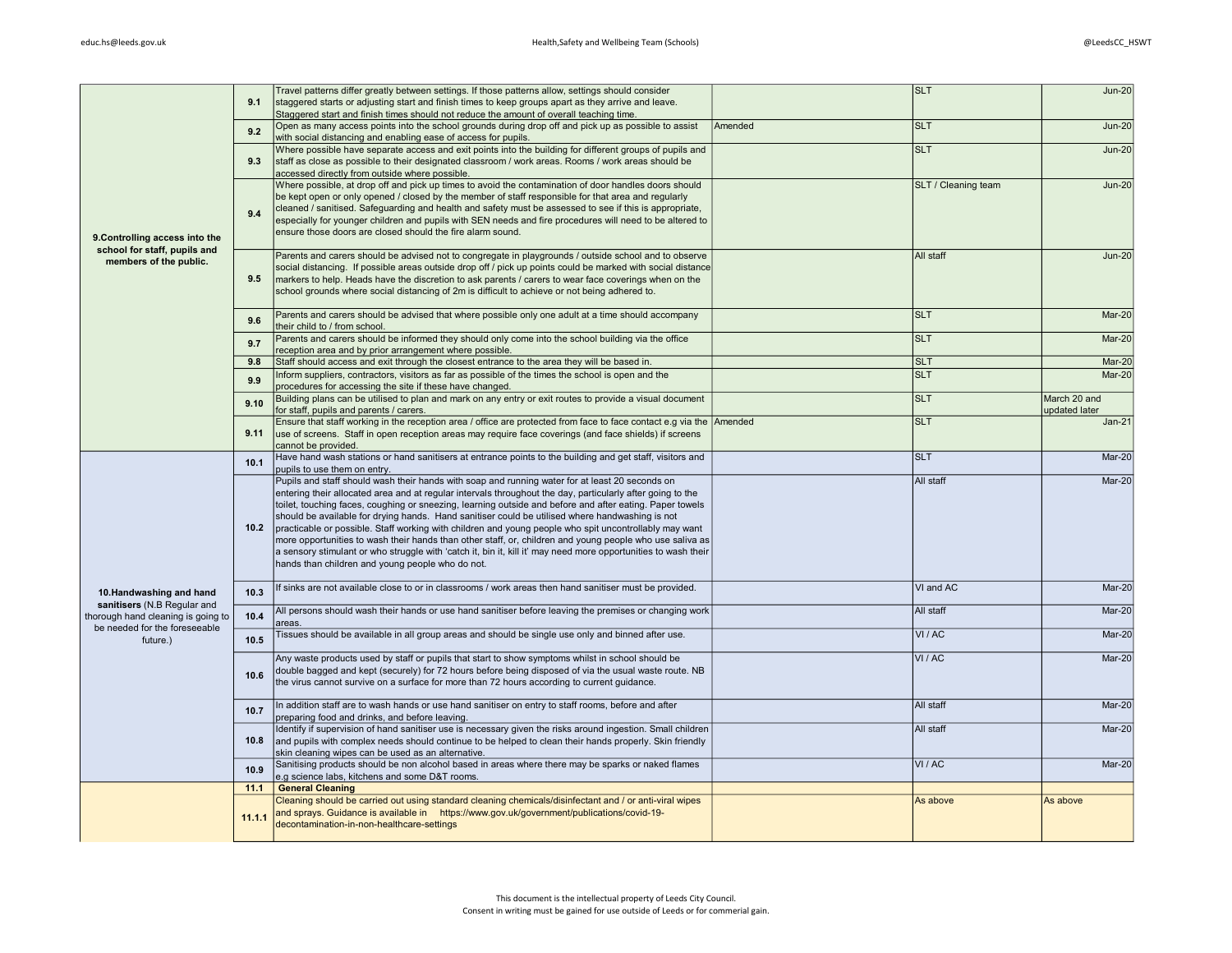| 11.1.2 | sanitisers, anti – viral wipes / sprays, paper towels, soap, tissues e.g in a container like a storage box,<br>workbox etc so it is easy to pick up and move around the space as required. These should be stored<br>out of reach of pupils. Depending on the layout of spaces and in order to aid social distancing more than<br>1 bin may be needed in each room i.e. 1 by staff locations and 1 where pupils are located.                                                                                                                                                                                                                                                                                                                                 |                                                                                                                                                                                                                                                                                                                                                                                                                                                                                                                                                                                                                                                                                                                                                                                                                                                                                                                                                                                                                                                                                                                                                                                                                                                                                                                                                                                                                                                                                                                                                                                                                                                                                                                     |                                     | As above                           |
|--------|--------------------------------------------------------------------------------------------------------------------------------------------------------------------------------------------------------------------------------------------------------------------------------------------------------------------------------------------------------------------------------------------------------------------------------------------------------------------------------------------------------------------------------------------------------------------------------------------------------------------------------------------------------------------------------------------------------------------------------------------------------------|---------------------------------------------------------------------------------------------------------------------------------------------------------------------------------------------------------------------------------------------------------------------------------------------------------------------------------------------------------------------------------------------------------------------------------------------------------------------------------------------------------------------------------------------------------------------------------------------------------------------------------------------------------------------------------------------------------------------------------------------------------------------------------------------------------------------------------------------------------------------------------------------------------------------------------------------------------------------------------------------------------------------------------------------------------------------------------------------------------------------------------------------------------------------------------------------------------------------------------------------------------------------------------------------------------------------------------------------------------------------------------------------------------------------------------------------------------------------------------------------------------------------------------------------------------------------------------------------------------------------------------------------------------------------------------------------------------------------|-------------------------------------|------------------------------------|
| 11.1.3 | Frequent cleaning should take place for regularly touched surfaces e.g. door handles, tables, chairs,<br>toilets, wash basins etc. and rooms or shared areas that are used by different groups. Where pupils are<br>able to (based on their ability) it is acceptable for pupils to assist with wiping down dining tables, desks,<br>chairs, equipment etc at the beginning and / or end of a session (which may be a lesson if they are<br>is especially important if other groups will be using the areas / equipment in the next 3 days. They<br>should be supervised to ensure it is done properly and safely. If pupils or staff have allergies to the<br>products they should not use them or they could use non latex gloves (for contact allergies). |                                                                                                                                                                                                                                                                                                                                                                                                                                                                                                                                                                                                                                                                                                                                                                                                                                                                                                                                                                                                                                                                                                                                                                                                                                                                                                                                                                                                                                                                                                                                                                                                                                                                                                                     | As above and all staff              | As above                           |
| 11.1.4 | Clean surfaces that children and young people are touching, such as toys, books, desks, chairs, doors,<br>sinks, toilets, light switches, bannisters, more regularly than normal.                                                                                                                                                                                                                                                                                                                                                                                                                                                                                                                                                                            |                                                                                                                                                                                                                                                                                                                                                                                                                                                                                                                                                                                                                                                                                                                                                                                                                                                                                                                                                                                                                                                                                                                                                                                                                                                                                                                                                                                                                                                                                                                                                                                                                                                                                                                     | As above and all staff              | As above                           |
| 11.1.5 | rates of infection it is recommended malleable materials are taken out of use at the present time unless<br>they are a single user. The malleable material for messy play (for example sand/water/mud) must be<br>able to be used and cleaned - including being replaced - in accordance with the manufacturer's<br>instructions, where applicable. For example, daily, and children wash their hands thoroughly before and<br>after messy play. Frequently touched surfaces, equipment, tools and resources for messy play should be<br>thoroughly cleaned and dried before they are used by a different group.                                                                                                                                             |                                                                                                                                                                                                                                                                                                                                                                                                                                                                                                                                                                                                                                                                                                                                                                                                                                                                                                                                                                                                                                                                                                                                                                                                                                                                                                                                                                                                                                                                                                                                                                                                                                                                                                                     |                                     | As above                           |
| 11.1.6 | Staff undertaking wider cleaning should wear disposable gloves and aprons and change these after<br>cleaning each separate area.                                                                                                                                                                                                                                                                                                                                                                                                                                                                                                                                                                                                                             |                                                                                                                                                                                                                                                                                                                                                                                                                                                                                                                                                                                                                                                                                                                                                                                                                                                                                                                                                                                                                                                                                                                                                                                                                                                                                                                                                                                                                                                                                                                                                                                                                                                                                                                     | All staff                           | As above                           |
|        |                                                                                                                                                                                                                                                                                                                                                                                                                                                                                                                                                                                                                                                                                                                                                              |                                                                                                                                                                                                                                                                                                                                                                                                                                                                                                                                                                                                                                                                                                                                                                                                                                                                                                                                                                                                                                                                                                                                                                                                                                                                                                                                                                                                                                                                                                                                                                                                                                                                                                                     |                                     |                                    |
| 11.2.1 | Rooms used for isolating pupils or staff who display symptoms of Coronavirus could be left for 72 hours                                                                                                                                                                                                                                                                                                                                                                                                                                                                                                                                                                                                                                                      |                                                                                                                                                                                                                                                                                                                                                                                                                                                                                                                                                                                                                                                                                                                                                                                                                                                                                                                                                                                                                                                                                                                                                                                                                                                                                                                                                                                                                                                                                                                                                                                                                                                                                                                     | SLT / cleaning team                 | As above                           |
|        |                                                                                                                                                                                                                                                                                                                                                                                                                                                                                                                                                                                                                                                                                                                                                              |                                                                                                                                                                                                                                                                                                                                                                                                                                                                                                                                                                                                                                                                                                                                                                                                                                                                                                                                                                                                                                                                                                                                                                                                                                                                                                                                                                                                                                                                                                                                                                                                                                                                                                                     |                                     |                                    |
| 11.3.1 | At this present time it is recommended that, where possible, pupils and staff attend in clean top layers<br>daily. There is no need for anything other than normal personal hygiene and washing of clothes<br>following a day in school. However to allow pupils (and staff where uniform is usually worn) to wear<br>guidelines on appropriate dress e.g as on non uniform days. An alternative may be rotating top layers<br>every 3 days, where possible, if they cannot be cleaned in between uses.                                                                                                                                                                                                                                                      | Amended                                                                                                                                                                                                                                                                                                                                                                                                                                                                                                                                                                                                                                                                                                                                                                                                                                                                                                                                                                                                                                                                                                                                                                                                                                                                                                                                                                                                                                                                                                                                                                                                                                                                                                             | <b>SLT / Pastoral Team</b>          | $Jan-21$                           |
|        |                                                                                                                                                                                                                                                                                                                                                                                                                                                                                                                                                                                                                                                                                                                                                              |                                                                                                                                                                                                                                                                                                                                                                                                                                                                                                                                                                                                                                                                                                                                                                                                                                                                                                                                                                                                                                                                                                                                                                                                                                                                                                                                                                                                                                                                                                                                                                                                                                                                                                                     |                                     |                                    |
| 11.4   |                                                                                                                                                                                                                                                                                                                                                                                                                                                                                                                                                                                                                                                                                                                                                              |                                                                                                                                                                                                                                                                                                                                                                                                                                                                                                                                                                                                                                                                                                                                                                                                                                                                                                                                                                                                                                                                                                                                                                                                                                                                                                                                                                                                                                                                                                                                                                                                                                                                                                                     |                                     |                                    |
| 11.4.1 | Hygiene suites and intimate care facilities should be cleaned between pupils including slings and hoists,<br>control panels. See Section 17 for PPE guidance.                                                                                                                                                                                                                                                                                                                                                                                                                                                                                                                                                                                                |                                                                                                                                                                                                                                                                                                                                                                                                                                                                                                                                                                                                                                                                                                                                                                                                                                                                                                                                                                                                                                                                                                                                                                                                                                                                                                                                                                                                                                                                                                                                                                                                                                                                                                                     | <b>SLT</b>                          | <b>Mar-20</b>                      |
|        |                                                                                                                                                                                                                                                                                                                                                                                                                                                                                                                                                                                                                                                                                                                                                              |                                                                                                                                                                                                                                                                                                                                                                                                                                                                                                                                                                                                                                                                                                                                                                                                                                                                                                                                                                                                                                                                                                                                                                                                                                                                                                                                                                                                                                                                                                                                                                                                                                                                                                                     |                                     |                                    |
|        |                                                                                                                                                                                                                                                                                                                                                                                                                                                                                                                                                                                                                                                                                                                                                              |                                                                                                                                                                                                                                                                                                                                                                                                                                                                                                                                                                                                                                                                                                                                                                                                                                                                                                                                                                                                                                                                                                                                                                                                                                                                                                                                                                                                                                                                                                                                                                                                                                                                                                                     |                                     |                                    |
| 11.5.1 | able to provide:- 1. Changes to contracted cleaning if areas to clean have been reduced then the<br>cleaning team may be able to utilise the extra contracted time to do enhanced cleans of areas, which<br>may include other items not on contract or a more thorough clean of touch points, 2. Cleaning of hard<br>surface toys such as plastics, wood, sports equipment etc. 3. Additional hours throughout the day i.e.<br>midday cleans.                                                                                                                                                                                                                                                                                                                |                                                                                                                                                                                                                                                                                                                                                                                                                                                                                                                                                                                                                                                                                                                                                                                                                                                                                                                                                                                                                                                                                                                                                                                                                                                                                                                                                                                                                                                                                                                                                                                                                                                                                                                     |                                     |                                    |
|        |                                                                                                                                                                                                                                                                                                                                                                                                                                                                                                                                                                                                                                                                                                                                                              | Amended                                                                                                                                                                                                                                                                                                                                                                                                                                                                                                                                                                                                                                                                                                                                                                                                                                                                                                                                                                                                                                                                                                                                                                                                                                                                                                                                                                                                                                                                                                                                                                                                                                                                                                             | <b>SLT</b>                          | $Jan-21$                           |
|        | 11.2<br>11.5                                                                                                                                                                                                                                                                                                                                                                                                                                                                                                                                                                                                                                                                                                                                                 | Have a dedicated provision of cleaning products in each classroom / work area in use containing hand<br>moving rooms), or at regular points throughout the day (if they are not moving spaces / rooms). Cleaning<br>Shared materials and surfaces should be cleaned and disinfected more frequently. Given the current<br>Rooms used for Isolating persons displaying symptoms<br>if possible and then normal cleaning resumed or a deep clean of that room should be undertaken.<br>11.3 Clothing<br>clean top layers every day you may wish to consider relaxing or removing the need to wear uniform with<br><b>Hygiene Suites / Intimate Care Facilities</b><br><b>Leeds City Council / FM cleaning providers</b><br>Additional / alterations to cleaning may be available on request – for example LCC FM cleaning may be<br>It is recommended schools follow the overarching principle of reducing the number of contacts between children<br>and staff. This can be achieved through keeping groups separate (in 'bubbles') in smaller groups than normal and<br>through maintaining distance between individuals. Whilst schools are attended by vulnerable children and the<br>children of critical workers only, where possible schools should keep group sizes small. For children old enough,<br>they should also be supported to maintain distance and not touch staff where possible. Any additional space<br>available where there are lower numbers of pupils attending, should be used wherever possible to maximise the<br>distance between pupils and between staff and other people.<br>These are not offernative ontions and both mosaures will boln, but the belange between them will obenes | Amended<br>Amalgamated into one row | As above<br>All staff<br><b>NA</b> |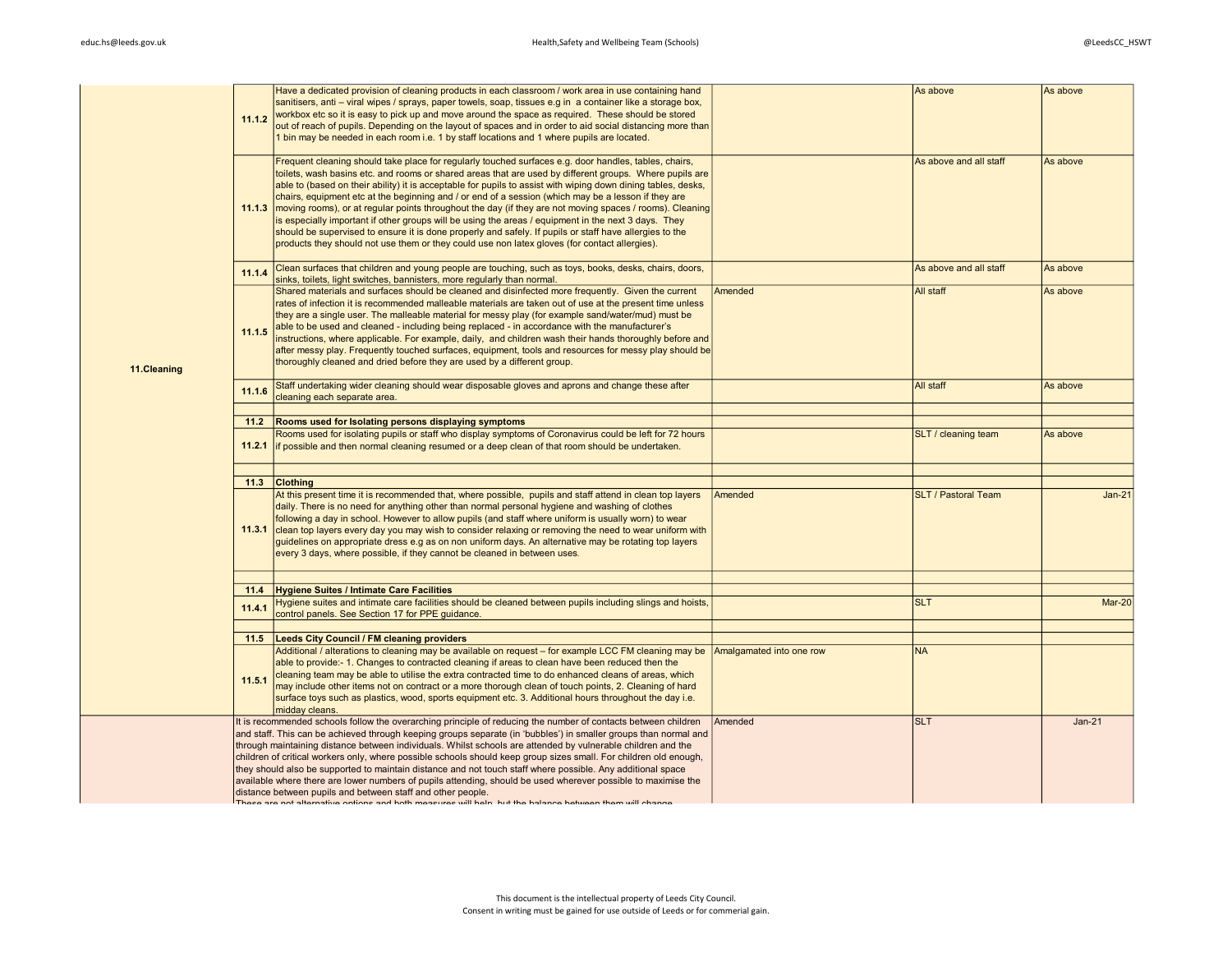|        | Friese are not anemative options and both measures will neip, but the balance between them will change<br>depending on the ability of those attending the setting to distance, the lay out of the setting, and the feasibility of<br>keeping distinct groups separate.<br>We recognise that maintaining distance could be particularly difficult in special settings and primary schools, and<br>it is likely that for younger children the emphasis will be on separating groups and minimising group sizes, and for<br>older children it will be on distancing.<br>Maintaining distinct groups or bubbles that do not mix makes it quicker and easier in the event of a positive case<br>to identify those who may need to self-isolate, and keep that number as small as possible. |         |                 |               |
|--------|---------------------------------------------------------------------------------------------------------------------------------------------------------------------------------------------------------------------------------------------------------------------------------------------------------------------------------------------------------------------------------------------------------------------------------------------------------------------------------------------------------------------------------------------------------------------------------------------------------------------------------------------------------------------------------------------------------------------------------------------------------------------------------------|---------|-----------------|---------------|
|        | It is recommended schools limit the number of pupils and staff on site at any one time as far as possible in<br>keeping with the overarching principle of minimising contacts and working from home where reasonable to do so.<br>The number of pupils that can safely be accommodated on site at any one time will depend on a number of<br>factors and these should form the basis of your risk assessment on safe occupancy and operation of the school as<br>detailed in 2.5 in Section 1 of this risk assessment.                                                                                                                                                                                                                                                                |         |                 |               |
| 12.1   | <b>Corridors and Circulation Spaces</b>                                                                                                                                                                                                                                                                                                                                                                                                                                                                                                                                                                                                                                                                                                                                               |         |                 |               |
|        |                                                                                                                                                                                                                                                                                                                                                                                                                                                                                                                                                                                                                                                                                                                                                                                       |         |                 |               |
| 12.1.1 | Corridors could be marked out with social distancing indicators as a visual aid for staff and pupils if it is<br>appropriate / useful.                                                                                                                                                                                                                                                                                                                                                                                                                                                                                                                                                                                                                                                |         | SLT/PH          | $Jun-20$      |
|        | A system for movement around school, into / out of classrooms, use of toilets should be devised to avoid<br>paths crossing where possible e.g use of one way systems, 2m queues, controlled access / exit.<br>12.1.2 Staggering break times, lunchtimes and lesson change over will help minimise corridor occupancy.<br>Groups should be kept apart and movement around the school site kept to a minimum.                                                                                                                                                                                                                                                                                                                                                                           |         | As above        | As above      |
| 12.2   | <b>Bubble sizes and Classrooms / Learning Areas</b>                                                                                                                                                                                                                                                                                                                                                                                                                                                                                                                                                                                                                                                                                                                                   |         |                 |               |
| 12.2.1 | Settings should assess their circumstances and look to implement 'bubbles' of a small size, to achieve<br>the greatest reduction in contact and mixing. As detailed above it is recommended schools limit the<br>number of pupils and staff on site at any one time as far as possible. Pupils of different year groups can<br>be mixed in a 'bubble' but bubbles and staffing should be kept consistent. If staff need to work on rota<br>with bubbles it is recommended these are done 2 weekly with a weekend break in between.                                                                                                                                                                                                                                                    | Amended | <b>SLT</b>      | $Jun-20$      |
| 12.2.2 | Whatever the size of the group, they should be kept apart from other groups where possible and<br>children and young people that are able should be encouraged to keep their distance within groups.<br>Settings with the capability to do it should take steps to limit interaction, sharing of rooms and social<br>spaces between groups as much as possible. It is recognised that younger children and those with<br>complex needs will not be able to maintain social distancing and it is acceptable for them not to distance<br>within their group. For children old enough, they should also be supported to maintain distance and not<br>touch staff and their peers where possible.                                                                                         |         | <b>SLT</b>      | <b>Jun-20</b> |
| 12.2.3 | Classrooms desks (if in use) should be laid out to enable staff and pupils to move around the room<br>safely and be facing forward or side by side wherever possible and pupils allocated designated desks /<br>spaces given the increase in transmission rates at present. Furniture / equipment surplus to<br>requirements could be removed to assist social distancing, movement round the class, and reduce<br>potential touch points.                                                                                                                                                                                                                                                                                                                                            | Amended | <b>SLT</b>      | Autumn 20     |
| 12.2.4 | Consider the rotation of resources to limit what needs to be cleaned on a daily basis and to allow access<br>to a range of activities.                                                                                                                                                                                                                                                                                                                                                                                                                                                                                                                                                                                                                                                |         | <b>SLT</b>      | $Jun-20$      |
|        | 12.2.5 For older year groups consider locating staff members at designated points where possible.                                                                                                                                                                                                                                                                                                                                                                                                                                                                                                                                                                                                                                                                                     |         | <b>NA</b>       |               |
|        | If other members of staff need to move around different 'bubbles' they should ensure they maintain 2m<br>social distancing wherever possible. Administration of emergency first aid is an exception to this. For<br>12.2.6 classroom support, informative, supervisory or supportive reasons other staff may need to enter work<br>areas. If they do they should maintain social distancing or use other mitigations such as PPE, Perspex<br>screens and observe good hand hygiene.                                                                                                                                                                                                                                                                                                   | Amended | <b>SLT</b>      | Autumn 20     |
| 12.2.7 | Staff and pupils should stay in the same specified groups throughout their attendance time and each<br>subsequent time wherever possible and sit at the same desks on consecutive days (if applicable and<br>possible).                                                                                                                                                                                                                                                                                                                                                                                                                                                                                                                                                               |         | <b>Teachers</b> | <b>Jun-20</b> |
| 12.2.8 | As far as possible, ensure that consistent staff are assigned to each 'bubble' and that movement<br>between bubbles is limited. It is recognised that there will be a need in some settings for staff to move<br>between bubbles e.g for targetted work, to cover staff illness etc. Staff should ensure social distancing is<br>observed as far as possible with pupils.                                                                                                                                                                                                                                                                                                                                                                                                             | Amended | <b>SLT</b>      | Autumn 20     |
| 12.2.9 | Ensure that wherever possible pupils use the same classroom or area of a setting throughout the day,<br>with a thorough cleaning of the rooms at the end of the day.                                                                                                                                                                                                                                                                                                                                                                                                                                                                                                                                                                                                                  | Amended | As above        | As above      |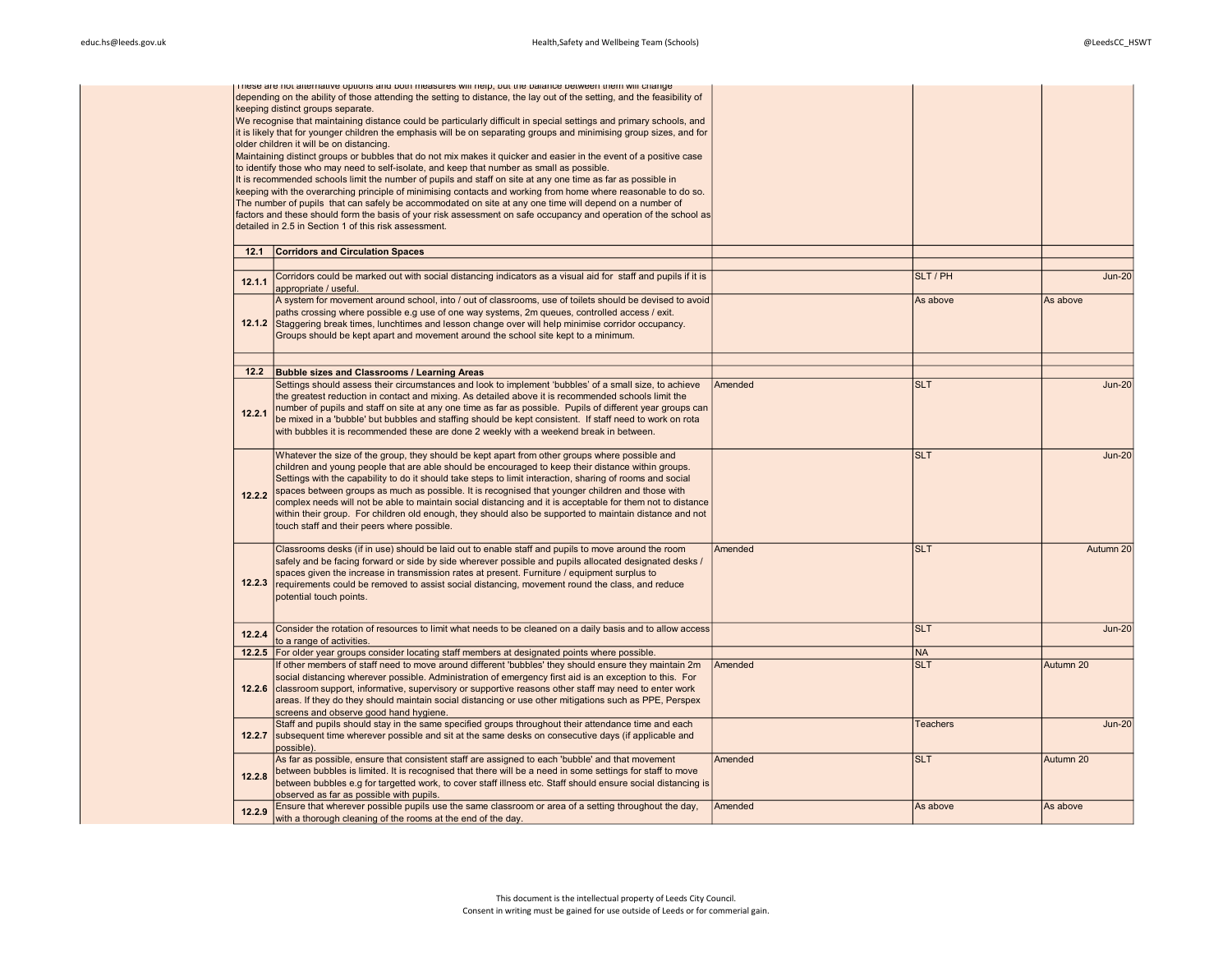|                                 |         | All bubbles of pupils and the staff working with those bubbles should be kept separate in different areas                 | Amended | As above        | As above                |
|---------------------------------|---------|---------------------------------------------------------------------------------------------------------------------------|---------|-----------------|-------------------------|
|                                 |         | with sinks available wherever possible. It is recognised that some staff e.g. support staff, will need to                 |         |                 |                         |
|                                 |         | 12.2.10 move around different areas and bubbles in the school. Social distancing between bubbles and staff,               |         |                 |                         |
|                                 |         | including when moving around school, should be maintained as far as possible.                                             |         |                 |                         |
|                                 |         |                                                                                                                           |         |                 |                         |
|                                 | 12.2.11 | Where possible consider carrying out any necessary closer supervision side on rather than face on.                        |         | As above        | As above                |
|                                 |         | Perspex screens or face shields could be used.                                                                            |         |                 |                         |
|                                 | 12.2.12 | Adults must keep a social distance of 2m away from other adults wherever possible including in class,                     |         | <b>SLT</b>      | $Mar-20$                |
| 12. Bubbles / Social Distancing |         | during supervision, at break times and moving around school.                                                              |         |                 |                         |
|                                 |         | PPA time - staff moving between bubbles for PPA time should be limited as far as possible e.g not                         |         | <b>SLT</b>      | <b>Updated setember</b> |
|                                 |         | working across multiple different bubbles every day unless they can maintain social distancing. Consider                  |         |                 | 20                      |
|                                 |         | 12.2.13 grouping staff to a smaller number of PPA bubbles, having PPA when outside areas / activities could be            |         |                 |                         |
|                                 |         | used, use of HLTAs and TAs that are already part of that bubble where appropriate, and the use of PPE                     |         |                 |                         |
|                                 |         | if close contact is required.                                                                                             |         |                 |                         |
|                                 |         | 12.4 <b>Outdoor Areas</b>                                                                                                 |         |                 |                         |
|                                 |         | Pupils should remain in their 'bubbles' when outside and socially distance where possible. Zoning                         |         | SLT / teachers  | $Jun-20$                |
|                                 |         | 12.4.1 outside areas for different bubbles may assist with this. Staff supervising should maintain social                 |         |                 |                         |
|                                 |         | distancing as far as possible.                                                                                            |         |                 |                         |
|                                 |         |                                                                                                                           |         |                 |                         |
|                                 |         | 12.5 Breaks and Lunchtimes                                                                                                |         |                 |                         |
|                                 | 12.5.1  | Breaks and lunchtimes could be staggered to allow safer movement around the school, safer use of the                      |         | <b>SLT</b>      | Autumn 20               |
|                                 |         | play areas and dining halls and cleaning between 'bubbles'.                                                               |         |                 |                         |
|                                 |         | If it not possible to achieve social distancing and clean tables and seating between groups of pupils and                 |         | <b>SLT</b>      | Autumn 20               |
|                                 |         | staff in the dining hall then lunch should be served in the areas the groups are based in and not all                     |         |                 |                         |
|                                 |         | 12.5.2 together in dining halls. Staggering lunch and accessing the dining area on a rota may help. 'Bubbles'             |         |                 |                         |
|                                 |         | should not mix in the dining hall or outside although more than one bubble can use an area if the                         |         |                 |                         |
|                                 |         | bubbles can be kept 2m apart. Also see 24.3 below.                                                                        |         |                 |                         |
|                                 |         |                                                                                                                           |         |                 |                         |
|                                 |         | 12.6 Toilets                                                                                                              |         |                 |                         |
|                                 |         | As far as possible allocate different groups their own toilet blocks if the site allows for it. Toilets will need Amended |         | SLT/VI/AC       | Autumn 20               |
|                                 |         | to be cleaned regularly and pupils must be encouraged to clean their hands thoroughly after using the                     |         |                 |                         |
|                                 | 12.6.1  | toilet. The use of hand sanitiser stations outside / inside toilets may assist with this as pupil volumes                 |         |                 |                         |
|                                 |         | increase. Where possible use of toilets should be as close to their learning base or on a rota with social                |         |                 |                         |
|                                 |         | distancing observed if groups have share / mix e.g. staff toilets, shared toilets off corridors / between                 |         |                 |                         |
|                                 |         | classrooms.                                                                                                               |         |                 |                         |
|                                 |         | 12.6.2 Limit the number of children or young people who use the toilet facilities at one time.                            |         | <b>Teachers</b> | Autumn 20               |
|                                 | 12.6.3  | Wash hands before and after using the toilet (or use hand sanitisers if hand washing is difficult to                      |         | All staff       | Mar-20                  |
|                                 |         | achieve).                                                                                                                 |         |                 |                         |
|                                 | 12.6.4  | Where possible staff should use the staff toilets as close to their work areas as possible and follow                     |         | <b>SLT</b>      | Autumn 20               |
|                                 |         | social distancing quidelines when moving to / from them.                                                                  |         |                 |                         |
|                                 |         | For older pupils and staff toilets it is good practice for pupils and staff using the facilities to wipe down             |         | Teachers / TAs  | Autumn 20               |
|                                 |         | 12.6.5 door handles, toilet seats and flush handles after use with an anti-viral wipe following a "If You Use It -        |         |                 |                         |
|                                 |         | Wipe It" principle.                                                                                                       |         |                 |                         |
|                                 |         | Signage to the backs of toilet doors and above sinks could be provided to remind pupils and staff to                      |         | Admin team      | $Mar-20$                |
|                                 |         | wash their hands and follow the "If You Use It - Wipe It" principle (for older pupils, staff and visitor                  |         |                 |                         |
|                                 | 12.6.6  | facilities). Provide bins for the disposal of wipes if not already in place. For shared staff toilets you could           |         |                 |                         |
|                                 |         | use laminated engaged / vacant signs or other markers on the outside door that staff change                               |         |                 |                         |
|                                 |         | appropriately to limit the number of staff using them at any one time. These would relate to the number                   |         |                 |                         |
|                                 |         | of users allowed at any one time.                                                                                         |         |                 |                         |
|                                 |         | 12.7 Assemblies / Collective Worship                                                                                      |         |                 |                         |
|                                 |         | Bubbles should be kept apart so large gatherings such as assemblies or collective worship with more                       | Amended | DK / JL         | Mar-20                  |
|                                 |         | 12.7.1 than one 'bubble' should be avoided. Assemblies could be virtual via video recordings or live streaming            |         |                 |                         |
|                                 |         | into classrooms.                                                                                                          |         |                 |                         |
|                                 |         | If collective worship is required this should be carried out following the quidelines on social distancing,               |         | <b>NA</b>       |                         |
|                                 |         | 12.7.2 spacing, occupancy and keeping staff and pupils in their discrete groups. It may be possible to carry this         |         |                 |                         |
|                                 |         | out in the areas each group is based.                                                                                     |         |                 |                         |
|                                 |         |                                                                                                                           |         |                 |                         |
|                                 |         | 12.8 Staff areas                                                                                                          |         |                 |                         |
|                                 |         |                                                                                                                           |         |                 |                         |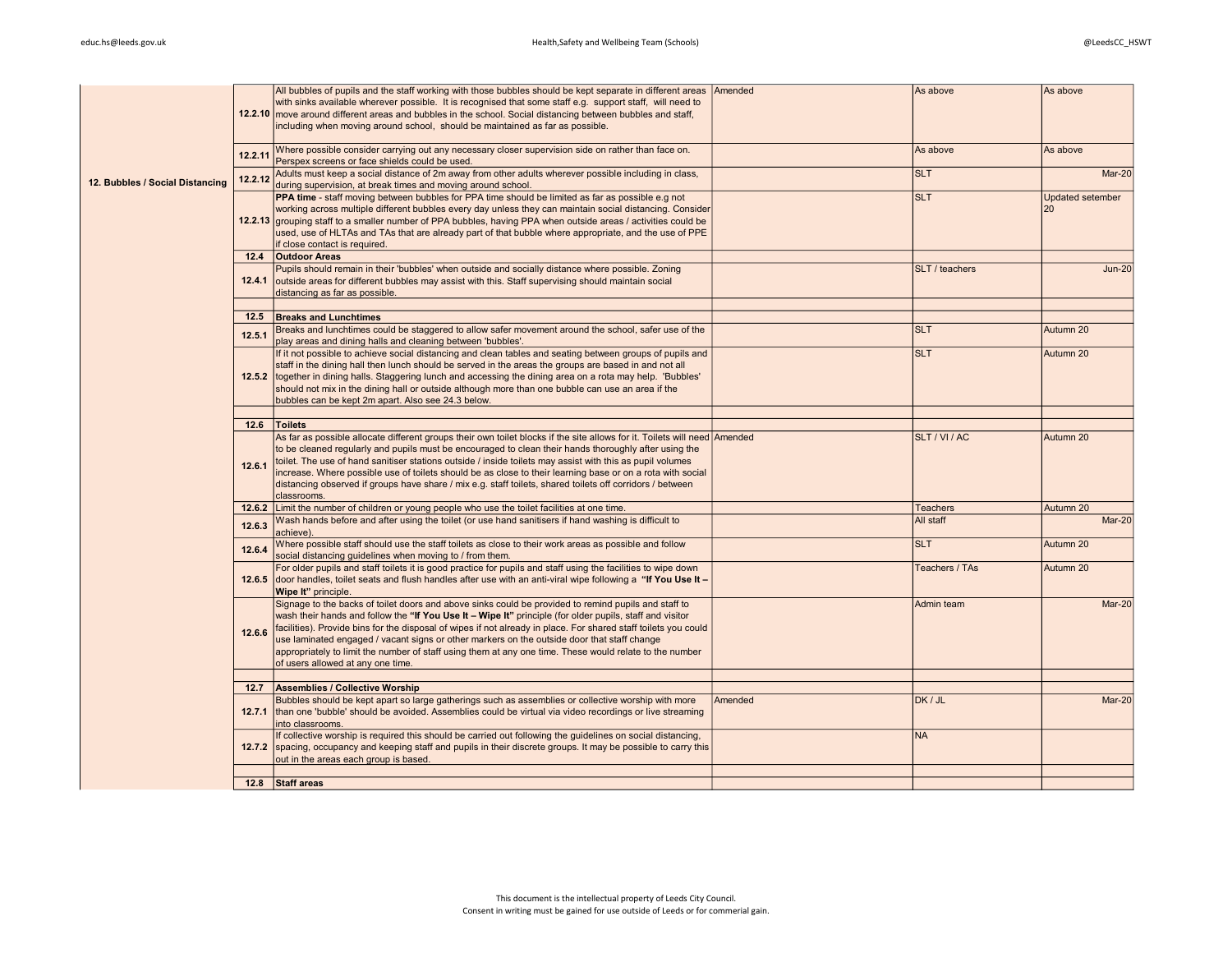|                                                                  | 12.8.1 | Staff rooms and offices should be re-arranged to have 2m gaps between seating and work stations and /<br>or stagger breaks / lunchtime or use a rota for common resources and areas to limit staff numbers using<br>the area at any one time. Staff should observe social distancing in these areas. It is recommended<br>schools work out the square metred area available for staff seating and divide this by 4 to give a<br>maximum occupancy rate. The actual number may need to be lower to take into account pinch points<br>such as hot and cold food / drinks stations. Provide signage on the door / in the room to remind staff to<br>socially distance, wear face coverings and maximum occupancy.                                                                                 | <b>SLT</b>       | $Jun-20$  |
|------------------------------------------------------------------|--------|------------------------------------------------------------------------------------------------------------------------------------------------------------------------------------------------------------------------------------------------------------------------------------------------------------------------------------------------------------------------------------------------------------------------------------------------------------------------------------------------------------------------------------------------------------------------------------------------------------------------------------------------------------------------------------------------------------------------------------------------------------------------------------------------|------------------|-----------|
|                                                                  |        | Consider creating additional staff break areas to limit use and aid with social distancing and consider<br>12.8.2 limiting the number of staff that can be together to work outside the classroom / take breaks together                                                                                                                                                                                                                                                                                                                                                                                                                                                                                                                                                                       | <b>SLT</b>       | Autumn 20 |
|                                                                  |        | For shared touch points e.g door handles, drawer handles, microwaves, kettle handles, hot water<br>12.8.3   handles, photocopiers, keyboards etc follow the "If You Use It - Wipe It" principle with anti-viral wipes.                                                                                                                                                                                                                                                                                                                                                                                                                                                                                                                                                                         | Admin team / VI  | Mar-20    |
|                                                                  |        | Consider stopping the use of shared resources such as fridges, milk, tea, coffee etc to minimise touch<br>12.8.4 points and advise staff to bring their own provisions in (in a cool bag if food needs to be kept cold).                                                                                                                                                                                                                                                                                                                                                                                                                                                                                                                                                                       | SLT/AC           | Mar-20    |
|                                                                  |        |                                                                                                                                                                                                                                                                                                                                                                                                                                                                                                                                                                                                                                                                                                                                                                                                |                  |           |
|                                                                  | 12.9   | Communication                                                                                                                                                                                                                                                                                                                                                                                                                                                                                                                                                                                                                                                                                                                                                                                  | <b>NA</b>        |           |
|                                                                  | 12.9.1 | It is recommended that staff share mobile phone numbers and communicate via these between groups<br>where possible or that school phones or walkie talkies are used to minimise movement between groups.<br>If staff need to communicate outside their groups they should observe social distancing.                                                                                                                                                                                                                                                                                                                                                                                                                                                                                           |                  |           |
|                                                                  | 12.9.2 | In these exceptional circumstances it is recognised that staff that are still working may need to have their<br>personal mobile phones with them whilst at work for emergency access. In such situations, staff should<br>still follow the practice principles outlined in the guidance for safer working and the school's acceptable<br>use policy regarding the use of their own phones.                                                                                                                                                                                                                                                                                                                                                                                                     | <b>NA</b>        |           |
| 13. First Aid                                                    | 13.1   | Ensure adequate first aid provision for the numbers of staff and pupils on site, this is likely to include<br>staff with Full FAW qualifications and paediatric first aiders for early years settings.                                                                                                                                                                                                                                                                                                                                                                                                                                                                                                                                                                                         | Admin team / SLT | Mar-20    |
|                                                                  | 13.2   | Paediatric first aiders must be available at all times that children up to the age of 5 are on site or on<br>educational visits.                                                                                                                                                                                                                                                                                                                                                                                                                                                                                                                                                                                                                                                               | <b>SD</b>        | Mar-20    |
|                                                                  | 14.1   | If it is not possible to clean surfaces between each user then the use of biometrics should be replaced<br>with an alternative non contact system where possible e.g entry points, registration, food and drink<br>purchasing.                                                                                                                                                                                                                                                                                                                                                                                                                                                                                                                                                                 | Admin team       | Mar-20    |
| 14. Biometrics, Lifts, electronic                                | 14.2   | Sanitisers could be used before touching biometrics if they cannot be cleaned between users.                                                                                                                                                                                                                                                                                                                                                                                                                                                                                                                                                                                                                                                                                                   | <b>NA</b>        |           |
| signing in / out systems and<br>control panels / buttons. Shared | 14.3   | The use of Lifts and control panels should be limited to essential users only and should be cleaned<br>between users e.g using hand sanitisers or ant-viral wipes.                                                                                                                                                                                                                                                                                                                                                                                                                                                                                                                                                                                                                             | NA (not used)    |           |
| IT.                                                              | 14.4   | Multi user Electronic signing in / out systems should not be used at this current time unless they can be<br>cleaned between users either by the use of hand sanitisers or anti-viral wipes.                                                                                                                                                                                                                                                                                                                                                                                                                                                                                                                                                                                                   | <b>NA</b>        |           |
|                                                                  | 14.5   | IT equipment should be cleaned between users if it cannot be kept for the sole use of an individual.                                                                                                                                                                                                                                                                                                                                                                                                                                                                                                                                                                                                                                                                                           | All staff        | Mar-20    |
|                                                                  | 15.1   | Ventilation                                                                                                                                                                                                                                                                                                                                                                                                                                                                                                                                                                                                                                                                                                                                                                                    |                  |           |
|                                                                  |        | Once the school is in operation, it is important to ensure it is well ventilated and a comfortable teaching<br>environment is maintained. Where possible, to aid ventilation and avoid the contamination of door<br>handles that need to be opened / closed regularly, doors should be kept open or only opened / closed<br>by the member of staff responsible for that area and regularly cleaned / sanitised. External opening<br>15.1.1 doors may also be used (as long as they are not fire doors and where safe to do so) Safequarding and<br>health and safety must be assessed to see if this is appropriate, especially for younger children and<br>pupils with SEN needs and fire procedures will need to be altered to ensure those doors are closed<br>should the fire alarm sound. | <b>SLT</b>       | Mar-20    |
|                                                                  |        | Where possible open windows to classrooms, offices, staff rooms etc. In cooler weather windows should<br>15.1.2 be opened just enough to provide constant background ventilation, and opened more fully during breaks<br>to purge the air in the space.                                                                                                                                                                                                                                                                                                                                                                                                                                                                                                                                        | <b>SLT</b>       | Mar-20    |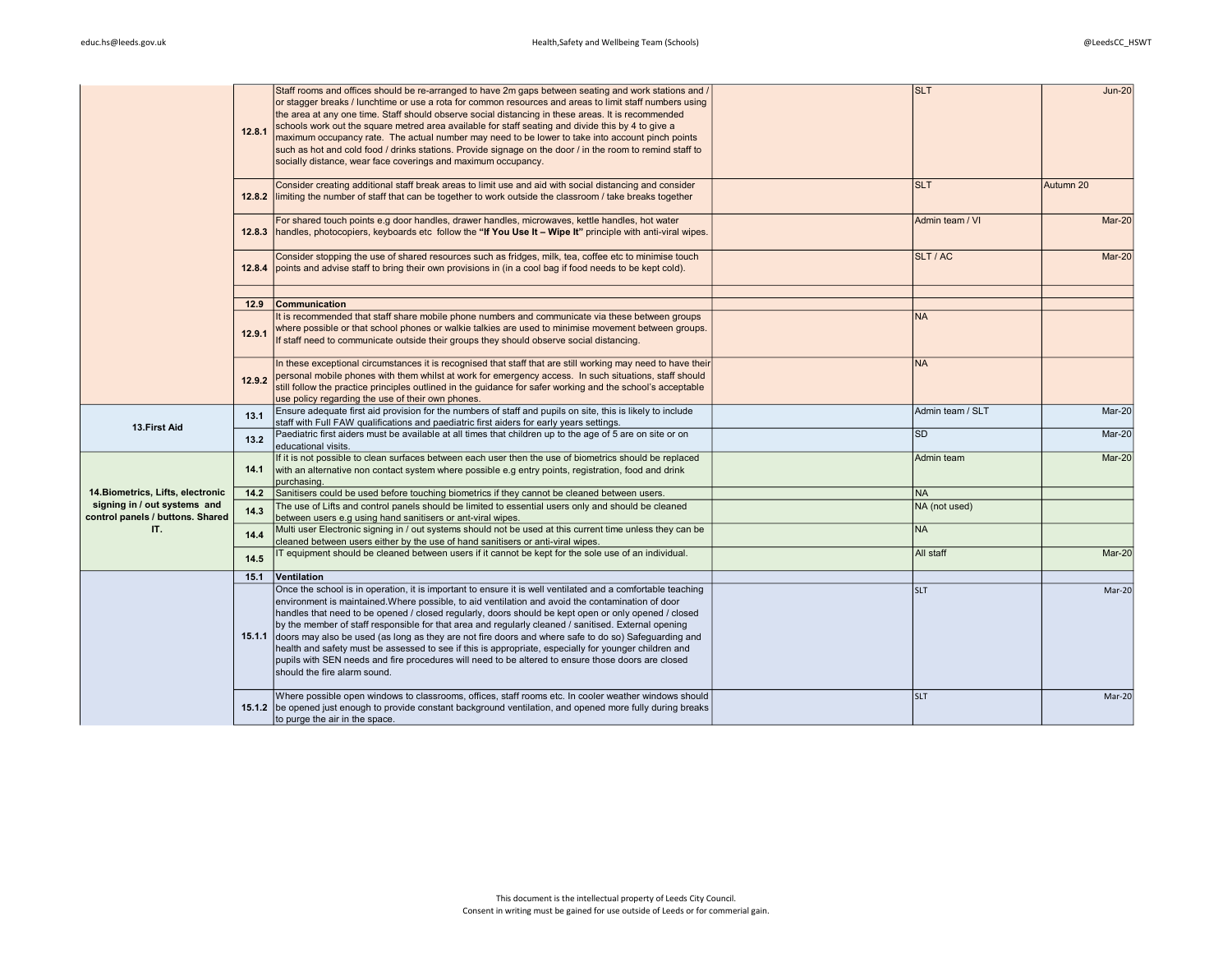| <b>15. General controls</b>   |                | You can continue using most types of air conditioning system as normal. If you use a centralised<br>ventilation system that removes and circulates air to different rooms it is recommended that you turn off<br>recirculation and use a fresh air supply. Air conditioning systems that mix some of the extracted air with<br>fresh air and return it to the rooms, individual room systems or portable units do not need adjusting.<br>Ventilation to chemical stores should remain operational. Mechanical ventilation systems should be<br>adjusted to increase the ventilation rate wherever possible, and checked to confirm that normal<br>15.1.3 operation meets current guidance (if possible, systems should be adjusted to full fresh air or, if not, then<br>systems should be operated as normal as long as they are within a single room and supplemented by an<br>outdoor air supply. Heating systems that utilise warm air should follow the same principles. Guidance<br>from HSE is available at https://www.hse.gov.uk/coronavirus/equipment-and-machinery/air-conditioning-<br>and-ventilation.htm. |         | <b>SLT</b> | Mar-20          |
|-------------------------------|----------------|-------------------------------------------------------------------------------------------------------------------------------------------------------------------------------------------------------------------------------------------------------------------------------------------------------------------------------------------------------------------------------------------------------------------------------------------------------------------------------------------------------------------------------------------------------------------------------------------------------------------------------------------------------------------------------------------------------------------------------------------------------------------------------------------------------------------------------------------------------------------------------------------------------------------------------------------------------------------------------------------------------------------------------------------------------------------------------------------------------------------------|---------|------------|-----------------|
|                               |                | To balance the need for increased ventilation while maintaining a comfortable temperature, the following<br>measures should also be used as appropriate: opening high level windows in preference to low level to<br>reduce draughts, ncreasing the ventilation while spaces are unoccupied (e.g. between classes, during<br>break and lunch, when a room is unused), providing flexibility to allow additional, suitable indoor<br>15.1.4 clothing, rearranging furniture where possible to avoid direct drafts, Increased ventilation may make<br>school buildings cooler than usual over the winter months. Consider allowing additional, suitable indoor<br>items of clothing to be worn during the winter period in addition to the school's current uniform. Where<br>this occurs, schools should ensure that no extra financial pressure is placed on parents.                                                                                                                                                                                                                                                   |         | <b>SLT</b> | Autumn 20       |
|                               | 15.1.5         | Heating should be used as necessary to ensure comfort levels are maintained particularly in occupied<br>spaces.                                                                                                                                                                                                                                                                                                                                                                                                                                                                                                                                                                                                                                                                                                                                                                                                                                                                                                                                                                                                         |         | <b>SLT</b> | Ongoing         |
|                               | 15.2           | <b>Learning Outside</b>                                                                                                                                                                                                                                                                                                                                                                                                                                                                                                                                                                                                                                                                                                                                                                                                                                                                                                                                                                                                                                                                                                 |         |            |                 |
|                               |                | Learning outside is encouraged wherever possible, following social distancing and hygiene guidelines.<br>15.2.1 Suggestions and Learning Outside the Classroom guides and advice can be found on Evolve.                                                                                                                                                                                                                                                                                                                                                                                                                                                                                                                                                                                                                                                                                                                                                                                                                                                                                                                |         | <b>SLT</b> | Mar-20          |
|                               |                |                                                                                                                                                                                                                                                                                                                                                                                                                                                                                                                                                                                                                                                                                                                                                                                                                                                                                                                                                                                                                                                                                                                         |         |            |                 |
|                               | 15.3<br>15.3.1 | <b>Medical Needs</b><br>Staff should be made aware of any medical conditions / needs of the pupils they are caring for e.g.<br>allergies, asthma etc. and devices such as epi pins and inhalers should be available wherever the pupil<br>is. Ensure staff are trained in their use.                                                                                                                                                                                                                                                                                                                                                                                                                                                                                                                                                                                                                                                                                                                                                                                                                                    |         | <b>SLT</b> | Always in place |
|                               | 15.3.2         | Food allergies / intolerances information should be shared with catering staff for staff and children they<br>may not already be aware of.                                                                                                                                                                                                                                                                                                                                                                                                                                                                                                                                                                                                                                                                                                                                                                                                                                                                                                                                                                              |         | Admin team | Always in place |
|                               | 15.4           | <b>Water fountains</b>                                                                                                                                                                                                                                                                                                                                                                                                                                                                                                                                                                                                                                                                                                                                                                                                                                                                                                                                                                                                                                                                                                  |         | NA         |                 |
|                               |                | 15.4.1 Water fountains in shared pupil areas should be taken out of use.                                                                                                                                                                                                                                                                                                                                                                                                                                                                                                                                                                                                                                                                                                                                                                                                                                                                                                                                                                                                                                                |         |            |                 |
|                               | 15.4.2         | Water bottles can be filled up from the taps in classrooms by a member of staff so long as the water is<br>potable (drinking) water. Sanitisation of hands and bottle before and after is required.                                                                                                                                                                                                                                                                                                                                                                                                                                                                                                                                                                                                                                                                                                                                                                                                                                                                                                                     |         | All staff  | Mar-20          |
| <b>16. Educational Visits</b> | 16.1           | Given the new lockdown and restrictions on activities for all persons, all off site educational visits<br>should cease until the lockdown has been removed / altered.                                                                                                                                                                                                                                                                                                                                                                                                                                                                                                                                                                                                                                                                                                                                                                                                                                                                                                                                                   | Amended | <b>SLT</b> | $Jan-21$        |
|                               | 16.2           | When visits can recommence they should be done in line with protective measures, such as keeping<br>children within their consistent group, and the coronavirus (COVID-19) secure measures in place at the<br>destination. Evolve and relevant risk assessments have been altered to reflect this. For domestic visits<br>schools should complete the Day Visits risk assessment along with any venue specific assessments.                                                                                                                                                                                                                                                                                                                                                                                                                                                                                                                                                                                                                                                                                             | Amended | <b>SLT</b> | $Jan-21$        |
|                               | 16.3           | At this current time and with new lockdown restrictions, settings should only make use of outdoor spaces Amended<br>in the local area to fulfil any essential requirements stated in an individual's existing EHCP and if there is<br>limited outdoor space available onsite. In such situations, pupils should be able to safely adhere to<br>social distancing from staff and members of the public.                                                                                                                                                                                                                                                                                                                                                                                                                                                                                                                                                                                                                                                                                                                  |         | <b>SLT</b> | Autumn 20       |
|                               | 16.4           | From 8 August, face coverings will be required by law to be worn in a greater number of public indoor<br>settings including: museums, galleries, cinemas, places of worship, and public libraries. Face coverings<br>do not need to be used by children under the age of 11 or those who may find it difficult to manage them<br>correctly. https://www.gov.uk/guidance/coronavirus-covid-19-safer-travel-guidance-for-<br>passengers#exemptions-face-coverings                                                                                                                                                                                                                                                                                                                                                                                                                                                                                                                                                                                                                                                         |         | <b>NA</b>  |                 |
|                               |                |                                                                                                                                                                                                                                                                                                                                                                                                                                                                                                                                                                                                                                                                                                                                                                                                                                                                                                                                                                                                                                                                                                                         |         |            |                 |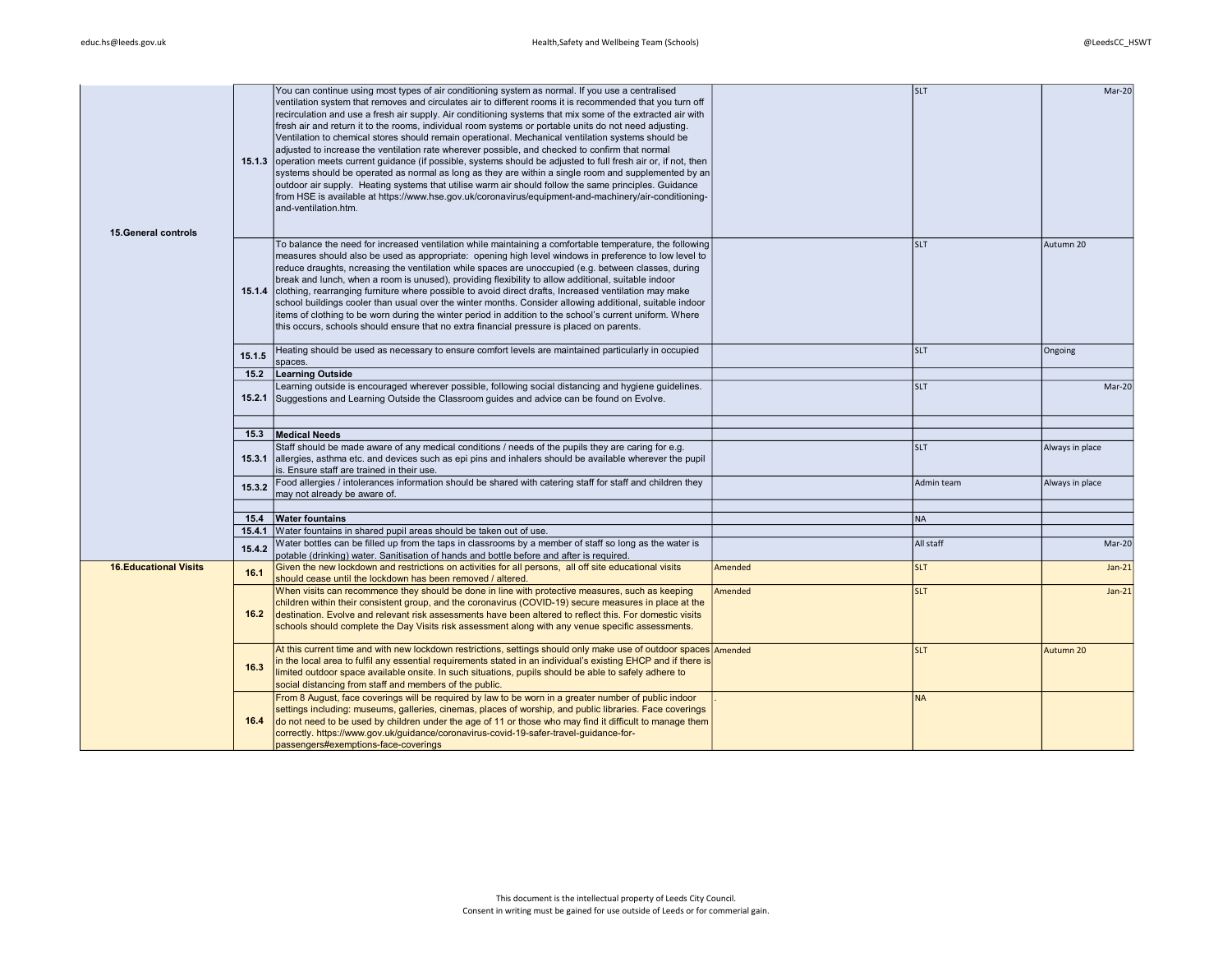|                              | 17.1 | Schools teaching pupils in Year 7 and above should ensure staff, visitors and pupils wear face coverings Amended<br>in areas outside the classroom where social distancing cannot easily be maintained, such as corridors<br>and communal areas. In primary schools where social distancing is not possible in indoor areas outside<br>of classrooms between members of staff or visitors (for example, in staffrooms), head teachers will have<br>the discretion to decide whether to ask staff or visitors to wear, or agree to them wearing face coverings<br>in these circumstances. But children in primary school do not need to wear a face covering. There may<br>also be negative effects on communication and thus education. Face coverings are required at all times<br>on public transport (for children over the age of 11). If staff have to work in close contact with pupils e.g<br>to supervise science experiments, D&T or Art activities, speech and language work, feeding, face<br>shields or Perspex screens may be appropriate. Staff or pupils may make an individual choice to wear<br>an appropriate face covering or face mask they provide for themselves. It is strongly recommended staff<br>and visitors in settings teaching Year 6 and under wear face coverings in communal areas. Face<br>shields offer staff an additional level of protection when working in classrooms with pupils where face<br>masks are not recommedned by the government. Outside of classroom areas staff should wear face<br>masks or other appropriate face coverings instead of, or in addition to, face shields, unless there is a<br>medical reason why a face shield is more appropriate. | SLT - staff choice | $Jan-21$              |
|------------------------------|------|--------------------------------------------------------------------------------------------------------------------------------------------------------------------------------------------------------------------------------------------------------------------------------------------------------------------------------------------------------------------------------------------------------------------------------------------------------------------------------------------------------------------------------------------------------------------------------------------------------------------------------------------------------------------------------------------------------------------------------------------------------------------------------------------------------------------------------------------------------------------------------------------------------------------------------------------------------------------------------------------------------------------------------------------------------------------------------------------------------------------------------------------------------------------------------------------------------------------------------------------------------------------------------------------------------------------------------------------------------------------------------------------------------------------------------------------------------------------------------------------------------------------------------------------------------------------------------------------------------------------------------------------------------------------------------------------------------------|--------------------|-----------------------|
|                              | 17.2 | <b>FFP2</b> / 3 masks are not generally necessary in a school setting.                                                                                                                                                                                                                                                                                                                                                                                                                                                                                                                                                                                                                                                                                                                                                                                                                                                                                                                                                                                                                                                                                                                                                                                                                                                                                                                                                                                                                                                                                                                                                                                                                                       |                    |                       |
| 17. PPE for staff and pupils | 17.3 | Activities such as close intimate care e.g nappy changing, invasive medical procedures, assisting with<br>feeding necessitate closer contact with pupils. Staff carrying out these activities should wear disposable<br>gloves and aprons and may need IIR masks and eye protection. This would need to be assessed on a<br>case by case basis.                                                                                                                                                                                                                                                                                                                                                                                                                                                                                                                                                                                                                                                                                                                                                                                                                                                                                                                                                                                                                                                                                                                                                                                                                                                                                                                                                              | <b>SLT</b>         | Mar-20                |
|                              | 17.4 | If PPE is identified as necessary for certain activities or staff through a risk assessment then this should<br>be provided by the school.                                                                                                                                                                                                                                                                                                                                                                                                                                                                                                                                                                                                                                                                                                                                                                                                                                                                                                                                                                                                                                                                                                                                                                                                                                                                                                                                                                                                                                                                                                                                                                   | <b>SLT</b>         | Apr-20                |
|                              | 17.5 | Reusable eye protection / face coverings should be thoroughly cleaned between each individual person<br>being assisted.                                                                                                                                                                                                                                                                                                                                                                                                                                                                                                                                                                                                                                                                                                                                                                                                                                                                                                                                                                                                                                                                                                                                                                                                                                                                                                                                                                                                                                                                                                                                                                                      | <b>SLT</b>         | Apr-20                |
|                              | 17.6 | Advise staff who may get bodily fluids, including spit, on their clothes from pupils to bring a change of<br>clothes to work.                                                                                                                                                                                                                                                                                                                                                                                                                                                                                                                                                                                                                                                                                                                                                                                                                                                                                                                                                                                                                                                                                                                                                                                                                                                                                                                                                                                                                                                                                                                                                                                | <b>SLT</b>         | Mar-20                |
|                              |      | See Bulletin 07 - PPE and Bulletin 17 - PPE Ordering. PPE can still be purchased via the PPE<br>Team and the range of items available has extended.                                                                                                                                                                                                                                                                                                                                                                                                                                                                                                                                                                                                                                                                                                                                                                                                                                                                                                                                                                                                                                                                                                                                                                                                                                                                                                                                                                                                                                                                                                                                                          |                    |                       |
|                              | 17.7 | Amalgamated into 17.1                                                                                                                                                                                                                                                                                                                                                                                                                                                                                                                                                                                                                                                                                                                                                                                                                                                                                                                                                                                                                                                                                                                                                                                                                                                                                                                                                                                                                                                                                                                                                                                                                                                                                        |                    |                       |
|                              | 17.8 | Safe wearing of face coverings requires cleaning of hands before and after touching - including to<br>remove or put them on - and the safe storage of them in individual, sealable plastic bags between use.<br>Where a face covering becomes damp, it should not be worn and the face covering should be replaced<br>carefully. Pupils must be instructed not to touch the front of their face covering during use or when<br>removing it and they must dispose of temporary face coverings in a 'black bag' waste bin (not recycling<br>bin) or place reusable face coverings in a plastic bag they can take home with them.                                                                                                                                                                                                                                                                                                                                                                                                                                                                                                                                                                                                                                                                                                                                                                                                                                                                                                                                                                                                                                                                               | <b>NA</b>          |                       |
|                              | 17.9 | It is recommended that staff and pupils using face coverings have at least two available, in individual<br>sealable plastic bags, to enable them to be changed throughout the day and be replaced if they become<br>damp. Re-usable face coverings should be cleaned / washed regularly.                                                                                                                                                                                                                                                                                                                                                                                                                                                                                                                                                                                                                                                                                                                                                                                                                                                                                                                                                                                                                                                                                                                                                                                                                                                                                                                                                                                                                     | <b>NA</b>          |                       |
|                              | 18.1 | Consult with and involve staff in the setting up of individual school plans and systems as far as possible Amended<br>and discuss / share this risk assessment. As staff may feel anxious about being in school and the<br>number of pupils on site arrange staff and 1:1 meetings where necessary to discuss concerns.                                                                                                                                                                                                                                                                                                                                                                                                                                                                                                                                                                                                                                                                                                                                                                                                                                                                                                                                                                                                                                                                                                                                                                                                                                                                                                                                                                                      | <b>SLT</b>         | $Jan-21$              |
|                              | 18.2 | Consider building in familiarisation time, training time and practice time for staff before opening the<br>school to pupils. Where staff have been out of school for a considerable time this may take longer.                                                                                                                                                                                                                                                                                                                                                                                                                                                                                                                                                                                                                                                                                                                                                                                                                                                                                                                                                                                                                                                                                                                                                                                                                                                                                                                                                                                                                                                                                               | <b>SLT</b>         | <b>Jun-20</b>         |
| 18.Staff Wellbeing           | 18.3 | The Department for Education is providing additional support for both pupil and staff wellbeing in the<br>current situation. https://www.gov.uk/government/news/extra-mental-health-support-for-pupils-and-<br>teachers                                                                                                                                                                                                                                                                                                                                                                                                                                                                                                                                                                                                                                                                                                                                                                                                                                                                                                                                                                                                                                                                                                                                                                                                                                                                                                                                                                                                                                                                                      |                    |                       |
|                              | 18.4 | Consider if employee risk assessments need to be amended or new ones carried out for staff<br>experiencing physical or mental health issues. A WASP is available via Leeds for Learning.                                                                                                                                                                                                                                                                                                                                                                                                                                                                                                                                                                                                                                                                                                                                                                                                                                                                                                                                                                                                                                                                                                                                                                                                                                                                                                                                                                                                                                                                                                                     | <b>SLT</b>         | Ongoing               |
|                              | 18.5 | It is recommended that regular staff meetings (via skype etc. or following social distancing rules) are<br>undertaken with staff on site and that regular telephone, skype etc. communication is held with staff who<br>are not present to maintain contact and assist wellbeing.                                                                                                                                                                                                                                                                                                                                                                                                                                                                                                                                                                                                                                                                                                                                                                                                                                                                                                                                                                                                                                                                                                                                                                                                                                                                                                                                                                                                                            | SLT (Zoom)         | Mar-20                |
|                              | 18.6 | Identify Mental Health First Aiders.                                                                                                                                                                                                                                                                                                                                                                                                                                                                                                                                                                                                                                                                                                                                                                                                                                                                                                                                                                                                                                                                                                                                                                                                                                                                                                                                                                                                                                                                                                                                                                                                                                                                         | <b>SLT</b>         | Ongoing               |
|                              | 18.7 | Inform staff about support via Education Support Partnerships and HELP Assist (for Community, VC<br>and schools with a HR or H&S SLA).                                                                                                                                                                                                                                                                                                                                                                                                                                                                                                                                                                                                                                                                                                                                                                                                                                                                                                                                                                                                                                                                                                                                                                                                                                                                                                                                                                                                                                                                                                                                                                       | SLT / Admin team   | In place at all times |
|                              |      | Guidance on Staff Wellbeing is available on Leeds for Learning.                                                                                                                                                                                                                                                                                                                                                                                                                                                                                                                                                                                                                                                                                                                                                                                                                                                                                                                                                                                                                                                                                                                                                                                                                                                                                                                                                                                                                                                                                                                                                                                                                                              |                    |                       |
|                              | 19.1 | Minimise visits to wherever possible to essential visits only e.g to carry out statutory testing, repair work<br>or building works. Where visits can happen outside of school hours, they should.                                                                                                                                                                                                                                                                                                                                                                                                                                                                                                                                                                                                                                                                                                                                                                                                                                                                                                                                                                                                                                                                                                                                                                                                                                                                                                                                                                                                                                                                                                            | VI / AC            | $Mar-20$              |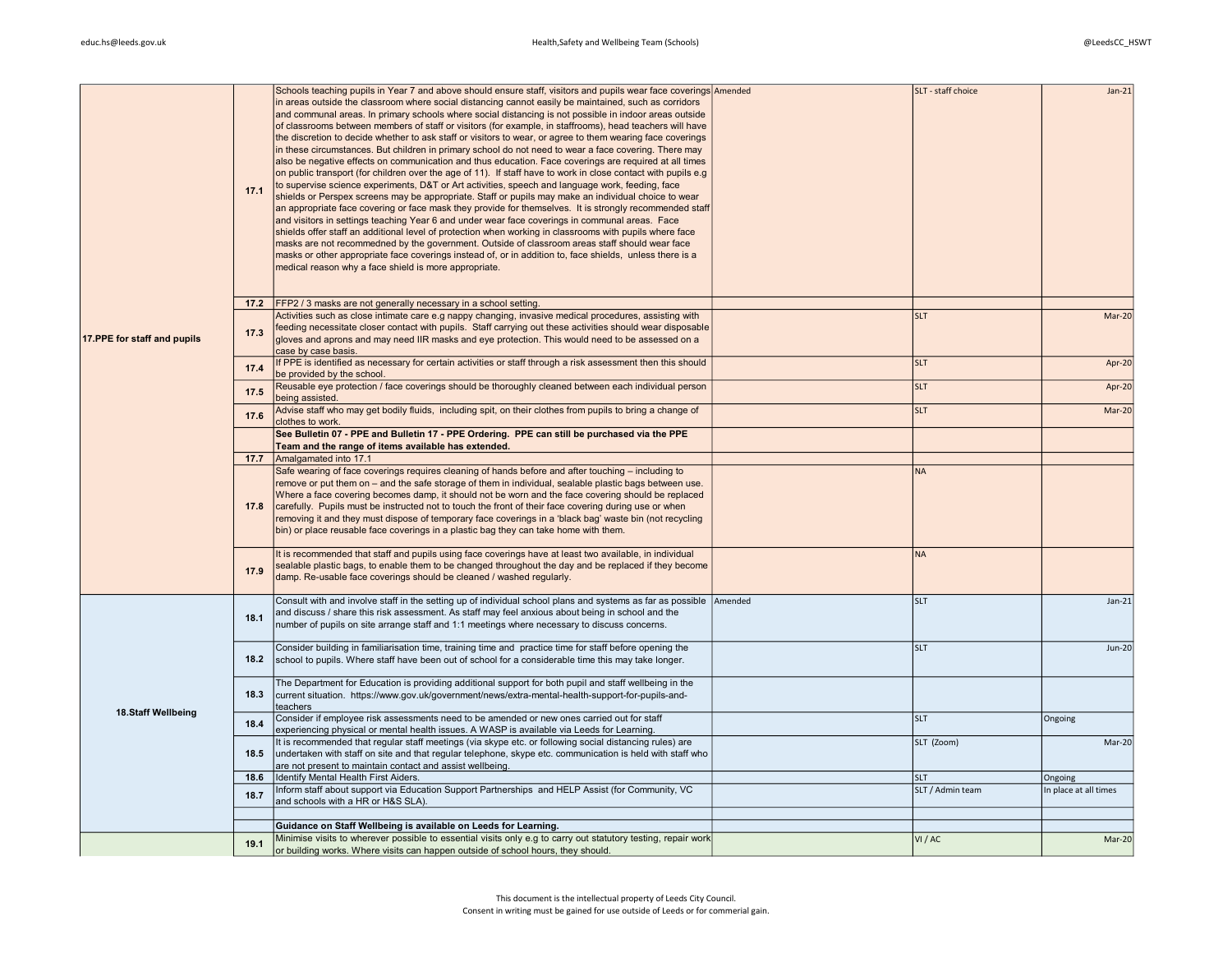|                                    | 19.2 | Contractors should provide their risk assessments and discuss additional needs with the school prior to<br>visiting.                                                                                                                                                                                                                                                                                                                                                                                                                                                                                                                                                                                                                                                                                                                                                                                                                                                                       |         | As above         | $Mar-20$        |
|------------------------------------|------|--------------------------------------------------------------------------------------------------------------------------------------------------------------------------------------------------------------------------------------------------------------------------------------------------------------------------------------------------------------------------------------------------------------------------------------------------------------------------------------------------------------------------------------------------------------------------------------------------------------------------------------------------------------------------------------------------------------------------------------------------------------------------------------------------------------------------------------------------------------------------------------------------------------------------------------------------------------------------------------------|---------|------------------|-----------------|
|                                    | 19.3 | Contractors should adhere to social distancing guidelines and wear face masks or appropriate face Amended<br>coverings whilst on site.                                                                                                                                                                                                                                                                                                                                                                                                                                                                                                                                                                                                                                                                                                                                                                                                                                                     |         | As above         | $Jan-21$        |
|                                    | 19.4 | Contractors to carry out regular handwashing or hand sanitising, especially on arrival at the school and<br>throughout their time on site.                                                                                                                                                                                                                                                                                                                                                                                                                                                                                                                                                                                                                                                                                                                                                                                                                                                 |         | As above         | $Mar-20$        |
|                                    | 19.5 | If contractors need supervising this should be done following social distancing guidelines.                                                                                                                                                                                                                                                                                                                                                                                                                                                                                                                                                                                                                                                                                                                                                                                                                                                                                                |         | As above         | $Mar-20$        |
| 19. Contractors visiting site      | 19.6 | Contractors to follow Government quidelines on self isolating if they or their family members display any<br>symptoms.                                                                                                                                                                                                                                                                                                                                                                                                                                                                                                                                                                                                                                                                                                                                                                                                                                                                     |         | As above         | $Mar-20$        |
|                                    | 19.7 | If contractors display any symptoms whilst on site they should be asked to leave immediately and any<br>areas / equipment they have been working in / on isolated for 72 hours or thoroughly cleaned prior to<br>admitting other persons / being used.                                                                                                                                                                                                                                                                                                                                                                                                                                                                                                                                                                                                                                                                                                                                     |         | SLT / VI         | $Mar-20$        |
|                                    | 19.8 | If contractors are on site for long periods of time a separate toilet facility could be identified for their sole<br>use and cleaned after their work has ceased and before being used by the school again. If this can't be<br>established then inform contractors of the "If You Use It - Wipe It" principle.                                                                                                                                                                                                                                                                                                                                                                                                                                                                                                                                                                                                                                                                            |         | <b>NA</b>        |                 |
|                                    | 19.9 | School should still follow procedures for controlling access / security whilst contractors are on site.<br>Where visits can happen outside of school or college hours, they should. A record should be kept of all<br>visitors for at least 14 days.                                                                                                                                                                                                                                                                                                                                                                                                                                                                                                                                                                                                                                                                                                                                       |         | Admin team       | Always in place |
|                                    | 20.1 | There will be occasions when visits to the setting are necessary, but settings should limit these to<br>essential visits only to avoid visitors entering their premises, wherever possible and use remote means.<br>Visits that allow a vulnerable child to meet a social worker, key worker or other necessary support<br>should continue on site. Visits for SEND therapies should also continue on site. Lettings should only<br>continue if the activities are in line with those permitted under the lockdown. Professional visitors and<br>lettings should provide you with their own Covid 19 control measures before coming on site. Ensure your<br>own on site guidance on physical distancing, hygiene, face coverings and control measures are<br>explained to visitors on or before arrival. Face masks or appropriate face coverings should be worn by<br>visitors whilst on site.                                                                                            | Amended | SLT / Admin team | $Mar-20$        |
|                                    | 20.2 | In instances where settings need to use other essential professionals such as social workers, speech<br>and language therapists or counsellors, or other professionals to support delivery of a child's EHC plan,<br>settings should assess whether the professionals need to attend in person or can do so virtually. Any<br>meetings / lettings should only go ahead if social distancing and hygiene rules can be adhered to.<br>Supply teachers, peripatetic teachers or other temporary staff can move between settings. They should<br>ensure they minimise contact and maintain as much distance as possible from other staff. They should<br>also participate in schools' rapid testing programmes where these have been established.                                                                                                                                                                                                                                              |         | <b>SLT</b>       | Mar-20          |
| 20. Lettings / Meetings / Visitors | 20.3 | A separate toilet facility could be identified for the sole use of visitors whilst on site as close as possible<br>to the area of work / their access point into the building and cleaned after their time on site has ceased<br>and before being used by the school again. If this can't be established then inform visitors of the "If You<br>Use It - Wipe It" principle. There is a legal requirement to provided hygiene facilities for drivers visiting<br>the site e.g. Delivery drivers, minibus drivers.                                                                                                                                                                                                                                                                                                                                                                                                                                                                          |         | <b>SLT</b>       | Always in place |
|                                    | 20.4 | School should still follow procedures for controlling access / security whilst visitors are on site. Where<br>visits can happen outside of school or college hours, they should. A record should be kept of all visitors<br>for at least 14 days.                                                                                                                                                                                                                                                                                                                                                                                                                                                                                                                                                                                                                                                                                                                                          |         | <b>SLT</b>       | Always in place |
|                                    | 20.5 | Sports lettings are currently restricted under the new lockdown requirements and can only take place if<br>for elite sportspeople (and their coaches if necessary, or parents/guardians if they are under 18) - or<br>those on an official elite sports pathway - to compete and train. They must provide their own risk<br>assessment and follow the guidelines laid down by their National Governing Body that have to be<br>submitted and approved by the Government. Players should arrive changed and shower at home. If<br>changing rooms and showers are closed exceptions may be made where safety and safeguarding<br>measures require their use, e.g. supporting disability athletes, a child needs a change of clothing etc<br>Guidance and a list of NGB whose rules have been approved can be found at:<br>https://www.gov.uk/government/publications/coronavirus-covid-19-guidance-on-phased-return-of-sport-<br>and-recreation/return-to-recreational-team-sport-framework. | Amended | <b>NA</b>        |                 |
| 21. Pupil Wellbeing                | 21.1 | Guidance is available on Leeds for Learning for pupil wellbeing                                                                                                                                                                                                                                                                                                                                                                                                                                                                                                                                                                                                                                                                                                                                                                                                                                                                                                                            |         |                  |                 |
|                                    | 22.1 | Consider if the fire evacuation routes need to be altered to take into account the changed use of the site.                                                                                                                                                                                                                                                                                                                                                                                                                                                                                                                                                                                                                                                                                                                                                                                                                                                                                |         | <b>SLT</b>       | Autumn 20       |
|                                    | 22.2 | Consider if muster points / practices need to be altered so staff and pupils bubbles are not mixed.                                                                                                                                                                                                                                                                                                                                                                                                                                                                                                                                                                                                                                                                                                                                                                                                                                                                                        |         | As above         | As above        |
|                                    | 22.3 | Consider if you need to re-allocate fire marshal roles.                                                                                                                                                                                                                                                                                                                                                                                                                                                                                                                                                                                                                                                                                                                                                                                                                                                                                                                                    |         | As above         | As above        |
|                                    | 22.4 | Ensure staff know how to use fire extinguishers, where call points are etc                                                                                                                                                                                                                                                                                                                                                                                                                                                                                                                                                                                                                                                                                                                                                                                                                                                                                                                 |         | VI/AC            | To do again     |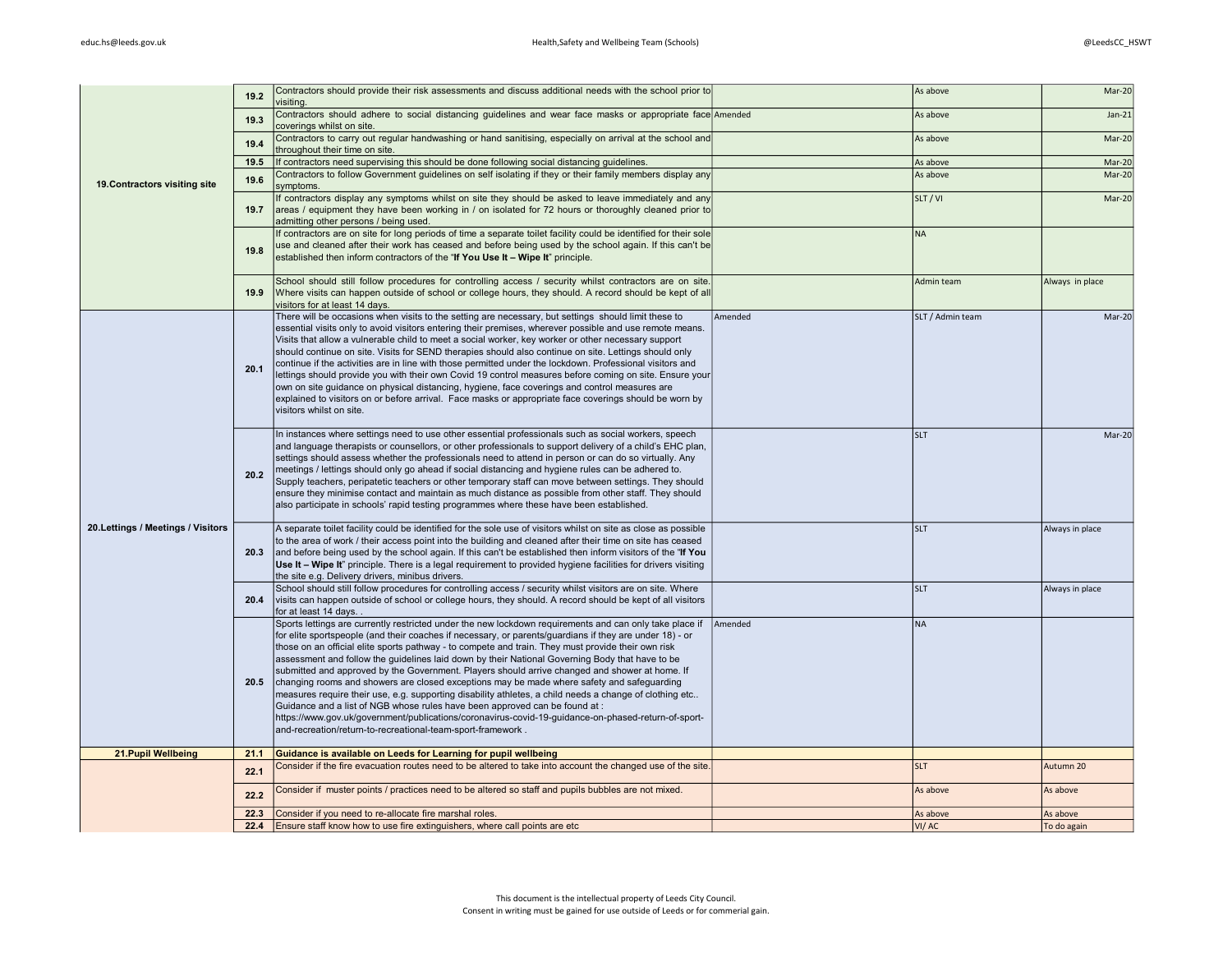| 22. Fire safety                                               | 22.5 | Practice new procedures as soon as possible after opening and carry out emergency drills as normal<br>(following social distancing as appropriate). Adjustments should be made to fire drills to allow for social<br>distancing where possible.                                                                                                                                                                                                                                                                                                                                                                                                                                 |         | <b>SLT</b> | To take place again<br>this half term (spring<br>2) |
|---------------------------------------------------------------|------|---------------------------------------------------------------------------------------------------------------------------------------------------------------------------------------------------------------------------------------------------------------------------------------------------------------------------------------------------------------------------------------------------------------------------------------------------------------------------------------------------------------------------------------------------------------------------------------------------------------------------------------------------------------------------------|---------|------------|-----------------------------------------------------|
|                                                               | 22.6 | Consider if staff and pupil PEEPs need to be amended.                                                                                                                                                                                                                                                                                                                                                                                                                                                                                                                                                                                                                           |         | <b>SLT</b> | Autumn 20                                           |
|                                                               | 22.7 | If changes are made to the current Fire Evacuation Management Plan and staff re-trained this should be<br>added to your Fire Risk Assessment as an interim measure and a sheet attached marked "Interim<br>Amendments to procedures in relation to COVID-19". LCC sample Fire Risk Assessment has a page<br>in the appendices for interim changes to be noted rather than rewriting sections.                                                                                                                                                                                                                                                                                   |         | <b>SLT</b> | To be completed in<br>February 21                   |
| 23. Supervision at Lunchtimes                                 | 23.1 | Consider how to allocate staff at lunchtime to ensure supervisors stay with a consistent group of pupils<br>and have adequate breaks.                                                                                                                                                                                                                                                                                                                                                                                                                                                                                                                                           |         | <b>SLT</b> | Autumn 20                                           |
|                                                               | 24.1 | Inform catering staff of any changes made from this risk assessment e.g to entry / exit points, fire safety<br>procedures, safeguarding etc                                                                                                                                                                                                                                                                                                                                                                                                                                                                                                                                     |         | As above   | As above                                            |
|                                                               | 24.2 | Discuss with catering staff if there needs to be alterations to menu choices and systems to allow for<br>quicker / easier distribution to pupils / flow through collection points. E.g limiting meal choices (taking<br>onto account specific dietary and allergy needs), provision of 'packed lunches' instead of hot meals.                                                                                                                                                                                                                                                                                                                                                   |         | As aboe    | As above                                            |
| 24.Catering                                                   | 24.3 | Consider whether meals can be served in the hall or need to be delivered to classrooms and discuss<br>this with catering staff. LCC catering can provide hot and cold grab bags which can be served to pupils<br>in their classrooms for schools using their services and this may be possible for other catering teams to<br>do.                                                                                                                                                                                                                                                                                                                                               |         | As above   | As above                                            |
|                                                               | 24.4 | Where possible catering staff should remain in the kitchen / serving hall and use an entrance / exit as<br>close to the kitchen as possible. Catering staff should be informed they must inform the school if there<br>are any positive cases amongst staff on site and schools should report this using the PCIF01 form.                                                                                                                                                                                                                                                                                                                                                       | Amended | As above   | As above                                            |
|                                                               | 24.5 | Tables / seating set out by catering staff should be cleaned before pupils and staff use them and in<br>between each group of staff and pupils.                                                                                                                                                                                                                                                                                                                                                                                                                                                                                                                                 |         | As above   | As above                                            |
|                                                               | 24.6 | Catering staff should observe the rules of social distancing and hygiene whilst on site. LCC Catering<br>staff may be wearing face masks due to constraints of social distancing and food hygiene. LCC catering<br>staff are allowed to use alcohol based hand sanitisers.                                                                                                                                                                                                                                                                                                                                                                                                      |         | As above   | As above                                            |
| <b>25.Staff Training</b>                                      | 25.1 | School staff should be inducted / become familiar with new working practices before opening the school,<br>this is especially important for staff members who are new or who may not have been in school during<br>the past months. See also 2.1.                                                                                                                                                                                                                                                                                                                                                                                                                               |         | <b>SLT</b> | June 20 and reviewed<br>recently                    |
| 26. Drop off of Essential Items<br><b>Forgotten by Pupils</b> | 26.1 | A system should be put in place for the potential drop off of essential items a pupil may have forgotten<br>e.g medication, packed lunch. For example, a system such as a 'quarantine bin' / area outside of school<br>reception where the items are left before being cleaned / wiped with anti-viral wipes and delivered to the<br>pupils base. Staff doing this should thoroughly wash hands before and after handling the items.                                                                                                                                                                                                                                            |         | <b>SLT</b> | Autumn 20                                           |
|                                                               | 27.1 | Where pupils travel to school by My Bus or School Buses schools should work with West Yorkshire<br>Combined Authority to ensure that drop / off and pick up procedures have been considered. WYCA staff<br>will contact schools directly to discuss school-by-school arrangements. This is likely to include any new<br>drop off / pick up points, how pupils requiring supervision are escorted to / from the buses, opening<br>times / timetables, likely numbers / names of pupils expected to use the buses. Schools may contact<br>debra.bagley@westyorks-ca.gov.uk with all enguiries in the first instance. These contact details should<br>not be shared with families. |         | <b>NA</b>  |                                                     |
|                                                               | 27.2 | Consider how to keep access to My Bus / School Bus drop off / pick up areas clear of parent / carer<br>vehicles e.g cones, signage etc                                                                                                                                                                                                                                                                                                                                                                                                                                                                                                                                          |         | <b>NA</b>  |                                                     |
|                                                               | 27.3 | Where possible keep pupils travelling by My Bus / School Bus in the same discrete group within their<br>year group once they are in school. It is very unlikely that children could be transported in class group<br>'bubbles'. If it can be done it will be, but schools should not assume this can be made to happen.<br>Schools will need to work closely with WYCA to maintain a clear understanding of which children should<br>be travelling to & from school on a school bus in order to safeguard children effectively.                                                                                                                                                 |         | <b>NA</b>  |                                                     |
|                                                               | 27.4 | For primary school pupils - where there is a need for parents to board a school bus to buckle their<br>children in the expectation is that this will include any parents boarding a bus for this purpose to wear a<br>face mask. Drivers are not permitted to buckle children in. This should be communicated to parents<br>whose children use these buses.                                                                                                                                                                                                                                                                                                                     |         | <b>NA</b>  |                                                     |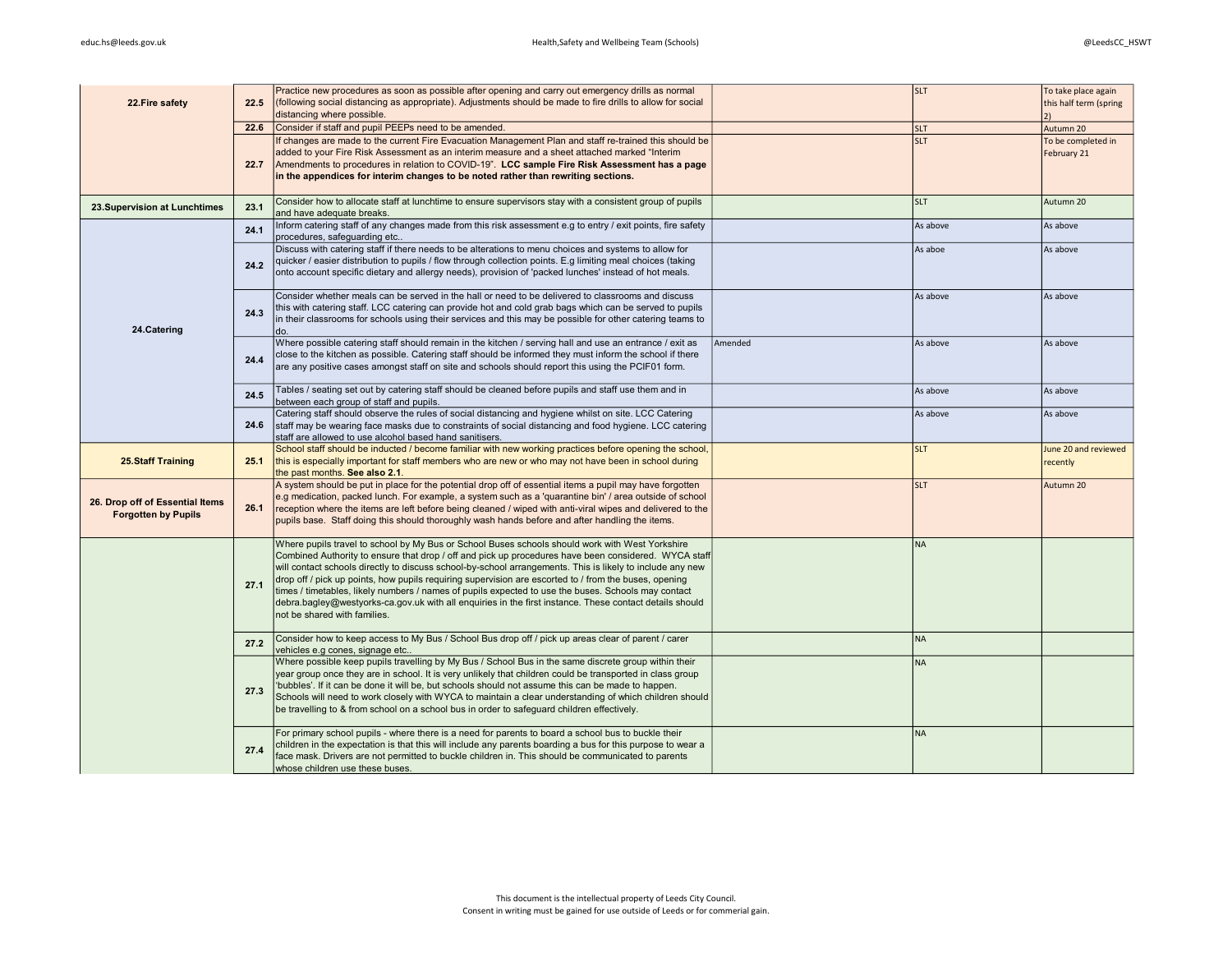| 27. Transport to School by My<br><b>Bus or School Buses (not public</b><br>transport buses) | 27.5 | Pupils on dedicated school services do not mix with the general public on those journeys and tend to be<br>consistent. Latest advice from the Dept of Education is thatthose involved in the provision of home to<br>school or college transport must do all that is reasonably practicable to maximise social distancing<br>where possible and minimise the risk of transmission. What is practicable is likely to vary according to<br>local circumstances. Local authorities are not required to uniformly apply the social distancing quidelines<br>for public transport, on dedicated school or college transport. However, distancing should still be put in<br>place within vehicles wherever possible. This means that where fewer children and young people are<br>attending school or college, sufficient levels of capacity should be maintained to maximise social<br>distancing. For example, through alternate seating or separation between year groups or schools.                                                                      | <b>NA</b>          |               |
|---------------------------------------------------------------------------------------------|------|---------------------------------------------------------------------------------------------------------------------------------------------------------------------------------------------------------------------------------------------------------------------------------------------------------------------------------------------------------------------------------------------------------------------------------------------------------------------------------------------------------------------------------------------------------------------------------------------------------------------------------------------------------------------------------------------------------------------------------------------------------------------------------------------------------------------------------------------------------------------------------------------------------------------------------------------------------------------------------------------------------------------------------------------------------|--------------------|---------------|
|                                                                                             | 27.6 | The approach to dedicated transport should align as far as possible with the principles underpinning the<br>system of controls set out in this document and with the approach being adopted for your setting. It is<br>important to consider:<br>• how pupils are grouped together on transport, where possible<br>this should reflect the bubbles that are adopted within the setting<br>· additional cleaning of vehicles<br>organised queuing and boarding where possible, distancing within vehicles wherever possible and<br>maximising the ventilation of fresh air particularly through opening windows and vents,<br>on secondary school services, all children will be required to wear a face covering unless exempted for<br>medical or other reasons.                                                                                                                                                                                                                                                                                       | <b>NA</b>          |               |
|                                                                                             | 27.7 | Travel Assistance Cards to show to the driver are available for download at wymetro.com.                                                                                                                                                                                                                                                                                                                                                                                                                                                                                                                                                                                                                                                                                                                                                                                                                                                                                                                                                                | <b>NA</b>          |               |
|                                                                                             | 27.8 | Transport to swimming pools and other centres organised by the Combined Authority will not be<br>provided until after the October half term break so that resources can be used to provide additional<br>school bus services. This arrangement may have to be extended further.                                                                                                                                                                                                                                                                                                                                                                                                                                                                                                                                                                                                                                                                                                                                                                         | <b>NA</b>          |               |
|                                                                                             | 27.9 | In accordance with advice from PHE, from the autumn term, we recommend that schools advise children<br>and young people aged 11 and over to wear a face covering when travelling on dedicated transport.<br>This does not apply to people who are exempt from wearing a face covering on public transport.                                                                                                                                                                                                                                                                                                                                                                                                                                                                                                                                                                                                                                                                                                                                              | <b>NA</b>          |               |
| 28. School Sites Shared with<br>other Users e.g PFI Staff,                                  | 28.1 | Where applicable, ensure arrangements that impact on other site users e.g opening times, access /<br>eqress routes, changes to fire practices, cleaning regimes, use of shared areas etc  are discussed /<br>information provided to users who share the school site.                                                                                                                                                                                                                                                                                                                                                                                                                                                                                                                                                                                                                                                                                                                                                                                   | <b>SLT</b>         | Mar-20        |
| <b>Children's Centres</b>                                                                   | 28.2 | Schools who operate a childrens centre on other premises (fund holder) should implement the schools<br>Covid 19 risk assessment in that setting.                                                                                                                                                                                                                                                                                                                                                                                                                                                                                                                                                                                                                                                                                                                                                                                                                                                                                                        | <b>SLT</b>         | Mar-20        |
| 29. Marking / Handling School<br><b>Work</b>                                                | 29.1 | Staff can take books and other shared resources home if they can be cleaned. If not, or if work is to be<br>marked, staff can wash hands or sanitise before handling / marking work, at regular intervals throughout<br>and after completing handling / marking. Alternatively resources and marking could be left for at least 48<br>hours (72 hours for plastic) before and after handling / marking. It is recommended that paper work to<br>be marked is placed in a plastic bag that can be wiped down after collection of work and before handing<br>work back to the pupils. Other suggestions for assessed work include the use of online or electronic<br>assessments or individual worksheets for assessed work so the pupils can retain their exercise books<br>for lessons. Face shields / masks could be used for immediate close contact feedback and visualizers<br>may also help. If pupils or staff have been displaying symptoms any work they have handled during that<br>time should be left for at least 48 hours (72 if plastic). | <b>SLT</b>         | Mar-20        |
|                                                                                             | 30.1 | Mixing of volunteers across bubbles should be kept to a minimum, and they should remain 2 metres from<br>pupils and staff where possible.                                                                                                                                                                                                                                                                                                                                                                                                                                                                                                                                                                                                                                                                                                                                                                                                                                                                                                               | <b>SLT</b>         | Autumn 20     |
| 30. Agency staff and volunteers                                                             | 30.2 | Settings can continue to engage supply teachers and other supply staff during this period. To minimise<br>the numbers of temporary staff entering the setting consider using longer assignments with supply<br>teachers. You should also limit the bubbles they teach or limit them to bubbles where they can socially<br>distance as far as possible. This would also apply to other temporary staff working in schools such as<br>peripatetic teachers, sports coaches, and before and after school clubs staff although their attendance<br>on site should be limited where possible.                                                                                                                                                                                                                                                                                                                                                                                                                                                                | <b>SLT</b>         | Autumn 20     |
|                                                                                             | 31.1 | Before and after school activities (including wraparound care) should only take place for children eligible Amended<br>to attend the setting e.g only vulnerable children and children of critical workers. Currently, supervised<br>activities, training and education for children can continue for pupils eligible to attend the the school<br>setting.                                                                                                                                                                                                                                                                                                                                                                                                                                                                                                                                                                                                                                                                                              | SLT / OOSC leaders | <b>Jun-20</b> |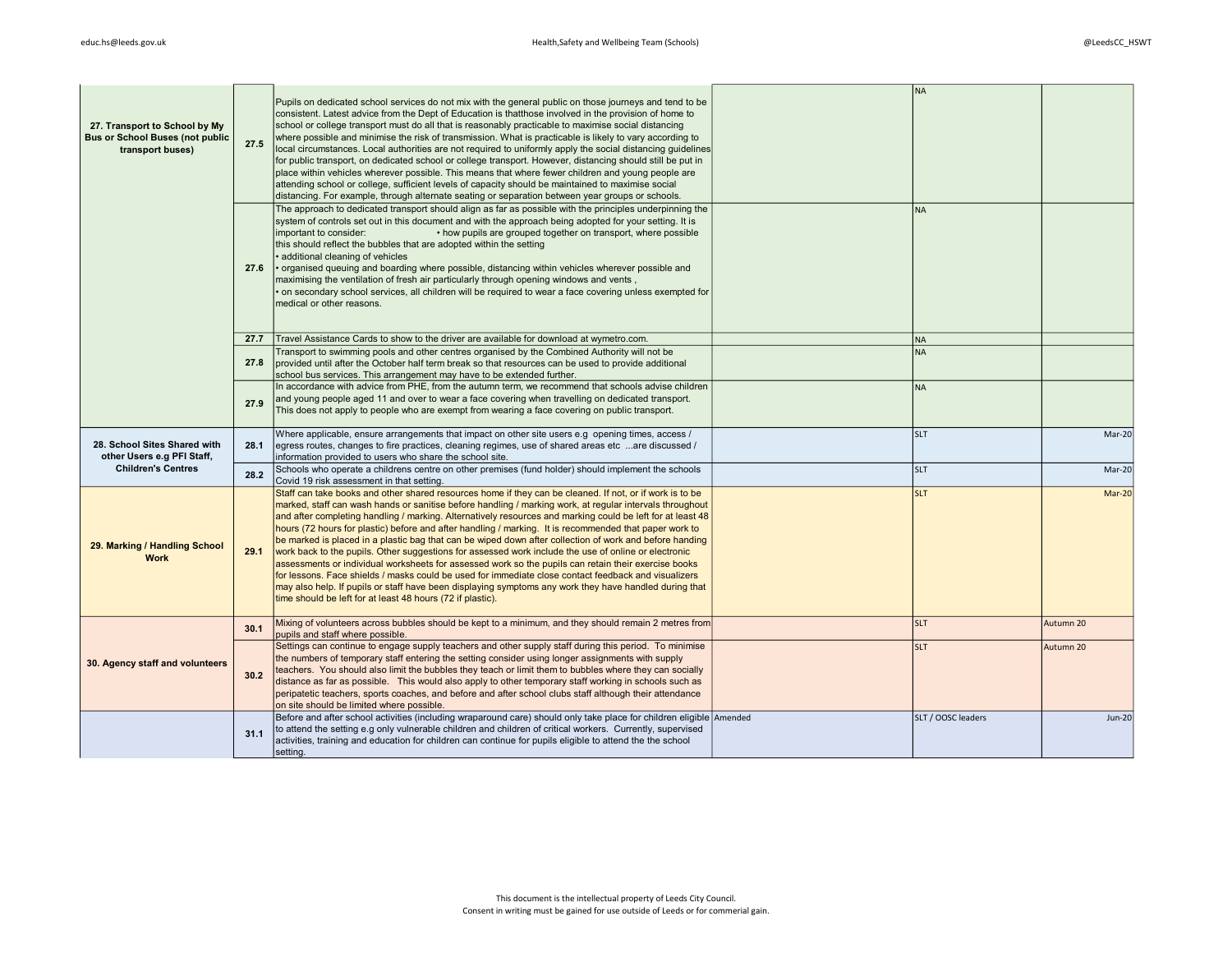| 31. Before and after school clubs                                                                                                                                 | 31.2         | Settings should try to keep to the bubbles in use during the school day where possible. Where it is not<br>possible, or it is impractical to group children in the same bubbles as they are in during the school day -<br>for example, if only one or two children are attending wraparound provision from the same school day<br>bubble - schools and external providers may need to group children with others from outside their school<br>day bubble or from a different school, where children from multiple schools are attending provision. If<br>schools or external providers need to do this, they should seek to keep children in small, consistent<br>groups with the same childreneach time, as far as this is possible. Smaller consistent groups could be<br>used in different rooms or groups socially distancing in a larger space e.g the hall. If necessary, it would<br>be appropriate for one staff member to supervise up to two small groups, provided that any relevant ratio<br>requirements are met.<br>Make parents / carers aware that government guidance is that they limit the number of different                                                                                                                                                                                                                                                                                                            |         | As above<br>NA   | As above  |
|-------------------------------------------------------------------------------------------------------------------------------------------------------------------|--------------|----------------------------------------------------------------------------------------------------------------------------------------------------------------------------------------------------------------------------------------------------------------------------------------------------------------------------------------------------------------------------------------------------------------------------------------------------------------------------------------------------------------------------------------------------------------------------------------------------------------------------------------------------------------------------------------------------------------------------------------------------------------------------------------------------------------------------------------------------------------------------------------------------------------------------------------------------------------------------------------------------------------------------------------------------------------------------------------------------------------------------------------------------------------------------------------------------------------------------------------------------------------------------------------------------------------------------------------------------------------------------------------------------------------------------------------------|---------|------------------|-----------|
|                                                                                                                                                                   | 31.3<br>31.4 | wraparound providers they access, as far as possible, and assure themselves that the providers are<br>carefully considering their own protective measures, and only use those providers that can demonstrate<br>this.<br>At this current time schools should not open up or hire out their premises for use by external bodies or<br>organisations, such as external coaches or after-school or holiday clubs or activities unless they are for<br>permitted activities e.g early years provision, childcare for pupils eligible to attend school.                                                                                                                                                                                                                                                                                                                                                                                                                                                                                                                                                                                                                                                                                                                                                                                                                                                                                           | Amended | SLT / Admin Team | Mar-20    |
| 32. Music and Performing Arts -<br>for detailed guidance follow<br>https://www.gov.uk/guidance/wor<br>king-safely-during-coronavirus-<br>covid-19/performing-arts | 32.1         | Singing and playing wind and brass instruments do not currently appear to represent a significantly<br>higher risk than routine speaking and breathing at the same volume, there is now some evidence that<br>additional risk can build from aerosol transmission with volume and with the combined numbers of<br>individuals within a confined space. This is particularly evident for singing and shouting, but with<br>appropriate safety mitigation and consideration, singing, wind and brass teaching can still take<br>place. Schools in local restriction tier 3 areas should not host performances with an audience. Where<br>schools are unable to put on live performances to parents, they may wish to consider alternatives such<br>as live streaming and recording performances, subject to the usual safeguarding considerations and<br>parental permission.                                                                                                                                                                                                                                                                                                                                                                                                                                                                                                                                                                  |         | <b>SLT</b>       | $Jun-20$  |
|                                                                                                                                                                   | 32.2         | Singing, wind and brass playing should not take place in larger groups such as choirs and ensembles,<br>or assemblies unless significant space, natural airflow (at least 10//s/person for all present, including<br>audiences) and strict social distancing and mitigation as described below can be maintained.                                                                                                                                                                                                                                                                                                                                                                                                                                                                                                                                                                                                                                                                                                                                                                                                                                                                                                                                                                                                                                                                                                                            |         | As above         | As above  |
|                                                                                                                                                                   | 32.3         | Playing instruments and singing in the smaller groups permitted should take place outdoors wherever<br>possible. If indoors, use a room with as much space as possible, for example, larger rooms; rooms with<br>high ceilings are expected to enable dilution of aerosol transmission. If playing indoors, limiting the<br>numbers to account for ventilation of the space and the ability to social distance. It is important to ensure<br>good ventilation. Schools should observe strict social distancing between each singer and player, and<br>between singers and players, and any other people such as conductors, other musicians, or<br>accompanists. Current guidance is<br>that if the activity is face-to-face and without mitigating actions, 2 metres is appropriate. Mitigating<br>factors include: Pupils and staff being positioned back-to-back or side-to-side when playing or singing<br>(rather than face-to-face, positioning wind and brass players so that the air from their instrument does<br>not blow into another player, use of microphones where possible or encouraging singing quietly.<br>Additionally, schools should keep any background or accompanying music to levels which do not<br>encourage persons to raise their voices unduly. Keep the activity time involved as short as possible and<br>it is recommended individuals are seated rather than standing to help maintain social distancing. |         | As above         | Jun-20    |
|                                                                                                                                                                   | 32.4         | Schools that offer specialist, elite provision in music, dance and drama should also consider the DCMS<br>guidance on the performing arts. https://www.gov.uk/guidance/working-safely-during-coronavirus-covid-<br>19/performing-arts                                                                                                                                                                                                                                                                                                                                                                                                                                                                                                                                                                                                                                                                                                                                                                                                                                                                                                                                                                                                                                                                                                                                                                                                        |         | NA               |           |
|                                                                                                                                                                   | 32.5         | Avoid sharing instruments and equipment wherever possible. Place name labels on equipment to help<br>identify the designated user, for example, percussionists' own sticks and mallets.<br>If instruments and equipment have to be shared, disinfect regularly (including any packing cases,<br>handles, props, chairs, microphones and music stands).<br>Instruments should be cleaned by the pupils playing them, wherever possible. Schools can continue to<br>engage peripatetic teachers during this period, including staff from music education hubs. Peripatetic<br>teachers can move between schools, for instance, but schools should consider how to minimise the<br>number of visitors where possible. In addition, in individual lessons for music, dance and drama, social<br>distancing should be maintained wherever possible, meaning teachers should not provide physical<br>correction.                                                                                                                                                                                                                                                                                                                                                                                                                                                                                                                                   |         | <b>SLT</b>       | Autumn 20 |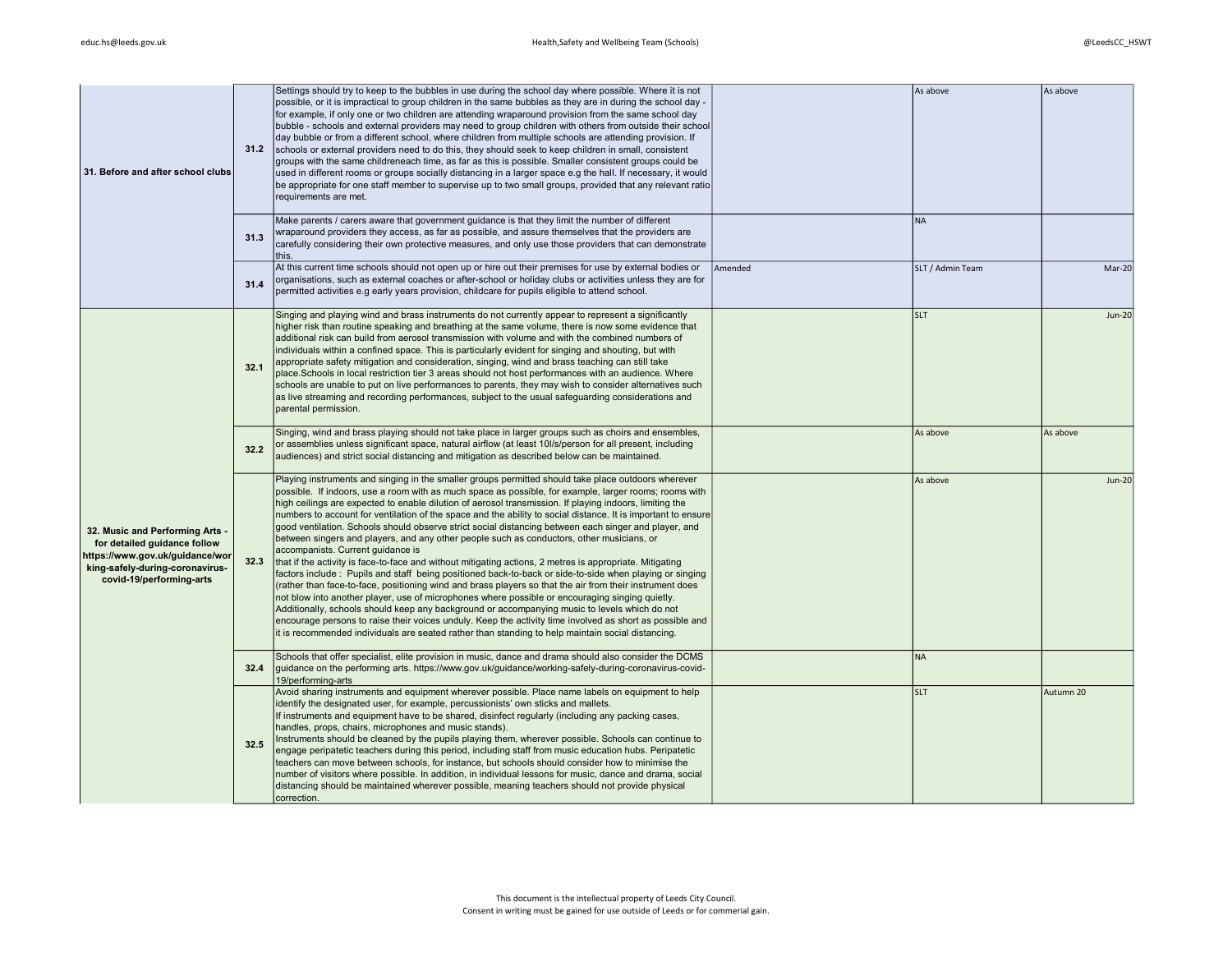| 33. PE / Sports including dance. | 33.1 | Schools can hold PE lessons indoors, including those that involve activities related to team sports, for<br>example practising specific techniques, within their own system of controls. For sport provision, outdoor<br>sports should be prioritised where possible, and large indoor spaces used where it is not, maximising<br>natural ventilation flows (through opening windows and doors or using air conditioning systems<br>wherever possible) distancing between pupils and paying scrupulous attention to cleaning and hygiene.<br>This is particularly important in a sports setting because of the way in which people breathe during<br>exercise. External facilities can also be used in line with government guidance for the use of, and travel<br>to and from, those facilities. Pupils should be kept in consistent groups. Sports equipment that has been<br>touched / handled should be cleaned between groups and pupils and staff should clean their hands<br>before and after activities. Alternately you can rota use so it is not used for 72 hours between groups.<br>Hand sanitiser would be useful to use regularly during sporting activities.                                                                                                 | <b>SLT</b>          | Mar-20        |
|----------------------------------|------|-----------------------------------------------------------------------------------------------------------------------------------------------------------------------------------------------------------------------------------------------------------------------------------------------------------------------------------------------------------------------------------------------------------------------------------------------------------------------------------------------------------------------------------------------------------------------------------------------------------------------------------------------------------------------------------------------------------------------------------------------------------------------------------------------------------------------------------------------------------------------------------------------------------------------------------------------------------------------------------------------------------------------------------------------------------------------------------------------------------------------------------------------------------------------------------------------------------------------------------------------------------------------------|---------------------|---------------|
|                                  | 33.2 | Schools have the flexibility to decide how physical education, sport and physical activity will be provided<br>whilst following the measures in their system of controls.<br>Sports whose national governing bodies have developed guidance under the principles of the<br>government's guidance on team sport and been approved by the government are permitted. The ability<br>for schools to offer team sports is likely to be limited. Where schools are considering team sports<br>schools must only consider those sports whose national governing bodies have developed guidance<br>under the principles of the government's guidance on team sport and been approved by the government<br>https://www.gov.uk/guidance/coronavirus-covid-19-grassroots-sports-guidance-for-safe-provision-<br>including-team-sport-contact-combat-sport-and-organised-sport-events. Competition between different<br>schools should not take place.                                                                                                                                                                                                                                                                                                                                  | As above            | As above      |
|                                  | 33.3 | External facilities can also be used in line with government guidance for the use of, and travel to and<br>from those facilities.                                                                                                                                                                                                                                                                                                                                                                                                                                                                                                                                                                                                                                                                                                                                                                                                                                                                                                                                                                                                                                                                                                                                           | <b>NA</b> currently |               |
|                                  | 33.4 | PE, sport and physical activity provided by schools to their own pupils under their systems of control can Amended<br>continue. This includes sports clubs or activities before or after school, in addition to their regular PE<br>lessons for those pupils eligible to attend school.                                                                                                                                                                                                                                                                                                                                                                                                                                                                                                                                                                                                                                                                                                                                                                                                                                                                                                                                                                                     | <b>SLT</b>          | $Jan-21$      |
|                                  | 33.5 | To minimise close contact in changing rooms settings may wish to consider allowing pupils to wear PE<br>kits on the days they are doing PE or coming to school / going home in PE kits if lessons are near the<br>beginning or end of the day. Where this is not possible / practicable e.g cold weather, other activities on<br>the same day that require more of the body to be covered, ensure pupils have cooled down prior to<br>changing to minimise changing whilst still sweating / breathing heavily.                                                                                                                                                                                                                                                                                                                                                                                                                                                                                                                                                                                                                                                                                                                                                              | <b>SLT</b>          | <b>Jun-20</b> |
|                                  | 33.6 | Amalgamated into 33.3                                                                                                                                                                                                                                                                                                                                                                                                                                                                                                                                                                                                                                                                                                                                                                                                                                                                                                                                                                                                                                                                                                                                                                                                                                                       |                     |               |
|                                  | 33.7 | PE - there is additional advice available in the following two documents found on L4L and Evolve for<br>additional controls that may be needed for PE if these have not already been assessed.<br>AfPE - Interpreting the government guidance in a PESSA context. https://www.afpe.org.uk/physical-<br>education/updated-covid-19-quidance-interpreting-the-government-quidance-in-a-pesspa-context/<br>YST - PE COVID Response - delivery principles (contains wellbeing element for both primary &<br>secondary).                                                                                                                                                                                                                                                                                                                                                                                                                                                                                                                                                                                                                                                                                                                                                         |                     |               |
| 34. Science and D&T              | 34.1 | CLEAPSS have extensive guidance on lesson delivery with Covid 19 controls (which is being updated at                                                                                                                                                                                                                                                                                                                                                                                                                                                                                                                                                                                                                                                                                                                                                                                                                                                                                                                                                                                                                                                                                                                                                                        |                     |               |
|                                  | 35.1 | present) https://www.cleapss.org.uk/<br>General - Resources that are shared between classes or bubbles, such as sports, art and science<br>equipment should be cleaned meticulously between bubbles, or rotated to allow them to be left unused<br>for a period of 48 hours (72 hours for plastics) between use by different bubbles.                                                                                                                                                                                                                                                                                                                                                                                                                                                                                                                                                                                                                                                                                                                                                                                                                                                                                                                                       | SLT / Admin team    | <b>Jun-20</b> |
|                                  | 35.2 | General - Minimise, or remove altogether, soft toys, soft decorations e.g hanging displays in classrooms<br>and other more difficult to keep clean equipment. Other equipment that is kept for the sole use of a<br>discreet group of staff and pupils can be cleaned at the end of the day, but keep to a minimum. Settings<br>will need to make an assessment of the cleanability of equipment used in the delivery of therapies (for<br>example. physiotherapy equipment, sensory equipment), to determine whether this equipment can<br>withstand cleaning and disinfection between each use (and how easy or practical it would be to do so)<br>before it is put back into general use. Where cleaning or disinfection is not possible or practical,<br>resources will have to be restricted to one user, or be left unused for a period of 48 hours (72 hours for<br>plastics) between use by different individuals. The exception to this would be a piece of equipment such<br>as a weighted blanket that is required for a specific sensory need. The risks generated by removing this<br>support could potentially be greater than the risk of infection. Such equipment should remain solely for<br>the use of one bubble and be washed at the end of every day. | <b>SLT</b>          | Mar-20        |
|                                  | 35.3 | Staff Rooms - Consider stopping the use of shared resources such as fridges, milk, tea, coffee etc to<br>minimise touch points and advise staff to bring their own provisions in (in a cool bag if food needs to be<br>kept cold).                                                                                                                                                                                                                                                                                                                                                                                                                                                                                                                                                                                                                                                                                                                                                                                                                                                                                                                                                                                                                                          | <b>SLT</b>          | Mar-20        |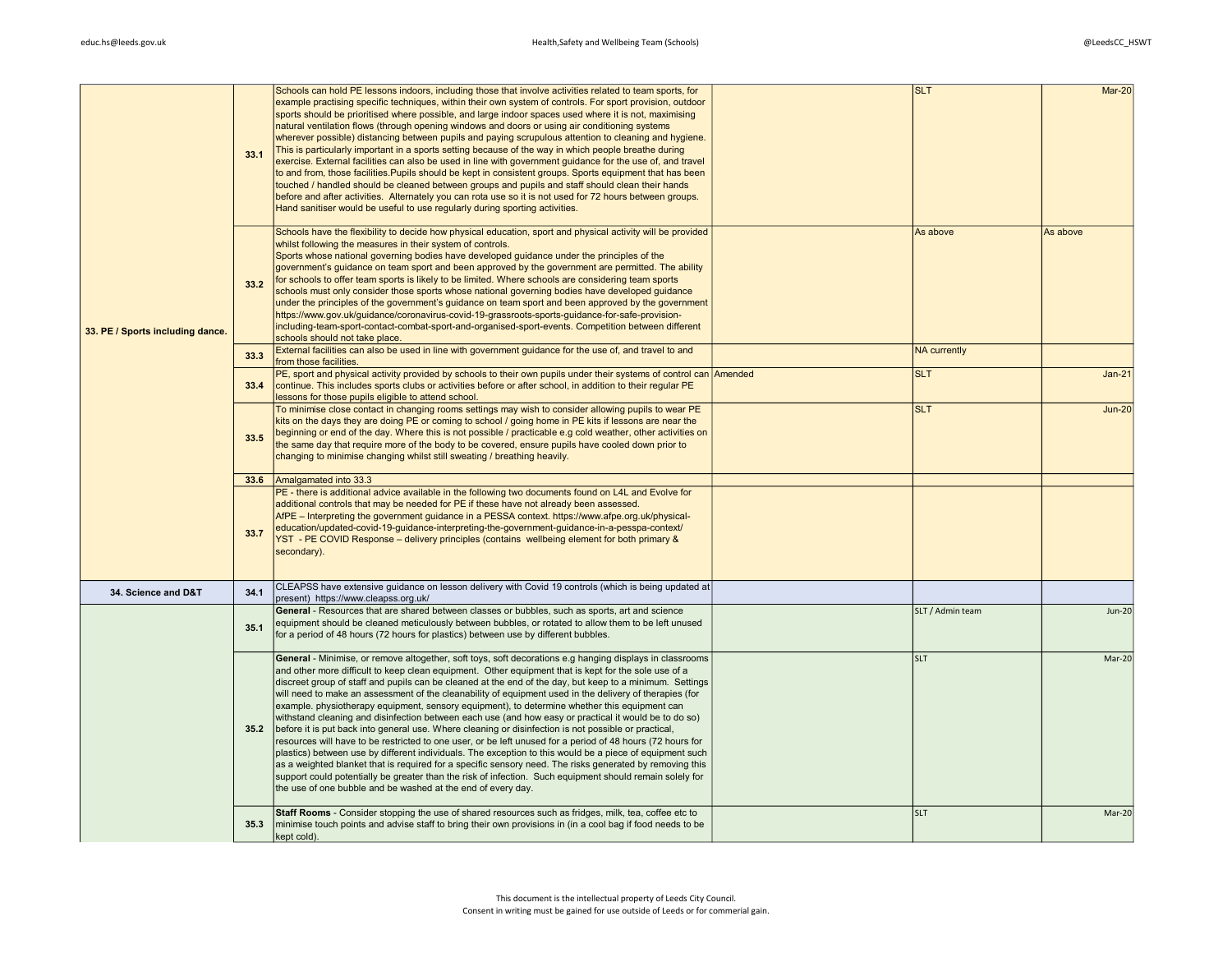| 35. Shared Resources | 35.4 | Play equipment - Indoor and outdoor play equipment should be more frequently cleaned. This would<br>also apply to resources used inside and outside by wraparound care providers. If it cannot easily be<br>cleaned after each bubble use throughout the day or kept for one bubble at all times you could consider<br>allocating specific equipment to a specific bubble on a daily rota basis. Strict hand hygiene is essential if<br>equipment is shared and users must wash their hands before and after using outdoor play equipment<br>and maintain social distancing where possible.                                                                                                                                                                                                                                                                                                                                                                                                                                                                              |         | <b>SLT</b> | Mar-20        |
|----------------------|------|--------------------------------------------------------------------------------------------------------------------------------------------------------------------------------------------------------------------------------------------------------------------------------------------------------------------------------------------------------------------------------------------------------------------------------------------------------------------------------------------------------------------------------------------------------------------------------------------------------------------------------------------------------------------------------------------------------------------------------------------------------------------------------------------------------------------------------------------------------------------------------------------------------------------------------------------------------------------------------------------------------------------------------------------------------------------------|---------|------------|---------------|
|                      | 35.5 | Classroom resources - For individual and very frequently used equipment, such as pencils and pens, it<br>is recommended that staff and pupils have their own items that are not shared. Classroom based<br>resources, such as books and games, can be used and shared within the bubble; these should be<br>cleaned regularly, along with all frequently touched surfaces. Reduce the use of shared resources e.g<br>stationary, books etc. and allocate individual resources to pupils wherever possible. It is still<br>recommended that children and young people limit the amount of equipment they bring into the setting<br>each day, to essentials such as lunch boxes, hats, coats, books, stationery and mobile phones. Bags<br>are allowed. Pupils and teachers can take books and other shared resources home, although<br>unnecessary sharing should be avoided, especially where this does not contribute to pupil education<br>and development. Similar rules on hand cleaning, cleaning of the resources and rotation should apply to<br>these resources. |         | <b>SLT</b> | <b>Jun-20</b> |
|                      | 35.6 | Early Years - Shared materials and surfaces should be cleaned and disinfected more frequently. Given<br>the current rates of infection is is recommended malleable materials are taken out of use at the present<br>time unless they are single user. The malleable material for messy play (for example<br>sand/water/mud)must be able to be used and cleaned - including being replaced - in accordance with<br>the manufacturer's instructions, where applicable. For example, daily, and children wash their hands<br>thoroughly before and after messy play. Frequently touched surfaces, equipment, tools and resources<br>for messy play should be thoroughly cleaned and dried before they are used by a different group.<br>Consider the rotation of resources to limit what needs to be cleaned on a daily basis and to allow access<br>to a range of activities.                                                                                                                                                                                              | Amended | AC / VI    | Mar-20        |
|                      | 35.7 | Pupils can take resources e.g library books, home as long as they are quarantined for 48 hours (72 if<br>plastic) on their return if they cannot be cleaned.                                                                                                                                                                                                                                                                                                                                                                                                                                                                                                                                                                                                                                                                                                                                                                                                                                                                                                             |         | <b>SLT</b> | <b>Jun-20</b> |
|                      | 36.1 | Good record keeping is key to managing any potential positive cases and / or outbreaks.                                                                                                                                                                                                                                                                                                                                                                                                                                                                                                                                                                                                                                                                                                                                                                                                                                                                                                                                                                                  |         | Admin team | Mar-20        |
|                      | 36.2 | Records should be kept of pupils and staff in each bubble, and any close contact that takes places<br>between pupils and staff in different groups. Records of visitors, agency staff, volunteers etc and who<br>they have been working with should also be kept. In order to keep this proportionate you can utilise<br>existing recording practices e.g class / lesson registers, signing in / out systems, meeting registers,<br>training records, physical intervention records and first aid records. Schools do not need to ask pupils to<br>record everyone they have spent time with each day or ask staff to keep definitive records in a way that<br>is overly burdensome.                                                                                                                                                                                                                                                                                                                                                                                     |         | As above   | As above      |
| 36. Record Keeping   | 36.3 | If your existing systems to not record times when pupils, staff and others are working together e.g small<br>$q$ aroup intervention work, PPA cover, use a simple signing in / out system for the class / area or a simple<br>activity / register record.                                                                                                                                                                                                                                                                                                                                                                                                                                                                                                                                                                                                                                                                                                                                                                                                                |         | <b>NA</b>  |               |
|                      | 36.4 | It is good practice to record cases where pupils and staff are symptomatic or test positive / negative as<br>this will help identify close contacts if needed and whether there is a potential outbreak. CPOMs could<br>be used for this for pupils and / or a simple spreadsheet for staff and pupils. A sample one is provided<br>on LfL                                                                                                                                                                                                                                                                                                                                                                                                                                                                                                                                                                                                                                                                                                                               |         | Admin team | As above      |
|                      | 36.5 | A record should be kept of which staff have assisted pupils or staff who are displaying symptoms. This<br>could be via first aid records or could be added to the simple spreadsheet if used.                                                                                                                                                                                                                                                                                                                                                                                                                                                                                                                                                                                                                                                                                                                                                                                                                                                                            |         | As above   | As above      |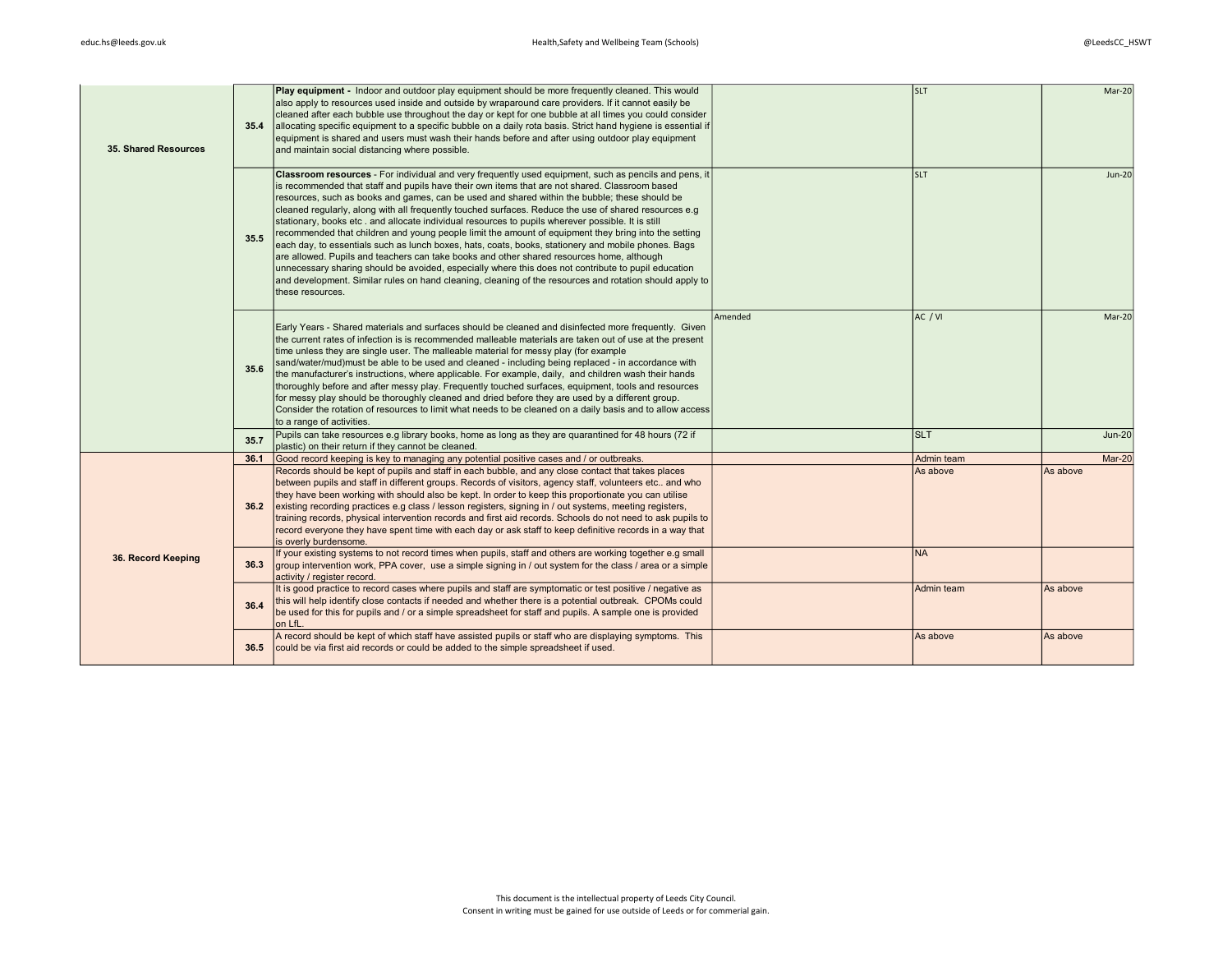|                                    |       | The approach to minibus / coach / private vehicle transport should align as far as possible with the         | NA (Not in use during the |  |
|------------------------------------|-------|--------------------------------------------------------------------------------------------------------------|---------------------------|--|
|                                    |       | principles underpinning the system of controls set out in this document and with the approach being          | Lockdown period)          |  |
|                                    |       | adopted for your setting. It is important to consider:                                                       |                           |  |
|                                    |       | . how pupils are grouped together on transport, where possible this should reflect the bubbles that are      |                           |  |
|                                    |       | adopted in your setting,                                                                                     |                           |  |
|                                    |       |                                                                                                              |                           |  |
|                                    |       | use of hand sanitiser before boarding and after disembarking (putting sanitiser on whilst on board           |                           |  |
|                                    |       | could cause spillages and slip hazards). Drivers and passenger assistants should use alcohol hand rub        |                           |  |
|                                    |       | or sanitiser at intervals throughout the journey, and should always do so after performing tasks such as     |                           |  |
|                                    |       | helping a child into the vehicle or handling a child's belongings.                                           |                           |  |
| 37. Use of school minibuses /      |       | additional cleaning of vehicles,                                                                             |                           |  |
| transport e.g for visits, transfer | 37.1  |                                                                                                              |                           |  |
| between settings, emergencies      |       | organised queuing and boarding,                                                                              |                           |  |
|                                    |       | distancing within vehicles wherever possible and maximising the ventilation of fresh air particularly        |                           |  |
|                                    |       | through opening windows and vents, avoiding the use of face to face seating on home to school                |                           |  |
|                                    |       | transport wherever possible                                                                                  |                           |  |
|                                    |       | the use of face coverings for staff and children over the age of 6 (unless exempted for medical or other     |                           |  |
|                                    |       |                                                                                                              |                           |  |
|                                    |       | reasons) where appropriate - for example if they are likely to come into close contact with people outside   |                           |  |
|                                    |       | Children should be encouraged to carry tissues on home to school transport.<br>of their group.               |                           |  |
|                                    |       | These will need to be disposed of in a covered bin. Where it is not possible to have a bin on board,         |                           |  |
|                                    |       | schools should have a suitable disposal process on arrival, in line with their process for disposing of      |                           |  |
|                                    |       | face coverings.                                                                                              |                           |  |
|                                    |       | Advice for settings on exams to take place in the autumn term can be found at :                              | <b>NA</b>                 |  |
|                                    |       |                                                                                                              |                           |  |
|                                    |       | https://www.gov.uk/government/publications/responsibility-for-autumn-gcse-as-and-a-level-exam-               |                           |  |
|                                    |       | series/public-health-arrangements-for-autumn-exams . 'Autumn exams' in these quidance documents              |                           |  |
|                                    | 38.1  | refers to the additional GCSE, AS and A level and vocational and technical qualifications (VTQs) which       |                           |  |
|                                    |       | are being held in autumn 2020 following the cancellation of summer exams and assessments. It includes        |                           |  |
|                                    |       | the additional VTQs which will be held in the 2021 spring term.                                              |                           |  |
|                                    |       |                                                                                                              |                           |  |
|                                    |       |                                                                                                              |                           |  |
|                                    |       | Collect and keep contact information for candidates and invigilators so that you can use it to identify      | <b>NA</b>                 |  |
|                                    | 38.2  | close contacts if needed. This is particularly important for any external visitors, including any non-school |                           |  |
|                                    |       | staff assisting with exams, and candidates not on roll at the setting.                                       |                           |  |
|                                    |       | Ensure every exam has a seating plan, so the names of the invigilators can be cross referenced to the        | <b>NA</b>                 |  |
|                                    | 38.3  | contact details held for candidates and invigilators.                                                        |                           |  |
|                                    |       |                                                                                                              | NA                        |  |
|                                    |       | Make arrangements to ensure candidates that arrive before the scheduled start time of exams are kept         |                           |  |
|                                    | 38.4  | separate from other students arriving at the school or college. This is likely to include a location where   |                           |  |
|                                    |       | candidates will wait before the exam that can support social distancing between group 'bubbles' as well      |                           |  |
|                                    |       | as between on-roll and off-roll candidates.                                                                  |                           |  |
|                                    | 38.5  | Make sure that any candidates who arrive late for the exam follow social distancing measures.                | <b>NA</b>                 |  |
|                                    |       | Make sure that there is a plan to manage candidates leaving the exam room and site, particularly as          | <b>NA</b>                 |  |
|                                    | 38.6  |                                                                                                              |                           |  |
|                                    |       | exams may finish at different times. As part of this take into account any candidates who need extra time    |                           |  |
|                                    |       | in exams.                                                                                                    |                           |  |
|                                    |       | Frequently touched surfaces in exam rooms (for example, door handles, individual desks) should be            | <b>NA</b>                 |  |
|                                    | 38.7  | cleaned after every exam with the usual cleaning products, including the backs of chairs where               |                           |  |
|                                    |       | candidates may pull chairs out to sit.                                                                       |                           |  |
|                                    |       | Desks should not be set up face to face. For GCSE, AS and A level exams, the minimum distance in all         | <b>NA</b>                 |  |
|                                    |       |                                                                                                              |                           |  |
|                                    |       | directions from centre to centre of candidates' chairs must be 1.25 metres, following JCQ's Instructions     |                           |  |
|                                    | 38.9  | for Conducting Examinations. This distance is the minimum that must be maintained for students within a      |                           |  |
|                                    |       | group bubble. For VTQ exams, you should follow the guidance specified by the relevant awarding               |                           |  |
|                                    |       | organisation.                                                                                                |                           |  |
|                                    |       | All other candidates, whether in different group bubbles, private candidates or those returning to school    | <b>NA</b>                 |  |
|                                    | 38.9  | or college to take exams, should be seated 2 metres apart from each other. These candidates can be           |                           |  |
| 38. AS. A level and GCSE exams     |       |                                                                                                              |                           |  |
|                                    |       | seated in the same room.                                                                                     |                           |  |
|                                    |       | There is no overall limit on the number of candidates who can sit in a room, as long as desks are            | <b>NA</b>                 |  |
|                                    | 38.10 | correctly spaced. The upper limit to the number of candidates who can take an exam in a room together        |                           |  |
|                                    |       | depends on the desk spacing requirements.                                                                    |                           |  |
|                                    |       | Good ventilation is important and you should maximise this wherever possible, for example, opening           | NA                        |  |
|                                    | 38.11 | windows and propping open doors where safe to do so (bearing in mind safequarding in particular).            |                           |  |
|                                    |       |                                                                                                              |                           |  |
|                                    |       |                                                                                                              |                           |  |
|                                    |       | Invigilators may walk up and down aisles between desks, but there must also be points in the room            | NA                        |  |
|                                    | 38.12 | where an invigilator can stand at least 2 metres from the nearest desks and see all the candidates in the    |                           |  |
|                                    |       | room. Invigilators and other staff should stand alongside candidates when interacting with them, rather      |                           |  |
|                                    |       | than face to face.                                                                                           |                           |  |
|                                    |       | Candidates and invigilators do not need to wear face coverings during exams, but they may wear them if       | <b>NA</b>                 |  |
|                                    |       | they wish to. Candidates and invigilators should wear face coverings in communal areas if the exam           |                           |  |
|                                    | 38.13 | centre is in an area of local intervention, or if you have chosen to use face coverings in communal areas.   |                           |  |
|                                    |       |                                                                                                              |                           |  |
|                                    |       |                                                                                                              |                           |  |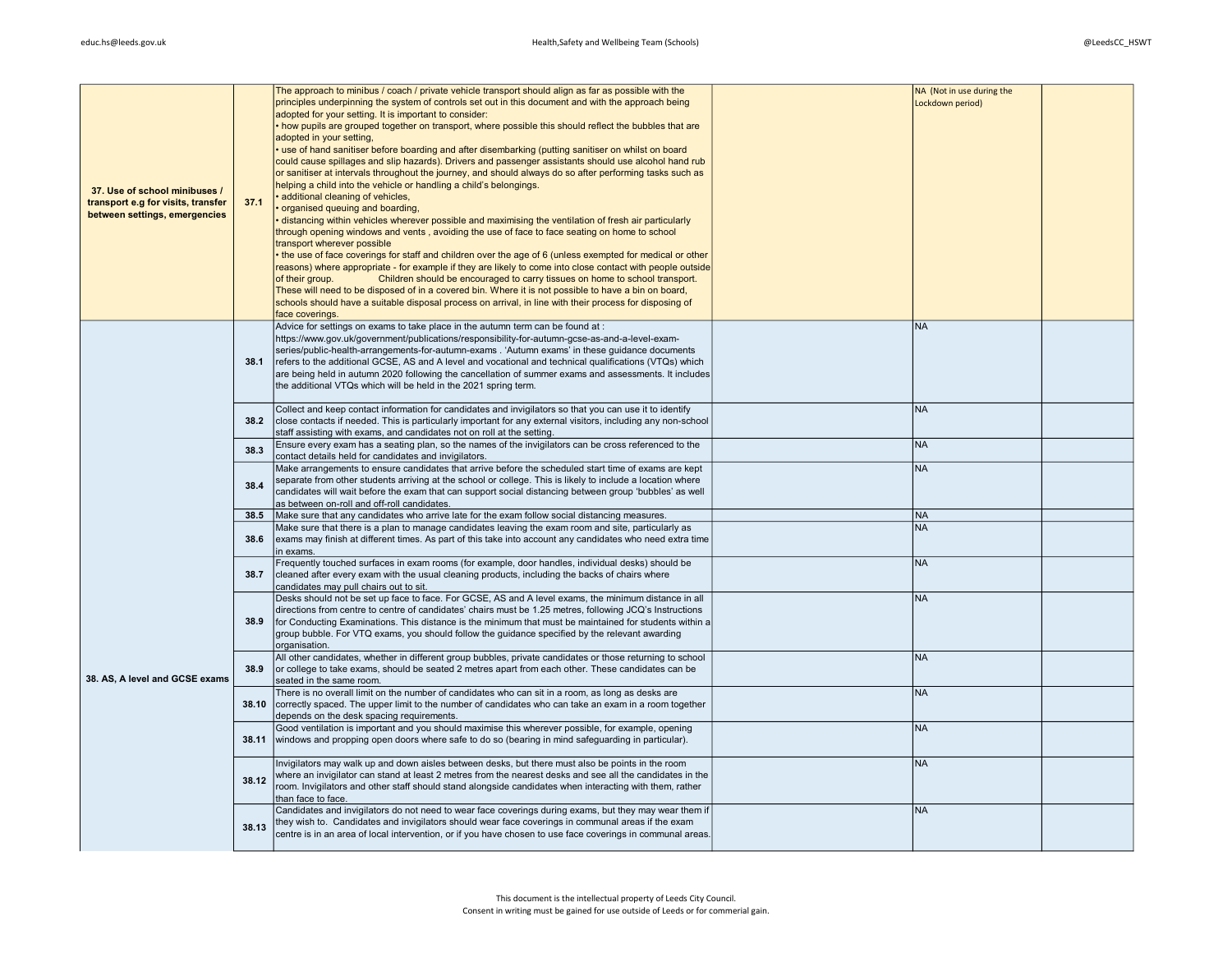| 38.14 | Invigilators can move between different schools and colleges. They should minimise contact and<br>maintain as much distance as possible from other staff.                                                                                                                                                                                                                                                                                                                                                                                                                                                                                       | <b>INA</b> |  |
|-------|-------------------------------------------------------------------------------------------------------------------------------------------------------------------------------------------------------------------------------------------------------------------------------------------------------------------------------------------------------------------------------------------------------------------------------------------------------------------------------------------------------------------------------------------------------------------------------------------------------------------------------------------------|------------|--|
|       | Invigilators do not need to wear gloves when collecting exam scripts from candidates but should wash<br>38.15 their hands thoroughly and more frequently than usual and particularly after handling exam papers.                                                                                                                                                                                                                                                                                                                                                                                                                                | <b>INA</b> |  |
|       | For encounters of over 15 minutes, for example, when scribes, readers or other individuals are<br>supporting candidates, staff should maintain a 2 metre distance where possible, for example using a<br>separate room from other candidates. If staff cannot maintain a 2 metre distance, they should avoid<br>38.16 close face to face contact and minimise time spent within 1 metre of others. These arrangements may<br>not be possible when working with some candidates who have complex needs, in which case these<br>candidates' educational support should be provided as normal during exams. Perspex screen could<br>lalso be used. | <b>INA</b> |  |
| 38.17 | If candidates need to leave the exam room and need to be accompanied for more than 15 minutes, staff<br>should maintain a 2 metre distance where possible. If this is not possible, staff should take mitigating<br>measures, such as standing alongside the candidate and using a face covering.                                                                                                                                                                                                                                                                                                                                               | <b>INA</b> |  |